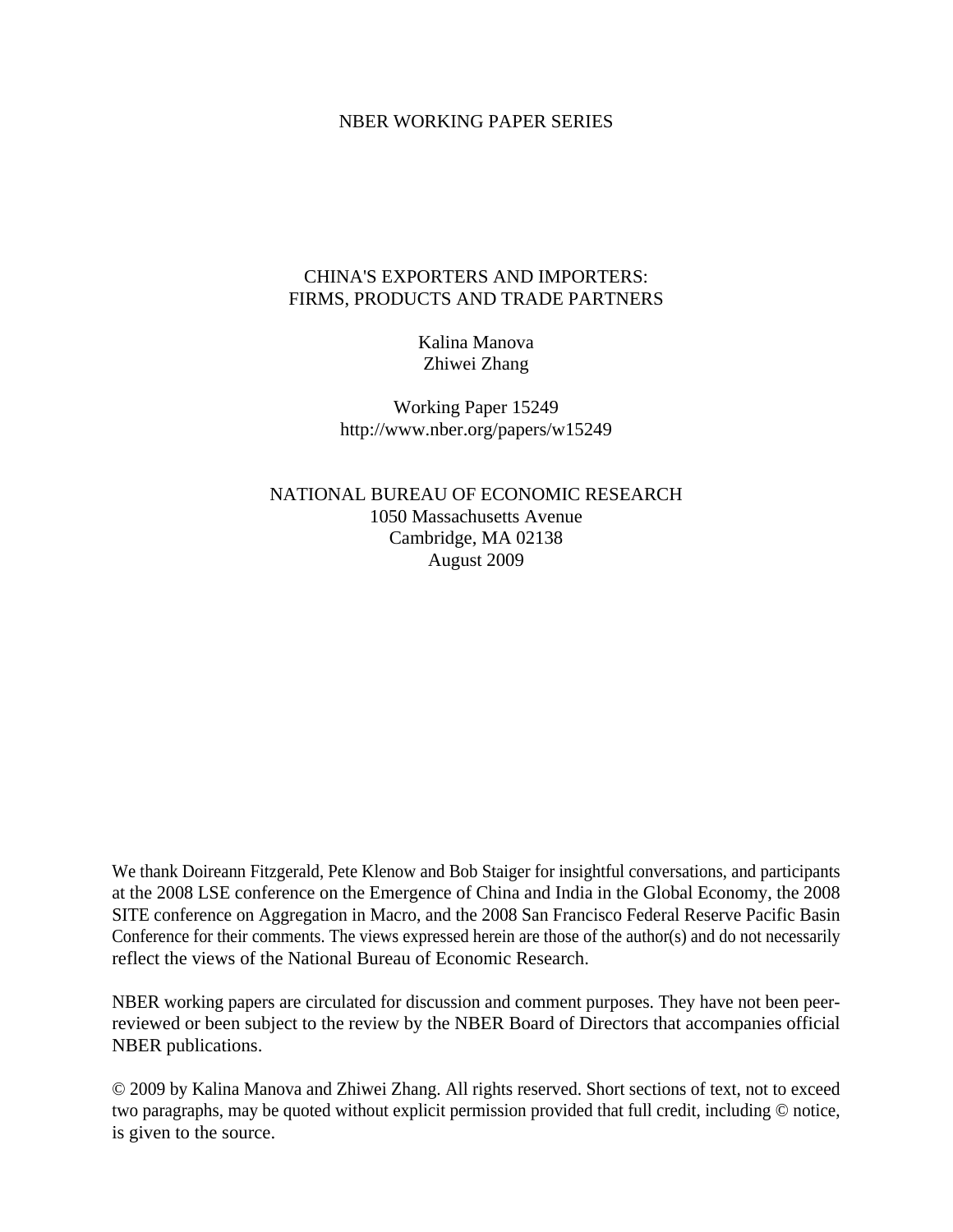China's Exporters and Importers: Firms, Products and Trade Partners Kalina Manova and Zhiwei Zhang NBER Working Paper No. 15249 August 2009 JEL No. F10,F14,F23

#### **ABSTRACT**

This paper uses newly available data on Chinese trade flows to establish novel and confirm existing stylized facts about firm heterogeneity in trade. First, the bulk of exports and imports are captured by a few multiproduct firms that transact with a large number of countries. Second, the average importer imports more products than the average exporter exports, but exporters trade with more countries than importers do. Third, compared to private domestic firms, foreign affiliates and joint ventures trade more and import more products from more source countries, but export fewer products to fewer destinations. Fourth, the relationship between firms' intensive and extensive margin of trade is non-monotonic, differs between exporters and importers, and depends on the ownership structure of the firm. Fifth, firms frequently exit and re-enter into trade and regularly change their product mix and trade partners, but foreign firms exhibit less churning. Finally, most of the growth in Chinese exports between 2003-2005 was driven by deepening and broadening of trade relationships by surviving firms, while reallocations across firms contributed only 30%. These stylized facts shed light on the cost structure of international trade and the importance of foreign ownership for firms' export and import decisions.

Kalina Manova Department of Economics Stanford University 579 Serra Mall Stanford, CA 94305 and NBER manova@stanford.edu

Zhiwei Zhang Hong Kong Monetary Authority and IMF zzhang@hkma.gov.hk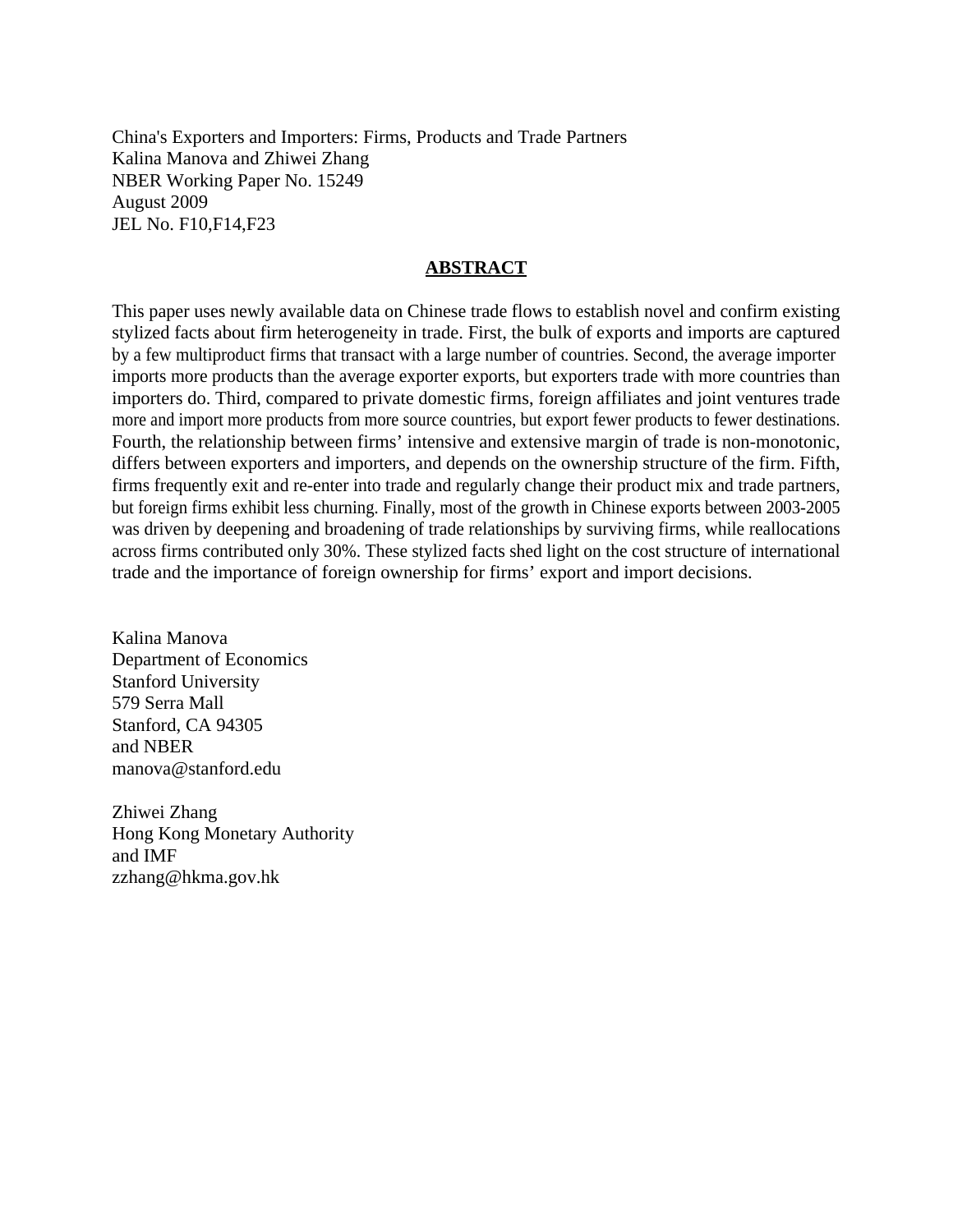## 1 Introduction

 $\overline{a}$ 

A growing body of empirical literature has examined firms' participation in international trade and identified substantial heterogeneity in activity across firms. More productive firms have been shown to earn higher export revenues, enter more markets, and trade more products. In addition, exporters systematically outperform non-exporters in terms of productivity, employment, wages, skill- and capital-intensity.<sup>[1](#page-2-0)</sup> This firm heterogeneity has proven important because of evidence that reallocations across firms are instrumental for the effects of trade liberalization on aggregate productivity growth (Pavcnik 2002; Bernard, Jensen and Schott 2006).

This paper uses newly available and uniquely rich data on the universe of Chinese trading firms to establish new and confirm existing stylized facts about firm heterogeneity among exporters and importers. Our results shed light on the cost structure of international trade and the importance of foreign ownership for firms' export and import decisions. Our analysis also provides a detailed overview of China's trade activity and the sources of Chinese trade growth over the 2003-2005 period.

The data we use offer a level of detail that has so far only been available for the United States and is unprecedented for other developed or developing countries. In particular, we observe firm exports and imports by product and destination/source country at a monthly frequency, and have information about the firm ownership structure. By contrast, the prior literature has largely explored data on exporting firms only, which typically lack information along at least one other dimension of our data  $2<sup>2</sup>$  $2<sup>2</sup>$ 

Our work is closest to that of Bernard, Jensen and Schott (2009), henceforth BJS, who examine the universe of U.S. importers and exporters with similarly rich data. BJS also compare the performance of domestic firms to that of multinational affiliates, although they cannot identify American vs. foreign-owned MNCs. Instead, we distinguish between Chinese private firms, state enterprises, affiliates of foreign multinationals, and joint ventures (foreign ownership under 100%). By virtue of China's size, rapid trade expansion and range of institutional frictions, our

<span id="page-2-0"></span><sup>&</sup>lt;sup>1</sup> See, among others, Bernard and Jensen (1995, 1999) and Bernard, Jensen and Schott (2009) for the U.S.; Bernard and Wagner (1997) for Germany; Clerides, Lach and Tybout (1998) for Colombia, Mexico and Morocco; Aw, Chung and Roberts (2000) for Korea and Taiwan; Eaton, Kortum and Kramarz (2004, 2008) for France; and Bernard, Jensen, Redding and Schott (2007) for a survey of the literature.

<span id="page-2-1"></span> $2^2$  For example, Eaton, Kortum and Kramarz (2004, 2008) observe French firm exports by destination, but not imports or products; Arkolakis and Muendler (2009) analyze Brazilian firm exports by product and destination, but not imports or ownership type; Muûls and Pisu (2009) study Belgian firm exports and imports by product and destination, but not ownership structure or the universe of trade flows.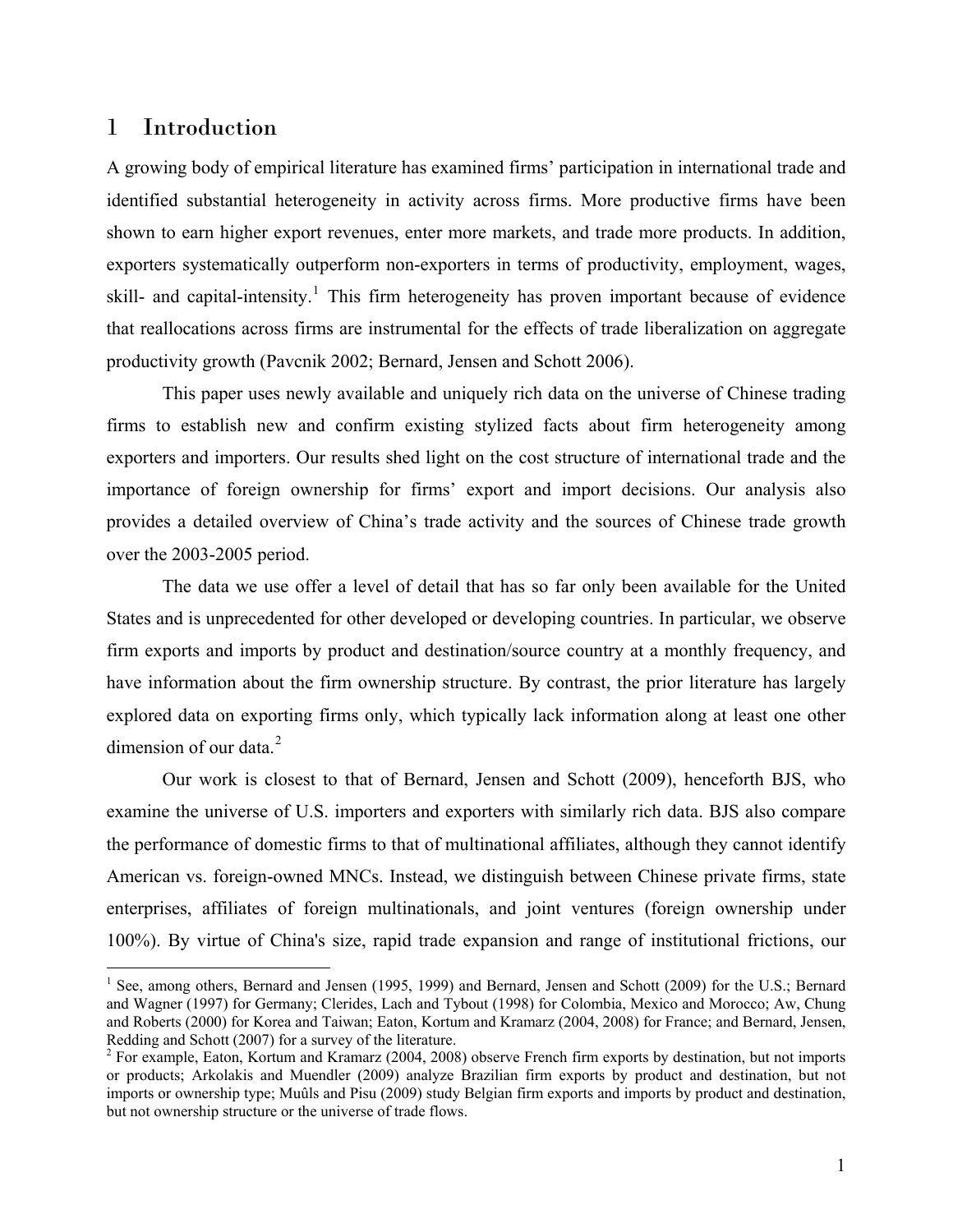data thus offer insight into the factors determining firms' trade participation decisions in general and their salience in constrained environments.

Since joining the World Trade Organization in December 2001, China has experienced rapid international trade expansion and a dramatic rise in multinational firm activity. Between 2003 and 2005 alone, exports grew 86% while imports increased 66%, to reach \$548.4 and \$483.5 billion, respectively. Chinese joint ventures and affiliates of foreign multinationals were responsible for fully 75% of these trade flows.

These aggregate patterns mask substantial variation in activity and frequent reallocations across firms. We establish six stylized facts about the nature of this firm heterogeneity:

*Stylized fact #1*: We confirm the result in the prior literature that *a substantial share of trade flows are captured by a few multi‐product firms that transact with a large number of countries*. While this pattern holds for both exports and imports, the distribution of imports is significantly more skewed and there are many more small firms among importers. These findings are consistent with the existing heterogeneous-firm models of exporting such as Melitz (2003), and suggest that these models apply equally well to importing. The first stylized fact can thus be attributed to firm heterogeneity in marginal costs and country-product specific fixed costs for both exporters and importers. The different distributions for these two sets of firms indicate lower fixed costs of importing relative to exporting and a greater dispersion in productivity (marginal costs) across importers than across exporters.

In comparison, BJS document a substantially more skewed distribution of trade flows, product and trade partner intensity across U.S. firms than the one we observe for China. This difference is driven by the presence of many small American firms that trade a limited number of products with a few countries. These patterns suggest that Chinese firms may face significantly higher fixed trade costs, which raise the productivity cut-off for exporting and importing. Given the higher level of financial development in the U.S. and the evidence that smaller firms are more credit constrained<sup>[3](#page-3-0)</sup>, small Chinese firms may also be unable to raise sufficient external financing to engage in international trade.<sup>[4](#page-3-1)</sup>

<span id="page-3-0"></span><sup>&</sup>lt;sup>3</sup> See, for example, Beck, Demirgüç-Kunt, Laeven and Levine (2008), Beck, Demirgüç-Kunt and Maksimovic (2005), and Forbes (2007).

<span id="page-3-1"></span><sup>&</sup>lt;sup>4</sup> Manova (2007) shows that credit constraints reinforce the selection of only the most productive firms into exporting. See Beck (2002, 2003), Becker and Greenberg (2007), and Manova (2007, 2008) among others for country-level evidence and Greenaway, Guariglia and Kneller (2007) and Muûls (2008) for firm-level evidence.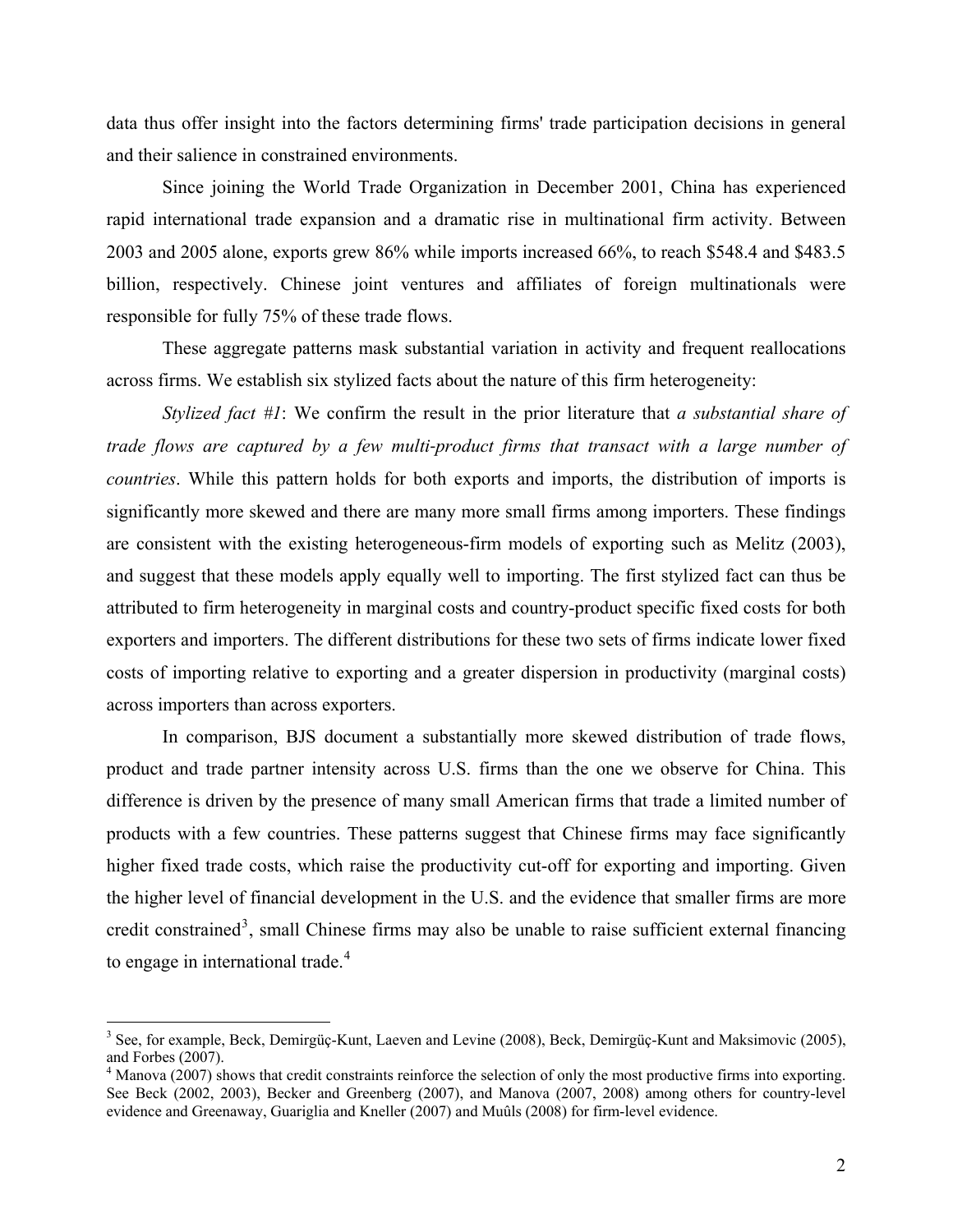*Stylized fact #2*: *The average importer buys more products than the average exporter sells, but exporters trade with more countries than importers do.[5](#page-4-0) Similarly, 68% of the firms that engage in two-way trade import more products than they export, and 53% export to more countries than they import from.* These patterns are consistent with the idea that many Chinese firms import intermediate products for further processing, final assembly and re-exporting. This could explain why most firms import numerous inputs from a few (potentially low-cost) source countries and transform them into fewer final products for sale in a large number of destinations.

*Stylized fact #3*: Firms' trading activity varies systematically with their extent of foreign ownership. *Foreign affiliates trade more on average and are more likely to engage in two-way trade than joint ventures, who in turn lead private domestic firms. Moreover, import product*  intensity and the number of source countries increase with foreign ownership, while export *product intensity and the number of destinations decrease with foreign ownership*. Compared to private domestic companies, foreign affiliates and joint ventures in fact import more products from more source countries, but export fewer products to fewer destinations.

One possible explanation for these patterns is that domestic firms process a few basic input materials into a broad range of simple final goods, while foreign firms specialize in high-tech complex final products which require the assembly of numerous inputs. This would be consistent with property-rights models of FDI that predict greater multinational activity in R&D intensive sectors.<sup>[6](#page-4-1)</sup> Our results may also indicate that foreign firms prefer to source (potentially higher quality) inputs from abroad, while domestic firms use local suppliers.

Relative to domestic companies, foreign affiliates may buy inputs from more countries because they are more efficient at locating and importing inputs from abroad, or because they need specialized inputs that are not available in one location. The results for the number of export destinations appear surprising in the context of heterogeneous-firm models, which predict that more productive firms enter more markets and are more likely to be multinational. Foreign firms, however, may conduct intermediate stages of production in China and re-export unfinished goods for further processing by affiliates in other countries. Since multinationals likely do not maintain affiliates in all final consumer markets, their Chinese branches could record fewer export

<span id="page-4-0"></span> $<sup>5</sup>$  Since we do not observe the domestic activity of Chinese trading firms, when we refer to the products an importer</sup> (exporter) buys (sells), we always mean the products the firm imports (exports). 6

<span id="page-4-1"></span> $6$  See Antràs (2003) and Antràs and Helpman (2004, 2008) for a theoretical treatment, and Antràs (2003), Yeaple (2006), Nunn and Trefler (2008) and Feenstra and Hanson (2005) for empirical evidence.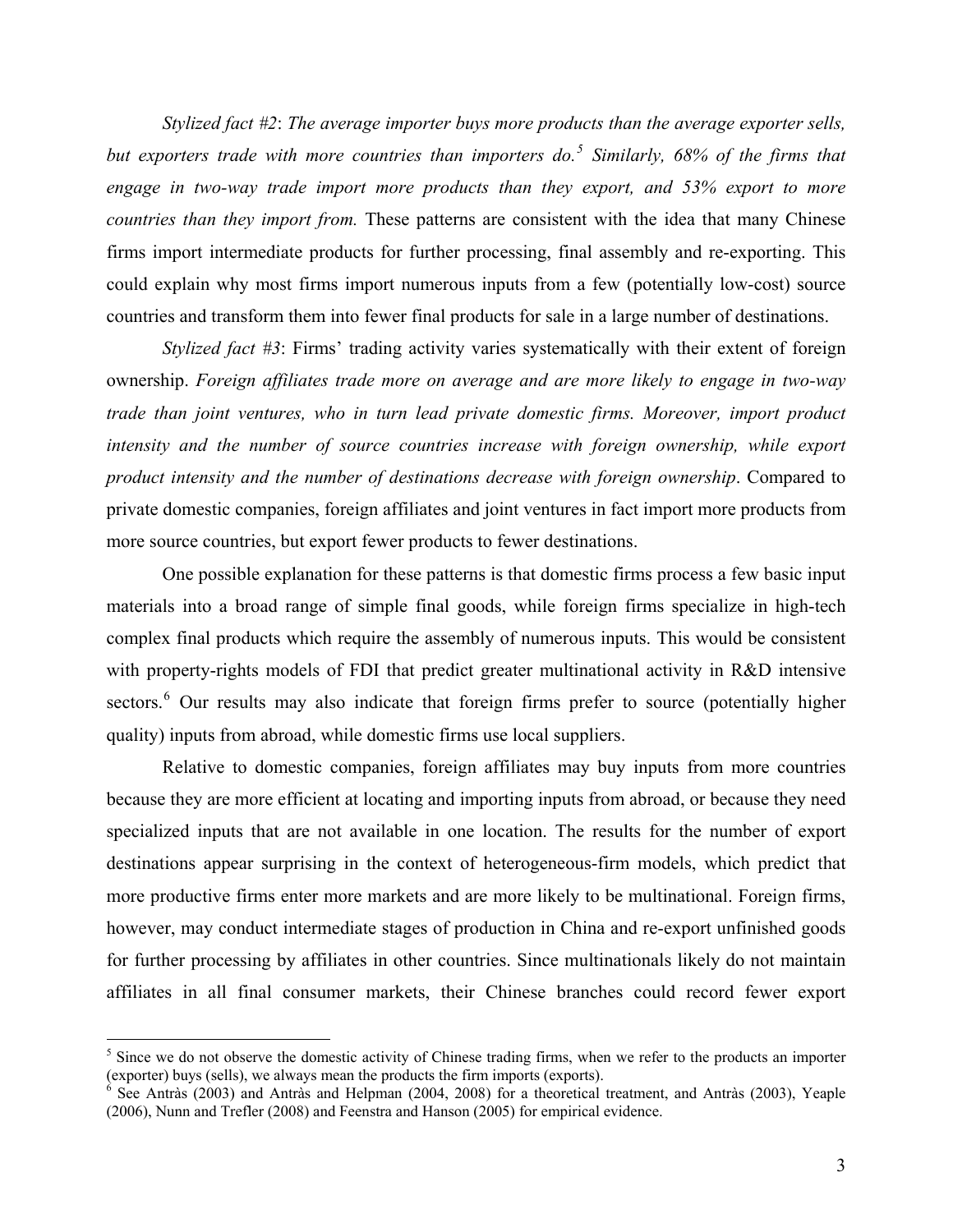destinations than domestic firms. Foreign firms may also produce relatively more specialized intermediate or final goods that only richer countries demand, while domestic firms may focus on standardized inputs or final goods that appeal to producers and consumers in many countries.

*Stylized fact #4*: *The relationship between firms' intensive and extensive margin of trade differs between exporters and importers and depends on the ownership structure of the firm.* While domestic firms that export or import more products trade less per product, joint ventures and foreign affiliates follow a non-monotonic relationship: exports and imports per product are lowest for firms at an intermediate level of product intensity. At the same time, importers that source products from more countries import more per country regardless of ownership type, while exporters exhibit a U-shape.

These findings contribute to an active literature on the operations of multi-product firms (Bernard, Redding and Schott 2009a,b,c; Arkolakis and Muendler 2009; Mayer, Melitz and Ottaviano 2009; Eckel and Neary 2008; Nocke and Yeaple 2006), which tends to predict a monotonic relationship between firms' intensive and extensive margins. This relationship is largely determined by the cost structure of trade and the nature of firm competition. The more complex patterns we find suggest that we have yet to understand the economic forces that affect firms' optimal scope and scale. Our results also indicate the possibility of important differences between firms' exporting and importing costs at the country-product level. Finally, the trade costs firms face and their ability to finance these costs may vary with ownership structure, and thus affect firms' integration and location decisions.

*Stylized fact #5*: *Firms are prone to exit and re-enter into exporting and importing, and frequently change their trade partners and product mix. Foreign affiliates and joint ventures, however, have significantly higher survival rates and exhibit less product and trade partner turnover than domestic firms.* These results complement evidence in the prior empirical literature on the importance of churning for firm- and aggregate productivity.<sup>[7](#page-5-0)</sup> They also speak to the relevance of theoretical models of intra-industry firm dynamics and intra-firm product turnover (Melitz 2003; Bernard, Redding and Schott 2009b,c; Costantini and Melitz 2009). In particular, our findings indicate that firms face sufficiently low sunk costs of trade or sufficiently volatile cost/demand shocks to warrant regular adjustments on the extensive margin. The systematic

<span id="page-5-0"></span><sup>&</sup>lt;sup>7</sup> See Pavcnik (2002), Alessandria and Choi (2007), Bernard, Redding and Schott (2009a), Besedes and Prusa (2006a,b, 2007), BJS, Eaton, Eslava, Kugler and Tybout (2008), and Bartelsman, Haltiwanger and Scarpetta (2008).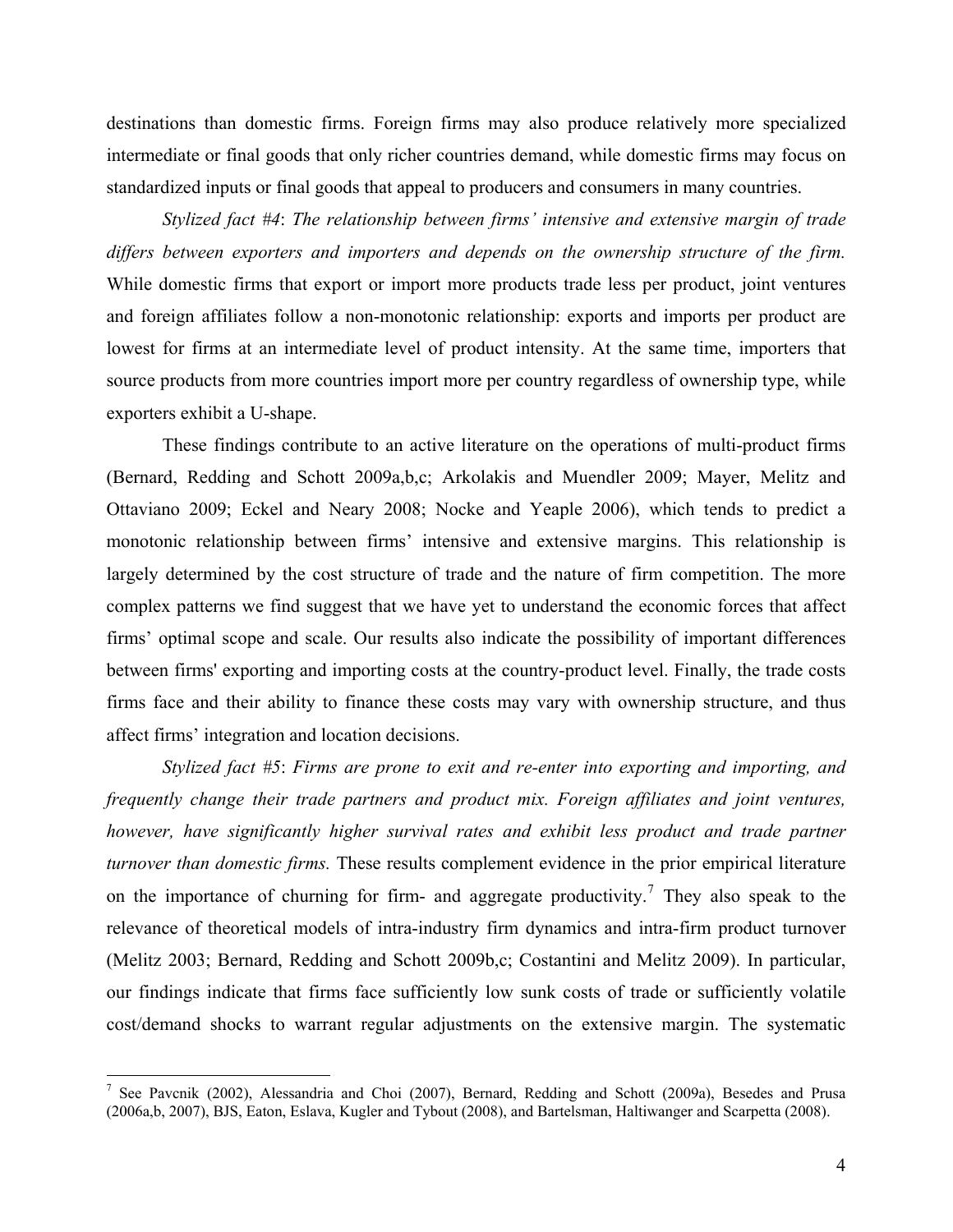differences across ownership types signal that foreign firms have higher sunk costs or experience fewer and smaller shocks. If firms face liquidity constraints, the affiliates of foreign multinationals may also be better able to weather negative shocks since they can access internal lending from the parent company.<sup>[8](#page-6-0)</sup>

*Stylized fact #6*: *The growth in Chinese exports between 2003-2005 was driven by firm entry (30%, aggregate extensive margin), surviving firms expanding exports of surviving products to existing trade partners (42%, firm intensive margin), and surviving exporters adding new products and destinations (28%, firm extensive margin). This breakdown is 27% - 51% - 22% for imports.* If one ignored firm heterogeneity and focused on China's product composition and trade partners in aggregate, almost the entire growth in trade would erroneously be attributed to the intensive margin: Average Chinese trade flows per product and average Chinese trade flows per trade partner increased at roughly the same rate as overall trade. These results indicate that the biggest boost to Chinese trade came from new and surviving firms expanding into products and markets that other firms were already tapping. Thus, understanding firm heterogeneity and firms' trade decisions is central to understanding movements in aggregate trade flows.

The remainder of the paper is organized as follows. The next section describes the Chinese trade data. Section 3 documents the distribution of trade flows, product scope and trade partner intensity across firms with different ownership structures. Section 4 decomposes China's trade growth into its extensive and intensive margins, while Section 5 explores firm, product and trade partner dynamics. The last section concludes.

## 2 Data

 $\overline{a}$ 

We analyze a recently released proprietary database on the universe of Chinese firms that participated in international trade over the 2003-2005 period. These data have been collected and made available by the Chinese Customs Office.

We observe the value of firm exports and imports (in US dollars) by product and trade partner for 243 destination/source countries and 7,526 different products in the 8-digit Harmonized System.<sup>[9](#page-6-1)</sup> Each firm is assigned one of seven possible ownership types, which we

<span id="page-6-0"></span><sup>&</sup>lt;sup>8</sup> See, for example, Desai, Foley and Forbes (2008) for evidence that the affiliates of foreign multinationals are less credit constrained relative to domestic firms.

<span id="page-6-1"></span> $9$ <sup>9</sup> The classification of products is relatively consistent across countries at the 6-digit HS level. The number of distinct product codes in the Chinese 8-digit HS classification is comparable to that in the 10-digit HS trade data for the U.S..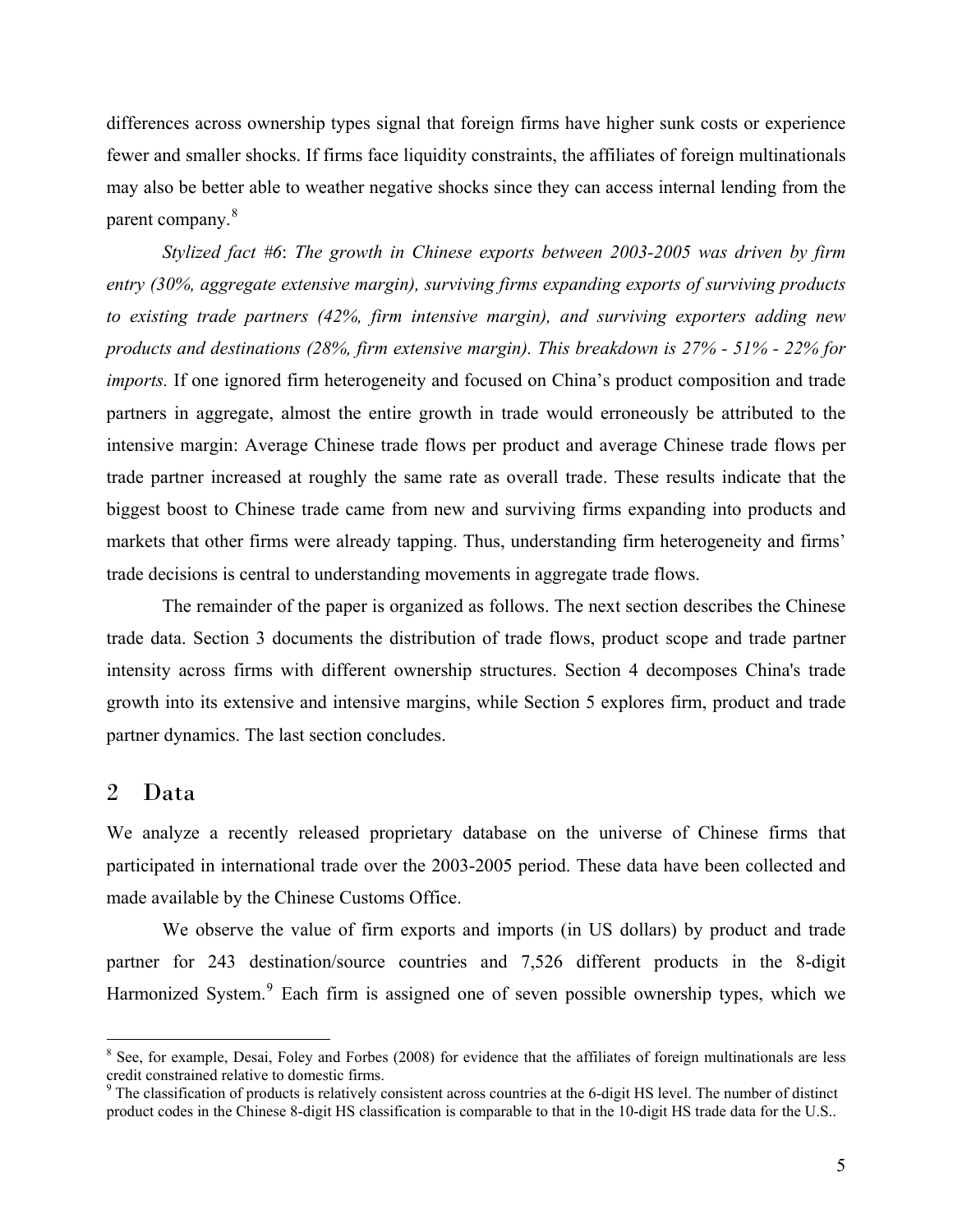group into four categories: domestic state enterprises, domestic privately held firms (including collectively-owned firms), fully foreign-owned affiliates, and joint ventures (with foreign ownership under 100%). While the data are available at a monthly frequency, for most of the analysis we focus on annual trade flows in the most recent year in the panel, 2005. We use higher frequency data to examine firm, product and trade partner dynamics in Section 5.

The data contain a number of additional variables which we do not exploit in this paper. For each (firm, trade partner, product) triplet, we observe the means of transportation (out of 19 options such as air, ship, etc.), the customs office where the transaction was processed (out of 42 offices), the region or city in China where the product was exported from or imported to (out of 710 locations), and any potential transfer country or region (such as Hong Kong). The dataset also provides information on the quantities traded in one of 12 different units of measure (such as pieces, kilograms, square meters, etc.).

Some state enterprises in China are pure "trading" companies in the sense that they do not engage in manufacturing but serve exclusively as intermediaries between domestic producers (buyers) and foreign buyers (producers). We focus on the operations of firms that manufacture and trade goods, and leave the study of "trading" companies for future work. While the data do not explicitly identify such "trading" firms, we look for keywords in company names to flag them.<sup>[10](#page-7-0)</sup> We can nevertheless not be sure that we have excluded all such enterprises, and comment on this as appropriate. In the rest of the paper, we refer to all firms remaining in our data as trading firms.

# 3 China's trading firms, traded products and trade partners

In this section, we document the distribution of exports and imports across firms of different ownership type, and examine their product and trade partner intensity. We also explore the relationship between the extensive margin (number of products or trade partners) and the intensive margin of trade (average trade per product or per trade partner) at the firm level. We first describe a range of patterns in the data, and then highlight our most important findings as four stylized facts.

<span id="page-7-0"></span> $10$  We drop 23,073 "trading" firms which mediate a quarter of China's trade by value.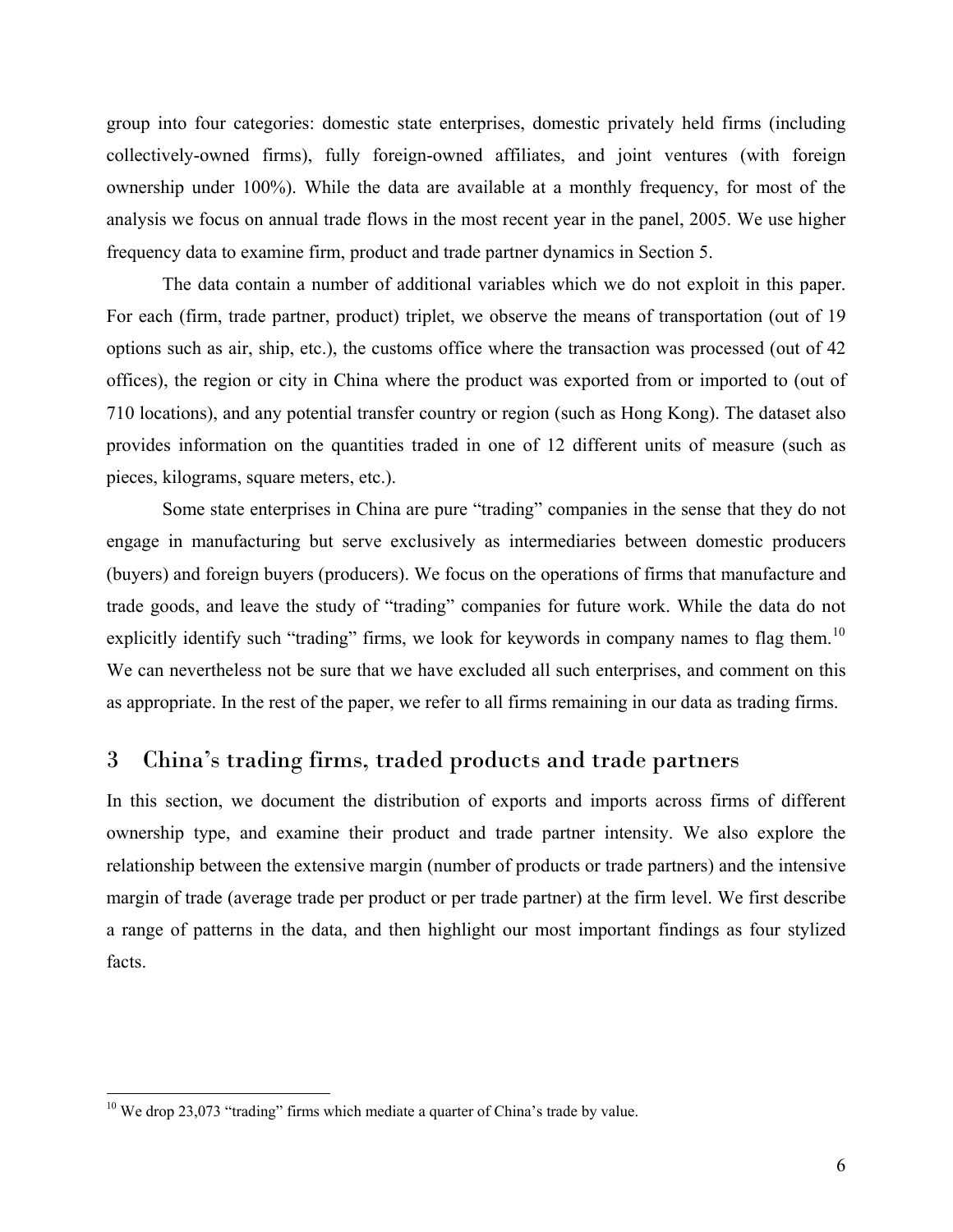## 3.1 Exporting and importing firms

In 2005, 114,483 Chinese firms participated in international trade. As Table 1 shows, more than half of these firms engaged in both exporting and importing. However, this ratio varies significantly across firms with different ownership structure. Fully foreign-owned firms are substantially more likely to conduct two-way trade (67%) than joint ventures (53%) and state enterprises (48%), which are in turn more likely to do so than privately held domestic firms (31%). These numbers are markedly higher than the ones BJS report for the United States, where only 17.5% of all trading firms both exported and imported in 2000. Moreover, in the U.S. this share is similar for domestic and multinational firms.

While the fraction of Chinese firms that only import but do not export is roughly 15% regardless of organizational structure, the share of firms that only export decreases with foreign ownership.<sup>[11](#page-8-0)</sup> This is consistent with the idea that multinational companies (MNCs) operating affiliates in China are likely to import intermediate inputs for further processing or final assembly before re-exporting to third destinations. By splicing the production chain into tasks with different factor intensities, MNCs can thus exploit cross-country differences in factor prices.<sup>[12](#page-8-1)</sup>

Table 2 shows the total value of Chinese trade flows and its breakdown by firm ownership type. In 2005, China's exports and imports amounted to \$548.2 billion and \$483.3 billion, respectively. Fully 90% of all trade was conducted by firms that both export and import. While foreign affiliates represented 38% of all trading firms, they captured half of all exports and imports. Joint ventures accounted for a quarter of all firms and of aggregate trade flows. Privately held domestic firms were more than five times as numerous as state enterprises (see Table 1), but they traded less on average and were considerably less likely to both export and import. For these reasons, private domestic companies contributed significantly less to exports (13%) than their numbers would suggest (32%), while state-owned firms (6.3% of all firms) claimed a larger than proportional share of exports (10.3%). This pattern is even more extreme for imports.

In line with existing stylized facts for other countries, the distribution of trade flows across Chinese firms is extremely skewed. As Table 3 illustrates, firms at the  $90<sup>th</sup>$  percentile by export value export over 200 times more than firms at the  $10<sup>th</sup>$  percentile. This ratio is an astounding 1,700 for importing firms. This difference is mostly driven by a fatter left tail in the distribution of

<span id="page-8-0"></span><sup>&</sup>lt;sup>11</sup> Throughout the paper, when we say that a variable increases in foreign ownership, we mean that it is higher for foreign firms than for joint ventures, and in turn higher for joint ventures than for private domestic firms.

<span id="page-8-1"></span> $12$  See Helpman (1984) for a classical treatment of the incentives for vertical FDI.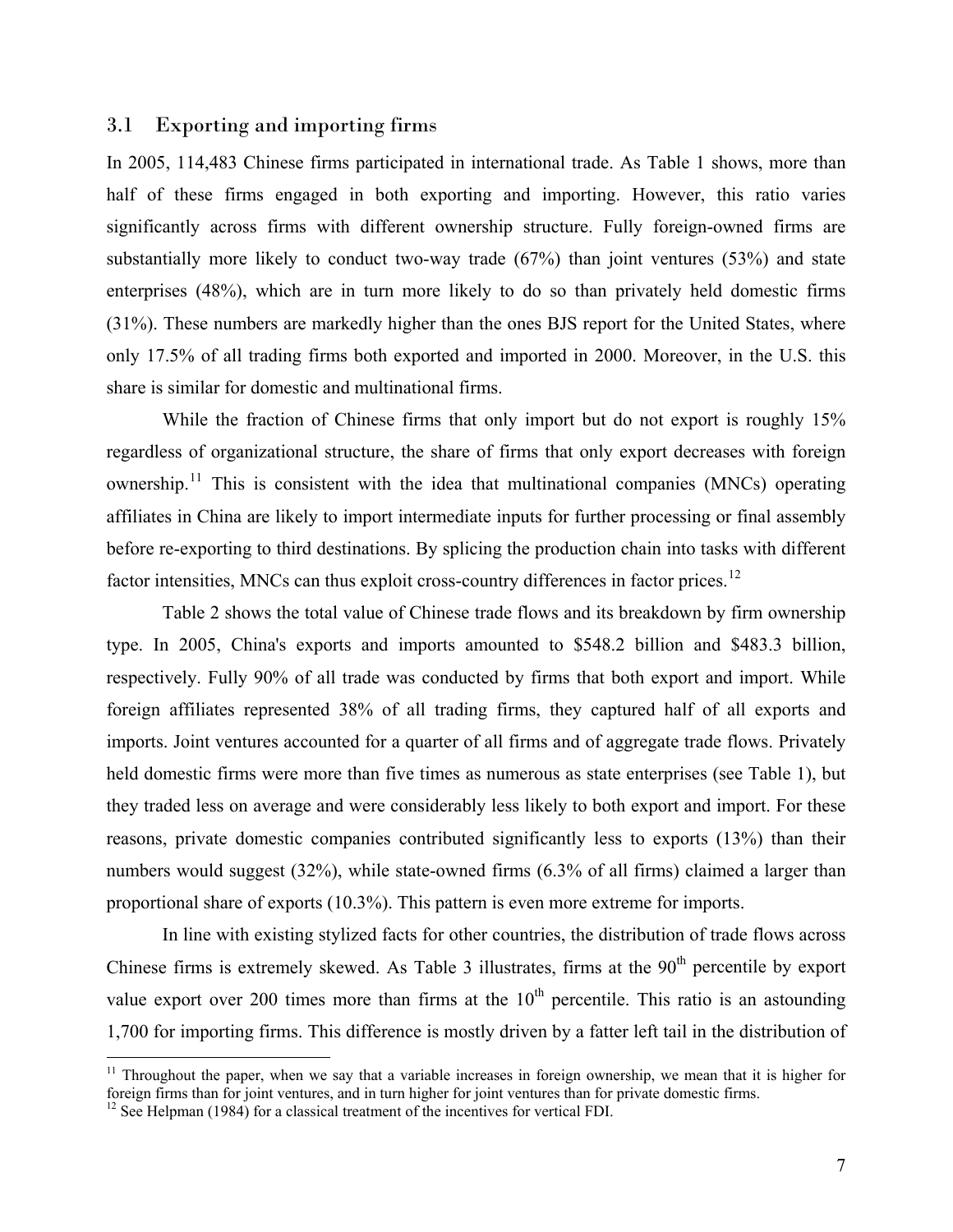imports than exports: While importers tend to buy less than exporters sell at any percentile level, this gap is greatest among the very small trading firms.

Simple averages suggest that state enterprises trade greater volumes than foreign affiliates, which have a slight advantage over joint ventures and a more pronounced lead over private domestic firms. These differences are, however, driven by the top 25% of state-owned firms and a generally longer and fatter right tail in their distribution of trade flows. Given that a sizeable share of state enterprises serve as intermediaries between domestic and foreign buyers and producers without manufacturing in-house, this pattern may indicate that the filter we used did not exclude all state trading companies.

As these skewed distributions would imply, the vast majority of Chinese trade is conducted by a few very active firms (Table 4). The top 1% firms in terms of trade flows are responsible for 51% and 60% of all exports and imports, respectively, while the top 10% firms capture 80%-90% of all trade. By contrast, the bottom half of all exporters account for less than 2% of China's exports, and the bottom 75% importers channel less than 3% of China's imports.

Among private firms, the concentration of exports and imports in the top 1%-5% firms increases with foreign ownership. In other words, the data exhibit progressively greater skewness as one moves from private domestic firms to joint ventures to foreign affiliates. The distribution of trade flows across state enterprises does not fit neatly into this ordering as it is much more concentrated for imports than for exports. This pattern may once again reflect the presence of misclassified large trading companies.

In comparison, BJS report a substantially more skewed distribution for the United States, where the top 1% firms perform 81% of U.S. trade. This suggests that there is a fringe of firms which can viably export and import at a small scale in the United States, but not in China. We return to this observation in Section 3.4.

## 3.2 Exporters' and importers' product intensity

There is tremendous variation in product and trade partner intensity across Chinese exporters and importers. There are also some systematic differences across firms of different ownership type.

On average, Chinese importers transact in more products than exporters, although the distribution of product intensity has a much longer right tail among exporters. As Table 5 shows, the average number of products traded is 9.3 for exporters and 17.1 for importers, where goods are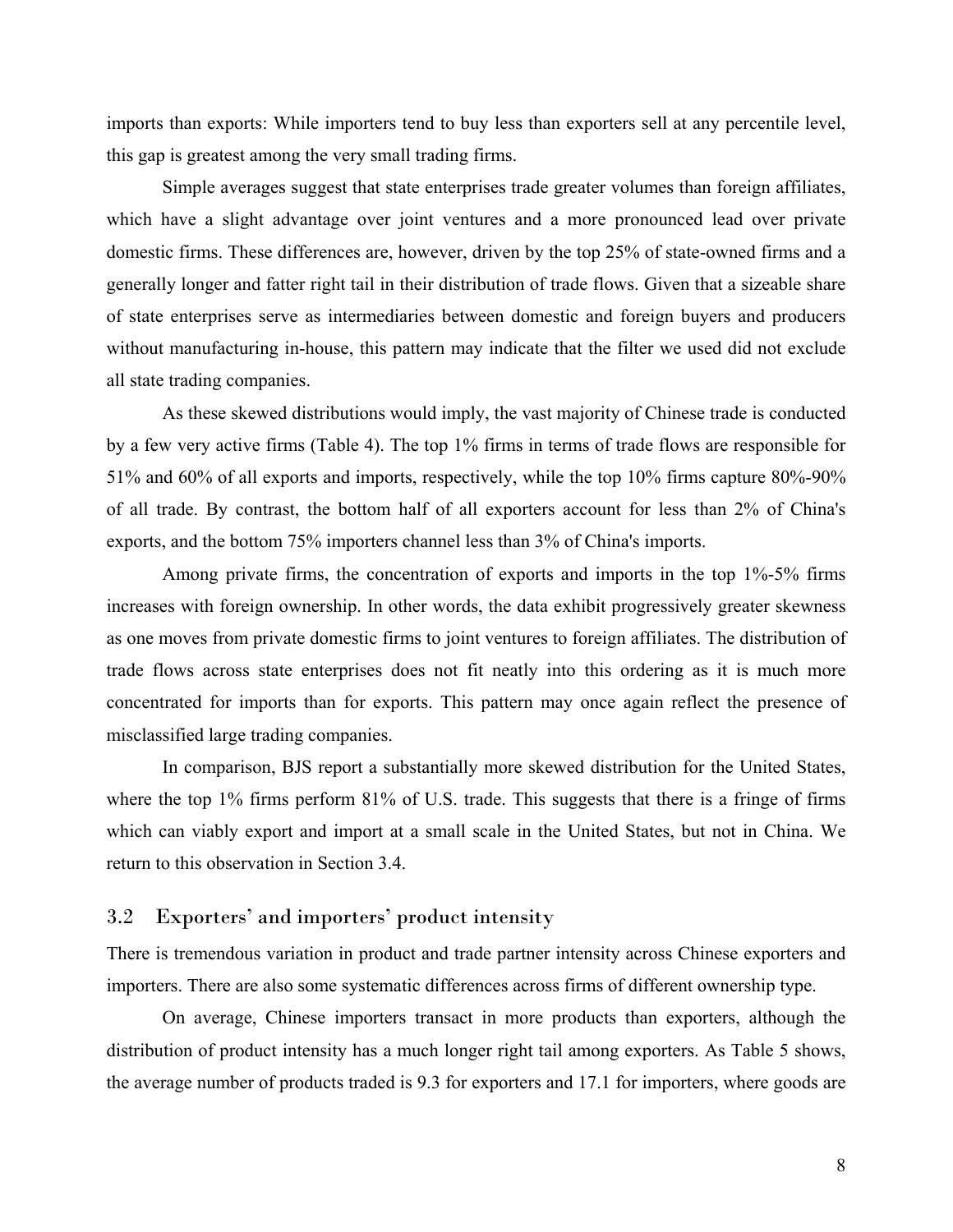classified according to the 8-digit HS system. This comparison, however, masks important differences across firms with different organizational structures. Note first that state enterprises have a higher than average product intensity, and import and export roughly the same number of goods on average (21.5 and 22.8, respectively). Some transact in the broadest range of goods observed across all firms, reaching a maximum of 1,610 products exported and 767 products imported.[13](#page-10-0) These are likely trading companies that engage in little or no manufacturing which our filter has not identified.

Interesting patterns emerge among private firms. In absolute levels, average import product intensity increases with foreign ownership, while the converse is true of exports. However, foreign affiliates and joint ventures import roughly three times as many products on average as they export. By contrast, the average domestic firm exports 50% more products than it imports. Similarly, the maximum number of products traded by any foreign firm or joint venture is higher for importers than for exporters, while the converse holds for private domestic firms.

These patterns are confirmed in the sample of Chinese firms that both export and import (Panel C of Table 5). Such firms tend to transact in more products than firms which engage in oneway trade only, and for this reason their mean number of goods exported (10.5) and imported (19.4) exceeds the averages reported in Panels A and B. This comparison holds within each firm ownership group as well. Among private firms, average import product intensity once again increases with foreign ownership, while the converse is true of exports. Moreover, only 19.7% of foreign affiliates export more products than they import, while that share rises to 30.9% for joint ventures and 58.3% for private domestic firms. In the full sample, this fraction is 31.7%. In other words, the systematic variation of the average export and import product intensity with foreign ownership is not an artifact of aggregating across firms but is true at the firm level as well.

How can these patterns be explained? One possible interpretation is that the composition of firm ownership varies systematically across sectors, and sectors differ in their input-output characteristics. For example, private domestic firms may be most active in industries that process a few basic input materials into a broad range of final goods. A firm may thus import a unique product, such as cotton textile, and produce a range of different products – for instance, various clothing pieces – that would be recorded as separate HS-8 export categories. Similarly, a plastic or steel manufacturer may import a single raw material and export a range of products such as toys,

<span id="page-10-0"></span><sup>&</sup>lt;sup>13</sup> The overall maximum number of products imported is 868, exhibited by private domestic firms.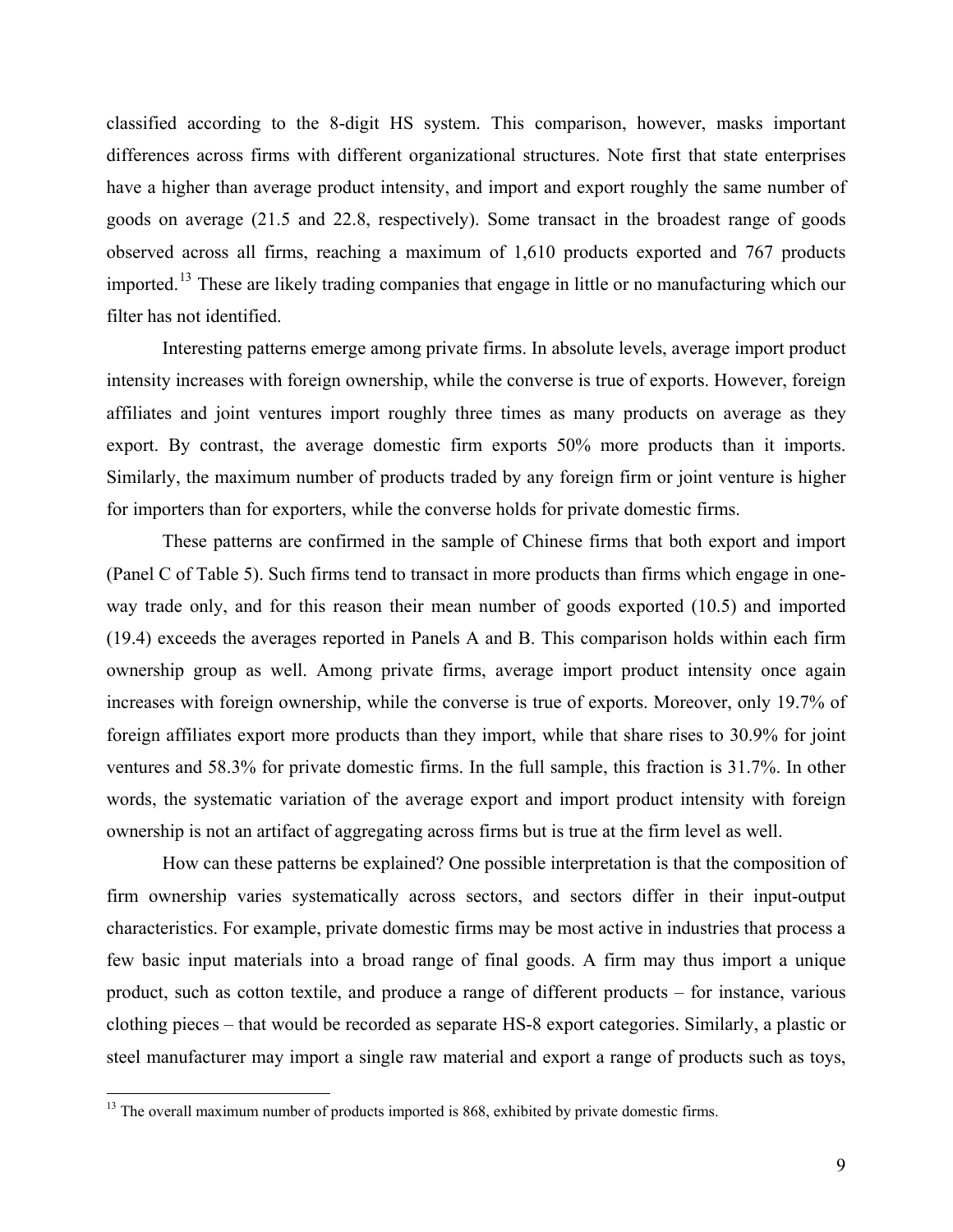buttons and kitchen bowls. On the other hand, firms with partial or full foreign ownership may specialize in high-tech industries that produce a limited number of complex final goods which require the assembly and processing of numerous customized inputs. A number of papers have in fact argued that, in the presence of imperfect contractibility and relationship specific investments, there will be more multinational activity in R&D intensive sectors.<sup>[14](#page-11-0)</sup> In unreported summary statistics, we have confirmed that foreign firms indeed capture a substantially larger share of Chinese trade flows of differentiated manufactured goods and R&D intensive sectors.

The above explanation implicitly assumes that, within a given industry, all firms are equally likely to import their intermediate inputs instead of buying them domestically, as well as to export their final products instead of only selling them locally. An alternative and complementary explanation may be that foreign affiliates and joint ventures prefer to source inputs from abroad while domestic firms use local suppliers, even if they tend to produce similar output products. For example, foreign firms may produce higher-quality goods using better technology and choose to import higher-quality inputs that may not be available in China.

While this could account for the patterns we document for import product intensity, it would not explain the systematic differences in export product intensity across firm ownership types. If anything, one would expect foreign affiliates and joint ventures to be more likely to export a good, conditional on producing it. This is particularly true of China, which has traditionally attracted more vertical and export-platform FDI than horizontal FDI. Indeed, a much bigger share of foreign firms than private domestic firms in China engage in both exporting and importing (recall Table 1).

In addition to summarizing the average product intensity across exporters and importers, Table 5 also reports the number of products traded by firms at different percentiles of the distribution. These statistics illustrate the extent of skewness in the data. Roughly 75% of all firms have a narrower product scope than the mean, while firms at the  $90<sup>th</sup>$  percentile transact in twice as many products as the average firm. These patterns appear independent of firms' organizational structure and highlight the importance of firm heterogeneity in the data.

The lion's share of China's trade is conducted by a few firms that trade the broadest range of products. Table 6 reports the distribution of firms across different bins by product intensity

<span id="page-11-0"></span><sup>&</sup>lt;sup>14</sup> See Antràs (2003) and Antràs and Helpman (2004, 2008) for a theoretical treatment, and Antràs (2003), Yeaple (2006), Nunn and Trefler (2008) and Feenstra and Hanson (2005) for empirical evidence.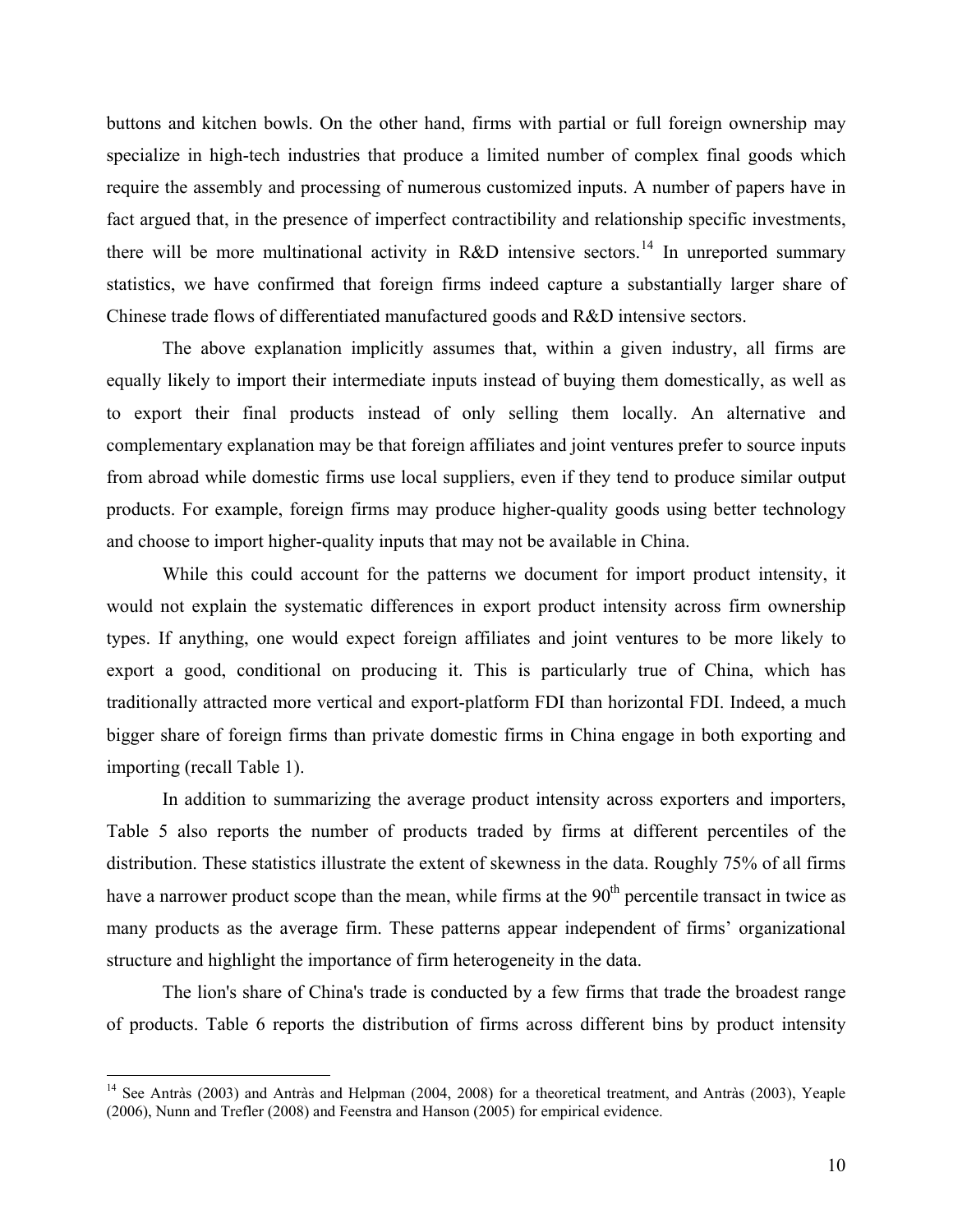(odd-numbered columns) and the percent share of total exports or imports firms in each bin capture (even-numbered columns). While 23% (19%) of all exporters (importers) trade exactly one product, they mediate only 5.6% (2.2%) of all exports (imports). By contrast, only 4.4% of exporters sell more than 30 products, but they contribute 30% to all exports. Similarly, only 2.6% of importers buy more than 100 products, but they account for 42% of all imports. These patterns are qualitatively the same in each subset of firms with a given ownership structure.

BJS report a significantly more skewed distribution of trade flows across product intensity bins for the United States. In 2000, fully 38% of U.S. exporters and 32% of U.S. importers traded only one product, but they captured a mere 0.7% of all trade. By contrast, 15% of U.S. exporters and 21% of U.S. importers transacted in more than 10 products, but mediated over 92% of U.S. trade. Combined with the conclusion from the end of the previous section, this suggests that firms which optimally trade small volumes in a few (or even only one) products may be viable in the United States but not in China.

## 3.3 Exporters' and importers' trade partner intensity

The average Chinese exporter transacts with almost twice as many trade partner countries (7.5) as the average importer (4), as seen in Table 7. Similarly, the maximum number of export destinations observed for any firm is 144, while the most active importer sources products from only 67 origin countries. These patterns hold within each of the four groups of firms with different ownership structure as well. However, the difference between the average exporter and importer trade partner intensity is largest for domestic firms (both state-owned and privately-held), lower for joint ventures, and smallest for foreign affiliates.

Perhaps surprisingly, foreign firms on average export to fewer destination markets (6) than joint ventures (7.4), which in turn sell to fewer countries than private domestic firms (8.7). By contrast, importers exhibit the opposite ranking, with foreign firms sourcing products from more countries than private domestic companies. Chinese state enterprises transact with the greatest number of destination markets (11.2) and source countries (5.6) on average, although these averages may partly reflect the activity of trading companies that our filter has not detected.

Similar patterns persist in the sample of firms that engage in both exporting and importing. These firms maintain trading relationships with more countries on average, with a mean export and import trade partner intensity of 8.2 and 4.3, respectively. Once again, the average number of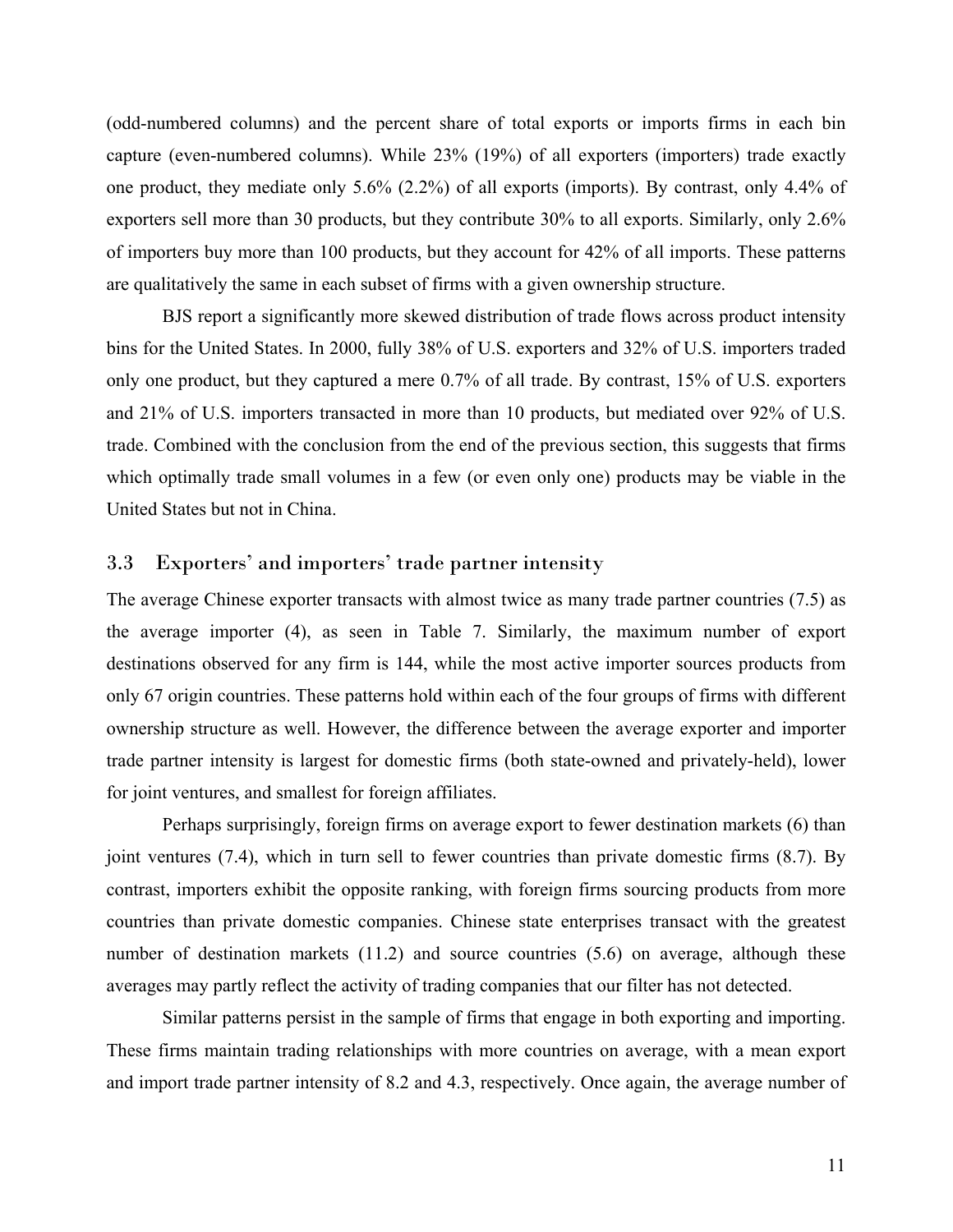source countries increases with foreign ownership, while the average number of export destinations falls. Moreover, while 44% of foreign affiliates export to more countries than they import from, this fraction is 53.6% for joint ventures and 70.6% for private domestic firms. In the full sample of firms participating in two-way trade, this share is a little over a half. In other words, the reason why foreign firms have more export destinations than source countries on average, and conversely for domestic firms, is because that is true of most firms that both export and import.

What factors drive these patterns? Relative to domestic companies, firms with full or partial foreign ownership may buy intermediate inputs from more countries because they are more efficient at locating and importing inputs from abroad, or because they need specialized inputs that are not available in one location. Since we do not observe firms' domestic purchases, our results may also indicate that foreign firms prefer to source (potentially higher quality) inputs from abroad, while domestic firms use local suppliers.

The results for the number of export destinations are, on the other hand, somewhat surprising since heterogeneous firm models predict that more productive firms enter more markets and are more likely to be multinational. A number of explanations may account for foreign firms' relatively lower number of export destinations. MNC affiliates and joint ventures may conduct intermediate stages of production in China and re-export unfinished goods for further processing to affiliates in other countries. Since multinationals likely do not maintain affiliates in all final consumer markets, their Chinese branch may record fewer export destinations than domestic firms even if they have final consumers in as many or more countries. An alternative but not contradictory explanation is that foreign firms may produce more specialized intermediate or final goods that fewer, richer countries demand. Domestic firms, on the other hand, may focus on standardized intermediate inputs or cheap, basic final goods that appeal to producers and consumers in many countries. This explanation would also be consistent with the property rights view of multinational operations discussed in the previous sub-section, according to which FDI activity is concentrated in R&D intensive sectors.

As with firms' product intensity, the distribution of trade partner intensity across Chinese firms is also very skewed. This is apparent from Table 7, which reports the number of export destinations and source countries for firms at different points in the distribution. The average firm transacts with twice as many countries as the median, while firms at the  $90<sup>th</sup>$  percentile maintain trade relationships with 4 to 6 times as many countries as the median company. These patterns are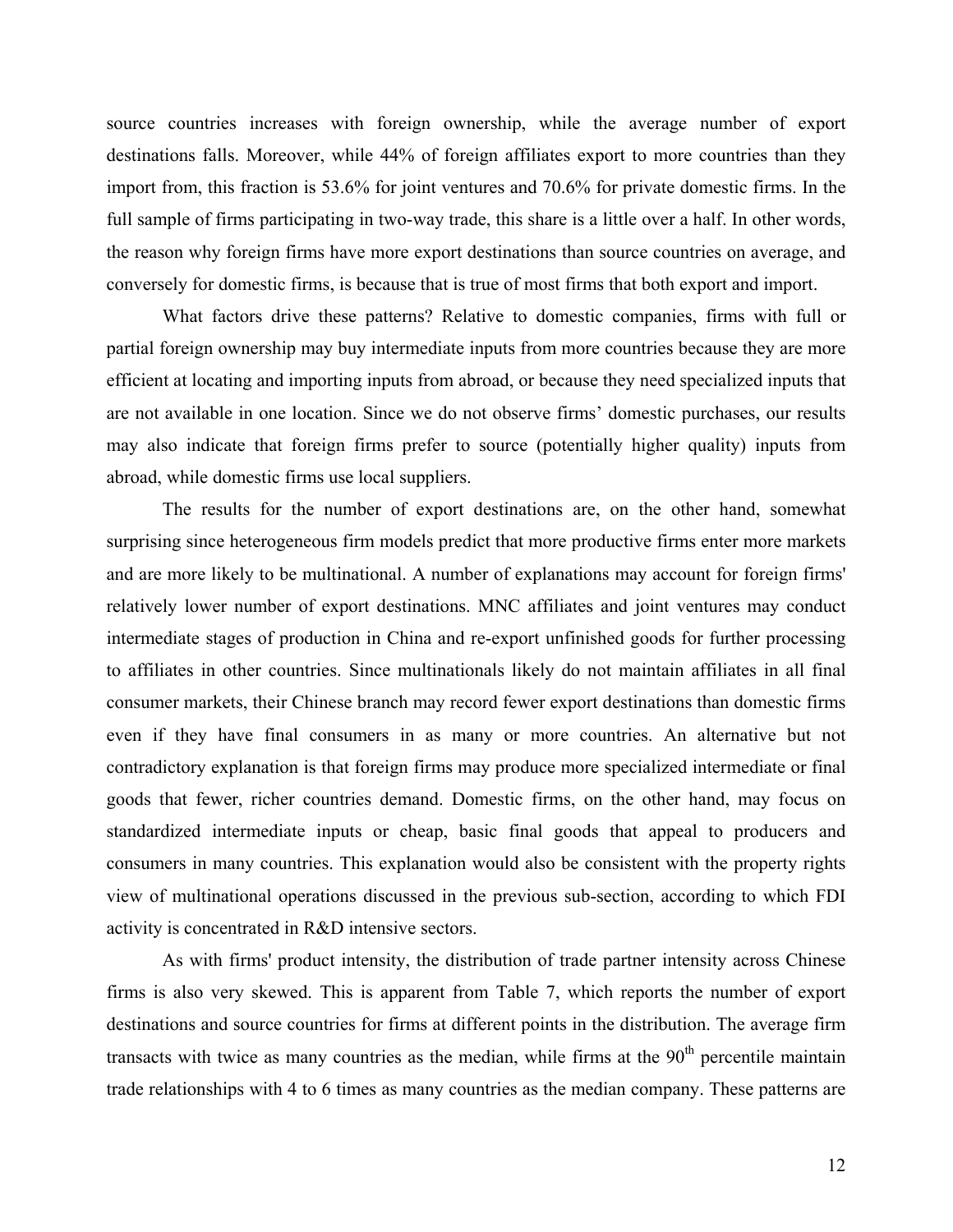largely invariant across organizational structures, and are yet another manifestation of the extent of firm heterogeneity in the data.

The bulk of China's trade is conducted by a few firms that transact with the greatest number of countries. Table 8 presents the distribution of firms across bins with varying trade partner intensity (odd-numbered columns) and the percent share of total exports or imports that firms in each bin capture (even-numbered columns). While 27% (35%) of all exporters (importers) trade with exactly one country, they account for only 6.2% (2.4%) of all exports (imports). By contrast, the 4.1% of exporters that sell to more than 30 markets mediate fully one third of all exports. The distribution of imports across firms is even more skewed: only 0.3% of importers source products from over 30 countries, but they contribute almost a quarter of all imports. The 22% (8%) of exporters (importers) that transact with at least 11 countries channel two thirds of China's trade.

The results in Table 8 once again highlight important differences between Chinese and U.S. firms. BJS document a significantly more skewed distribution of trade flows across firms with different trade partner intensity in the United States. In 2000, for example, while more than half of all U.S. trading firms transacted with exactly one country, they captured less than 4% of all trade flows. On the other hand, 8% (4%) of U.S. exporters (importers) traded with more than 10 countries, but were responsible for 78% (86%) of U.S. exports (imports).

Combining our results for product and trade partner intensity, we conclude that China's exports and imports are concentrated in a few multi-product firms that transact with a large number of destination or source countries. The left half of Table 9 illustrates the joint distribution of firms by product intensity (rows) and trade partner intensity (columns), while the right half of the table records the percent share of total exports or imports that firms in each bin capture. Bold entries identify groups of firms that mediate a larger than proportional fraction of trade flows.

Most firms trade a few products with a few countries and enter in the upper left corner of the table. However, the lion's share of trade is channeled by the few firms that are active in many products and countries in the lower right corner, where most bold entries are concentrated. For example, 12.3% (16.3%) of all exporters (importers) trade exactly one product with one country, but their trade flows amount to only 1.4% (0.6%) of all exports (imports). By contrast, the 2.9% exporters and 5.4% importers who trade over 30 products with more than 10 countries are responsible for 27% and 54% of total Chinese exports and imports, respectively.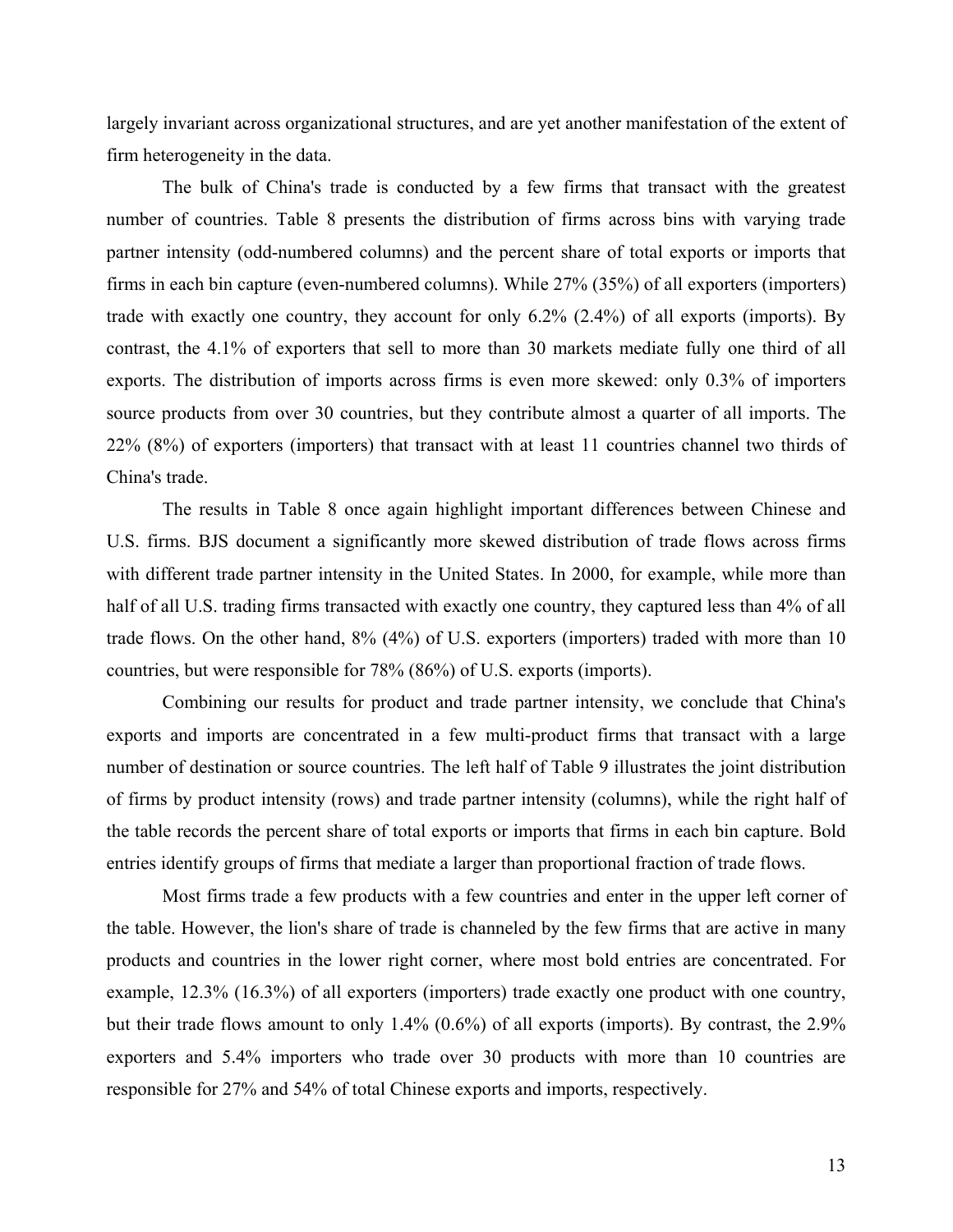#### 3.4 Summarizing the evidence on firm heterogeneity

The results presented above emphasize different dimensions and manifestations of firm heterogeneity in the data. We highlight three stylized facts that we consider most important:

*Stylized fact #1: The bulk of trade is concentrated in a few multi-product firms that transact with a large number of countries. This pattern holds for both exports and imports, but the distribution of imports is significantly more skewed and there are many more small firms among importers.*

*Stylized fact #2*: *The average importer buys more products than the average exporter sells, but exporters trade with more countries than importers do*. *68% of all firms that engage in twoway trade import more products than they export, and 53% export to more countries than they import from.* 

*Stylized fact #3: Foreign affiliates trade more on average and are more likely to engage in two-way trade than joint ventures, who in turn lead private domestic firms. Import product*  intensity and the number of source countries increase with foreign ownership, while export *product intensity and the number of destinations decrease with foreign ownership.* 

The first stylized fact is consistent with the Melitz (2003) model of exporting which emphasizes firm heterogeneity in marginal production costs and country specific fixed costs of exporting. In that framework, there is a productivity cut-off for exporting associated with each destination, and all firms above this threshold enter the market. Thus, more productive firms will enter more markets and export more in each destination. Similarly, Bernard, Redding and Schott (2009a,b) show that in a world with multi-product firms and destination-product specific fixed costs, more productive firms will likely sell greater volumes of more products to more countries. Firm heterogeneity in marginal costs can thus account for the skewed distributions we document for export flows, product and trade partner intensity, and explain the concentration of aggregate trade flows among the most active firms.

Our results suggest that export models with firm heterogeneity apply equally well to importing. The more skewed distributions we find for importers relative to exporters indicate that the fixed costs of importing are likely lower, while the dispersion in productivity across importers is greater than that across exporters. Such differences could make low levels of imports optimal for some firms but low levels of exports unfeasible.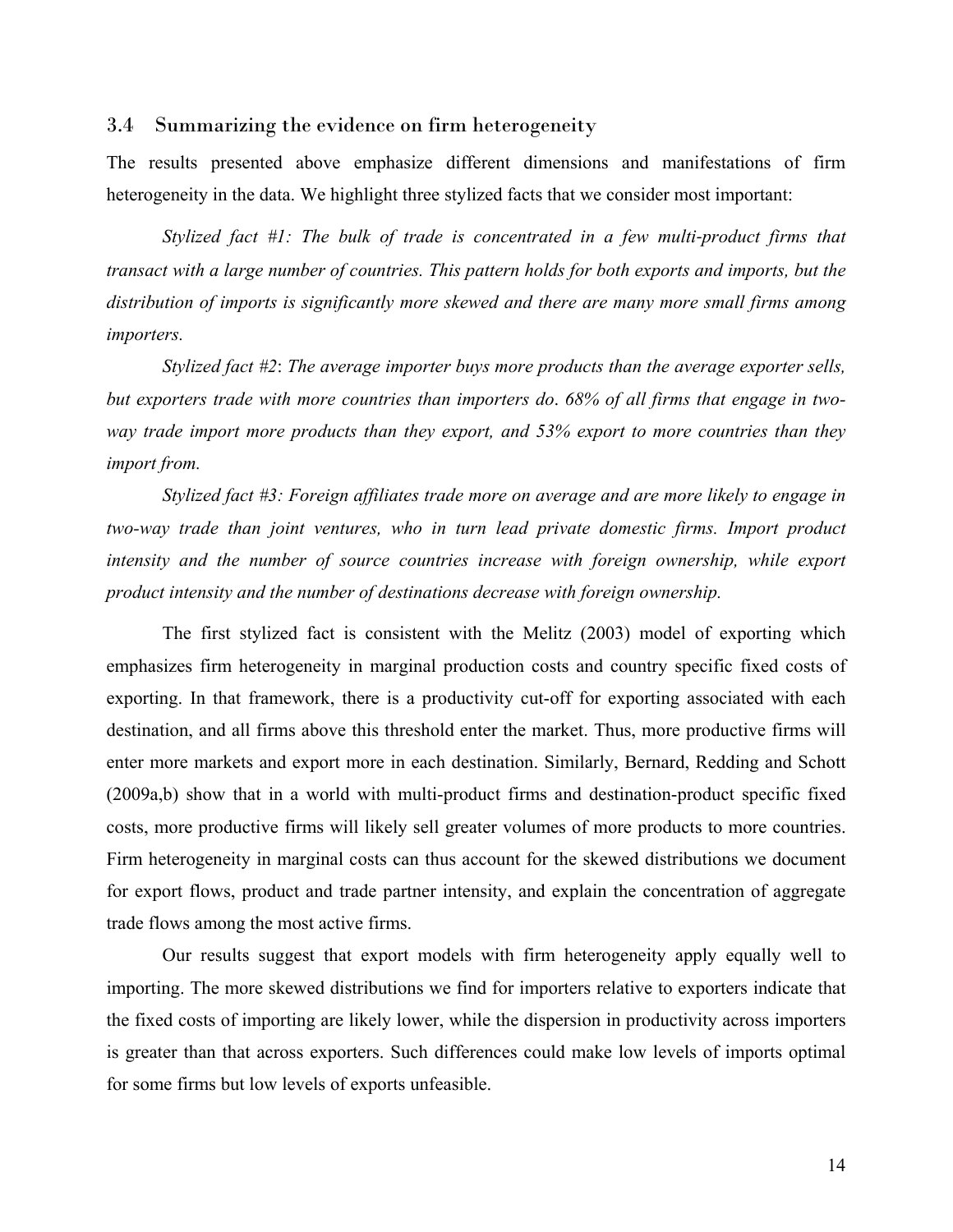The second and third stylized facts we establish are novel and have yet to be embedded in international trade models. We have already offered some possible explanations for these results, which build on existing theories of outsourcing (firms' production location decision) and multinational activity (firms' integration decision). In particular, the patterns we find are consistent with the idea that many Chinese firms import intermediate products for further processing, final assembly and re-exporting. This would explain why most firms import numerous inputs from a few low-cost source countries and transform them into fewer final products for sale in a large number of destinations. Explaining the variation in these patterns across firms with different levels of foreign ownership, however, remains an open question for future work.

Of note, BJS document a substantially more skewed distribution of trade flows, product and trade partner intensity across U.S. firms than the one we observe for China. This difference is driven by the presence of many small American firms that trade small volumes of a limited number of products with a few countries. One possible rationalization for these patterns is that Chinese firms face significantly higher fixed trade costs, which raise the productivity cut-off for exporting and importing and preclude small firms from participating in international trade.

An alternative explanation may rest on differences in firms' access to external financing. A number of recent papers have argued that financial frictions limit firms' ability to become exporters and to export larger volumes. For example, Manova (2007) proposes a Melitz (2003) type model in which firms face credit constraints in the financing of export costs and financial contractibility varies across countries. In that framework, the productivity cut-off for exporting is lower and more firms become exporters in economies with better financial development. This implies that less productive, small firms which would optimally export to only the most profitable destinations are more likely to survive in financially developed countries.<sup>[15](#page-16-0)</sup> Moreover, in the presence of destination specific fixed costs of exporting, firms that do export enter more markets when they have easier access to external financing. An extension of this model with productmarket specific fixed export costs could generate similar results for firms' product intensity. Finally, similar predictions would hold for importing in the presence of fixed import costs and heterogeneity in marginal costs across importers.

<span id="page-16-0"></span><sup>&</sup>lt;sup>15</sup> These predictions dovetail with evidence in the corporate finance literature that smaller firms are more credit constrained. See, for example, Beck, Demirgüç-Kunt, Laeven and Levine (2008), Beck, Demirgüç-Kunt and Maksimovic (2005), and Forbes (2007).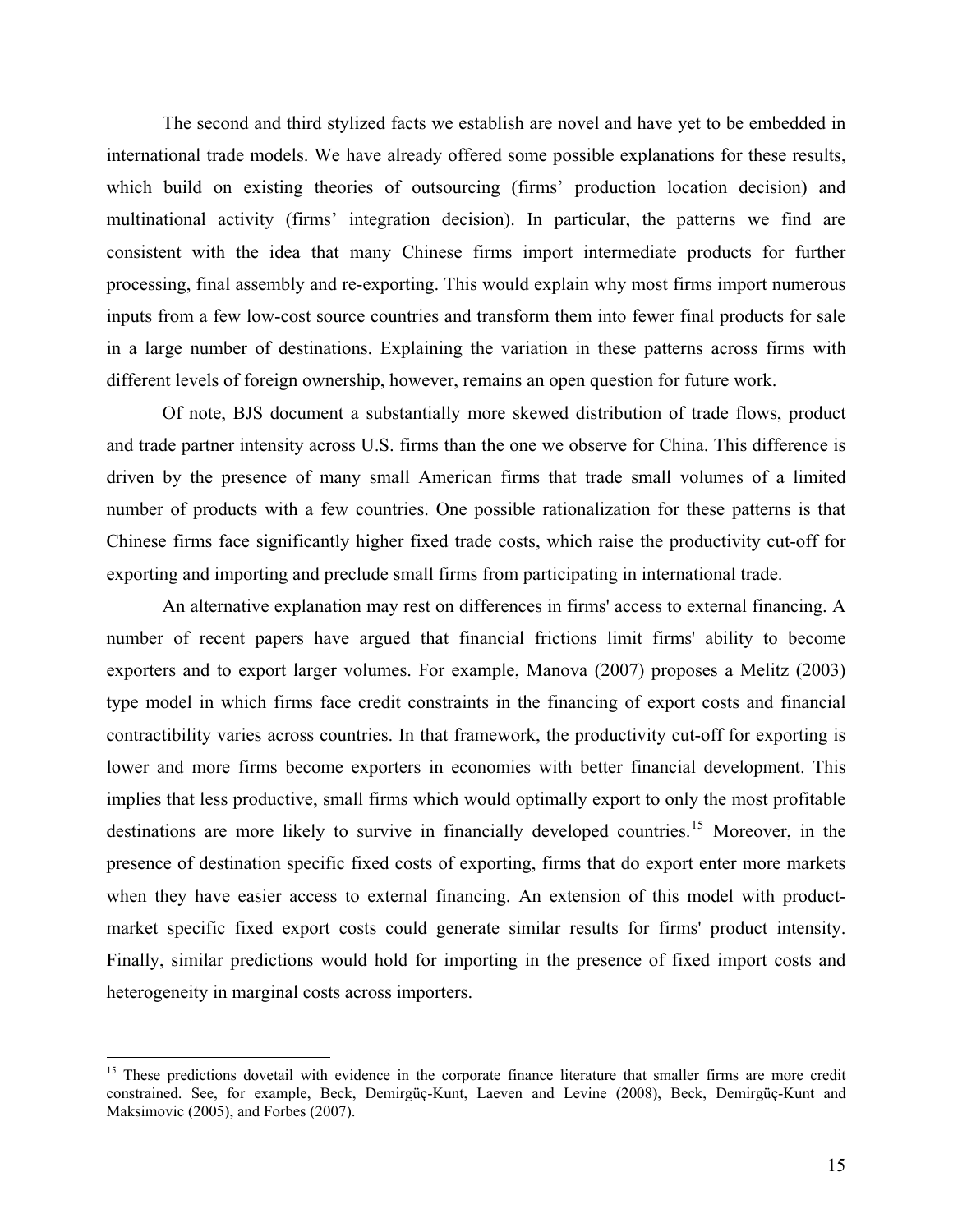Given the higher level of financial development in the United States, smaller firms may find it easier to raise sufficient external financing and to engage in international trade when they are based in the U.S.. It may thus be possible for less productive firms that optimally trade a limited number of products with a few countries to survive in the U.S. but not in China. This would explain the more skewed distributions BJS document for the United States.

Our results for the variation in trade flows across firms with different ownership structures provide further evidence consistent with this explanation. Foreign affiliates, and to a lesser degree joint ventures, have access to internal financing from their parent or related foreign company.<sup>[16](#page-17-0)</sup> For that reason, foreign-owned firms may perform better than joint ventures, which may in turn lead private domestic firms. At the same time, relative to private ownership, state ownership facilitates access to local financing from China's state banks. This may explain why state enterprises outperform private domestic firms in the data, and are in some respects comparable to foreign firms. In ongoing work, Manova, Wei and Zhang (2009) find econometric support for this credit constraints hypothesis by exploiting the variation in ownership structure across firms and the variation in external finance dependence across sectors.

#### 3.5 Firms' intensive and extensive margin of trade

 $\overline{a}$ 

We next study the relationship between the extensive and intensive margins of trade at the firm level, and find that firm ownership and trade profile play an important role.

Figure 1 shows that in the full sample of trading firms, product scope is negatively correlated with product scale for both exporters and importers. The horizontal axis indicates bins of firms with a given range of products traded, while the vertical axis plots the average value of exports or imports per product across all firms with a given product intensity. Although the graphs are downward sloping, the simple correlation between product intensity and product scale is close to zero for both exporters (-0.015) and importers (-0.004).

These weak correlations, however, mask important differences between Chinese and foreign firms. Figure 2 illustrates the relationship between the extensive and intensive margins of trade for firms of different organizational structure. Private domestic firms that trade more products trade less per product. Among foreign affiliates and joint ventures, on the other hand, this

<span id="page-17-0"></span><sup>&</sup>lt;sup>16</sup> See, for example, Desai, Foley and Forbes (2008) for evidence that foreign affiliates respond faster and more effectively to profitable export opportunities than domestic firms by relying on funding from the parent company.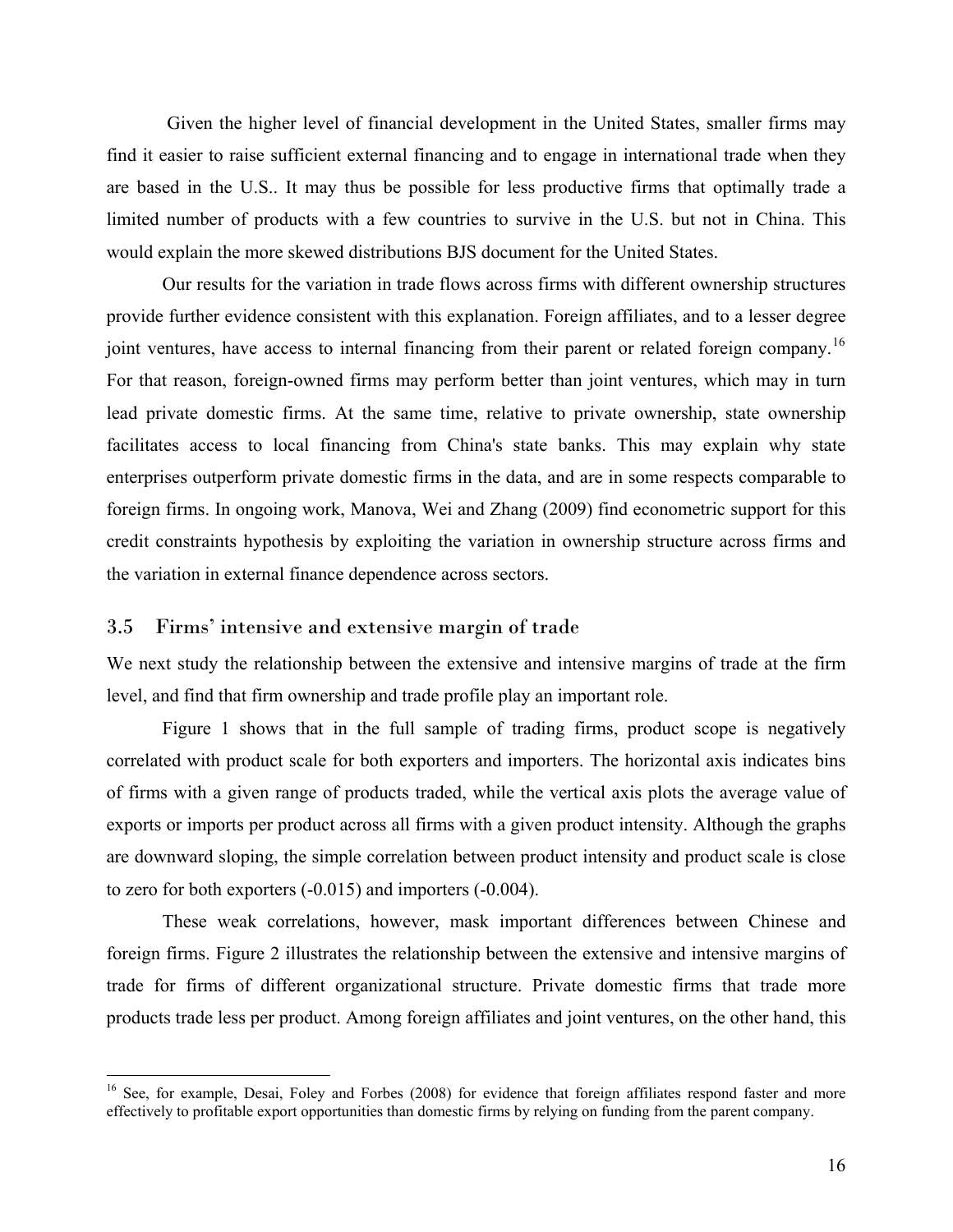relationship is non-monotonic and follows a U-shape: trade per product is lowest for firms with an intermediate level of product intensity. This pattern holds for both exporters and importers.<sup>[17](#page-18-0)</sup>

These results contribute to an active recent literature on the operations of multi-product firms. A few different, opposing forces could generate either a positive or a negative relationship between the extensive and the intensive margin. Assume first that all products potentially available to a firm are identical in terms of cost structure and profitability. When firm economies of scale are more important than product economies of scale, larger firms should both produce/export more products and produce/export more per product. This would be the case if, for example, technological know-how, managerial control and marketing research were easily deployable across products. On the other hand, firms may face limited managerial capacity and experience diminishing returns to scope but increasing returns to scale. When the latter effect dominates, the intensive and extensive margins would be negatively correlated.

In recent work, Bernard, Redding and Schott (2009b) propose that firms draw productivity levels and firm-country-product specific demand shocks. In this framework, the products available to a firm differ in their profitability. While higher firm productivity raises export revenues across all goods and induces a positive correlation between product scope and average product scale, more productive firms also export less profitable products on the margin. The model is thus consistent with either a positive or a negative correlation between a firm's intensive and extensive margin. Similarly, an extension of the Manova (2007) model to multi-product firms could generate similar predictions. If firms offer a range of products with varying profitability, they would choose to export the most profitable goods subject to their credit constraint. Thus, firms would optimally expand their product range in decreasing order of product profitability until they have exhausted the external financing available to them. More productive firms that face less financial constraints will go further down this product ladder, record higher product intensity, and have lower product scale because they will sell smaller values of less profitable goods on the margin. Arkolakis and Muendler (2009) derive a positive correlation in an alternative model, and find empirical support for it in Brazilian firm-level exports data.<sup>[18](#page-18-1)</sup>

Our results suggest that the credit constraints and limited managerial capacity effects may dominate in the case of domestic firms in China (both state-owned and privately-held). As for

<span id="page-18-0"></span> $17$  The relationship is also non-monotonic (inverted U-shape) for state enterprises.

<span id="page-18-1"></span><sup>&</sup>lt;sup>18</sup> See also Eckel and Neary (2008) who study cannibalization effects among a firms' products and Nocke and Yeaple (2006) who assume that unit costs of all products increase with the range of products produced.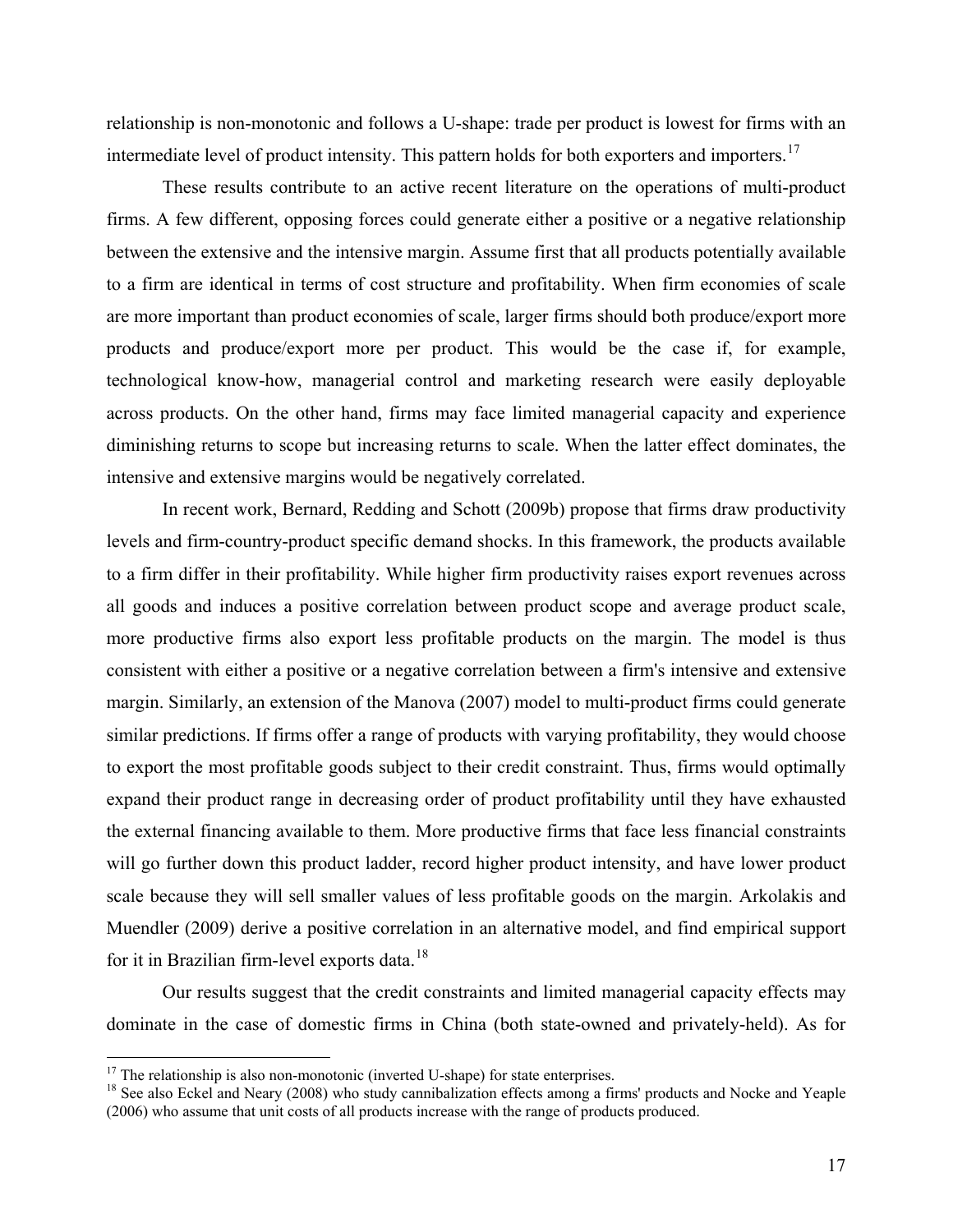foreign affiliates and joint ventures, they appear subject to the same forces to a lesser degree, potentially because they have access to internal financing or higher skilled management. The Ushape these firms exhibit suggests that they also experience powerful increasing returns to scale. One possible explanation for this distinction is that foreign firms operate in sectors intensive in technological knowledge and generalizable firm-level ability that can be deployed across products.

We also examine the relationship between firms' intensive and extensive margin of trade by looking at their trade partner intensity and average exports (imports) per country. As Figures 3 and 4 show, we no longer observe sharp differences across firm ownership types. Instead, firms' trade profile becomes important: Importers which source products from more countries import more per country regardless of ownership type (correlation coefficient 0.13). Exporters, on the other hand, exhibit a U-shape (correlation coefficient -0.01): average exports per destination are lowest for firms in the middle of the distribution by number of trade partners. By contrast, BJS report a positive correlation between trade partner intensity and average trade per country for U.S. exporters and importers.

Taken as a whole, the earlier evidence and our own results suggest that we have yet to understand a range of firm-level decisions in international trade. Our findings indicate that there may be important differences between the cost structure of exporting and importing at the countryproduct level which affect firms' optimal scope and scale. The trade costs firms face and their ability to finance these costs may also vary with ownership structure, and thus influence firms' integration and location decisions. Finally, the disparities across country studies highlight the importance of the institutional environment in which firms operate. Without restating the specific patterns we document, we summarize our results as follows:

*Stylized fact #4*: *The relationship between firms' intensive and extensive margin of trade differs between exporters and importers and depends on the ownership structure of the firm.* 

# 4 Decomposing China's trade expansion

In 2003, China's aggregate exports and imports amounted to over \$290 billion each. Over the next two years alone, the cumulative growth rate of trade was an astonishing 86% for exports and 66% for imports. Since China joined the World Trade Organization only in December 2001, this rapid trade expansion is part of China's fast convergence to a new steady state of integration in world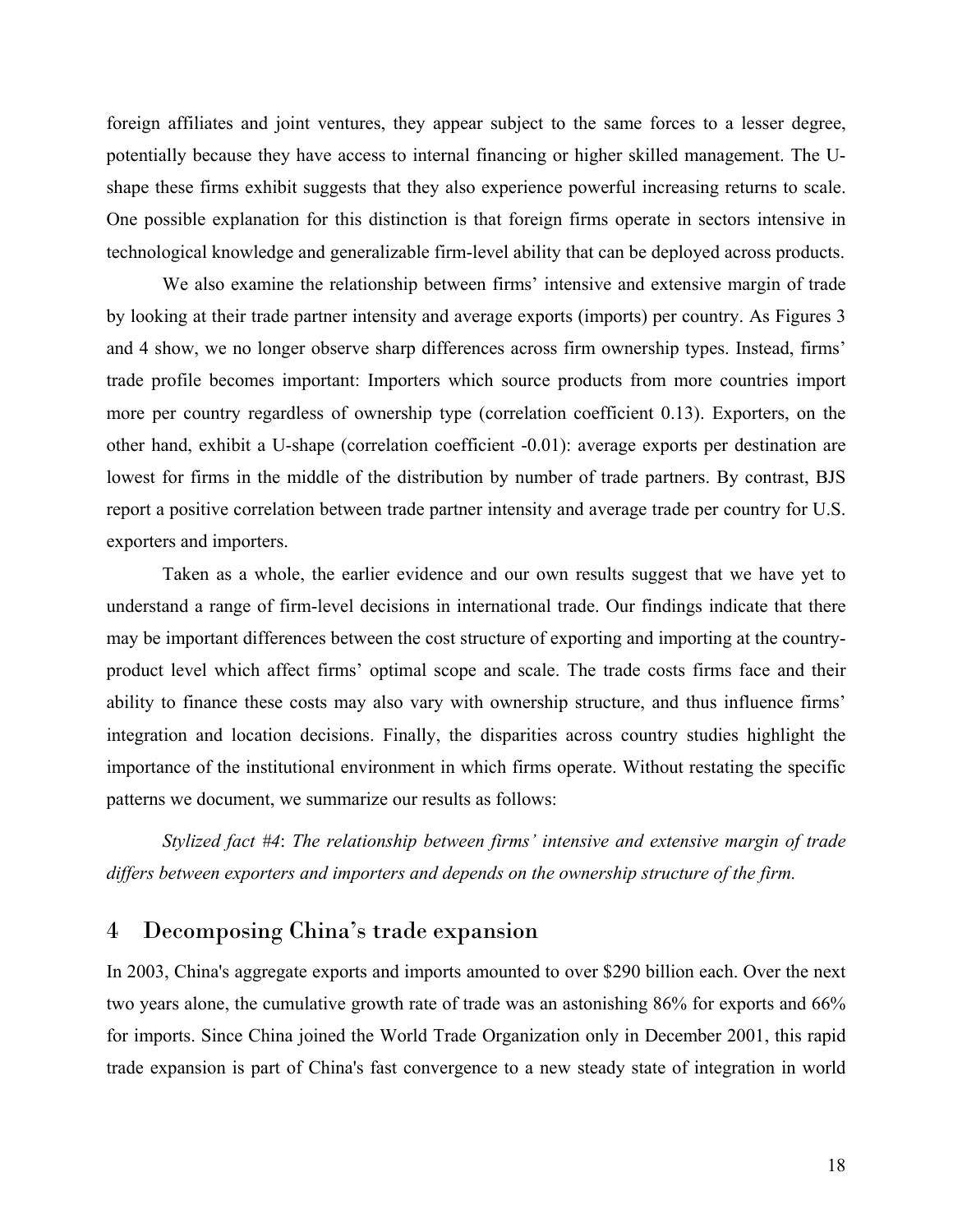markets. This section examines this process and decomposes China's trade growth into its extensive and intensive margins.

We first describe the evolution of the number of trading firms in China and the number of products and countries China as a whole traded with. As Table 10 indicates, the number of exporters increased 48% from 65.5 thousand in 2003 to 96.6 thousand in 2005, while the number of importing firms grew by a third, from 57.4 to 76.4 thousand. Average exports and imports per firm expanded as well, at a more moderate rate of 25%.

If one ignored firm heterogeneity and focused on China's product composition and trade partners in the aggregate, almost the entire growth in trade would erroneously be attributed to the intensive margin: Average Chinese exports and imports per product increased at roughly the same rate as overall trade, with only a 2-3% broadening of product scope. Similar patterns hold for China's number of trade partners and average trade flows per country. These results indicate that the biggest boost to Chinese trade came from new and surviving firms expanding into products and markets that other firms were already active in. Thus, understanding firm heterogeneity and firms' trade decisions is central to understanding movements in aggregate trade flows.

The 2003-2005 period of Chinese trade expansion provides an opportunity to do so. To that end, Table 11 presents a more detailed decomposition of China's trade growth by distinguishing between surviving exporters and importers (which traded in 2003 and 2005), new firms (which did not trade in 2003 but did in 2005) and exiting firms (which stopped trading between 2003 and 2005). More than 70% of Chinese trade growth can be attributed to surviving firms expanding their trade flows. New exporters and importers contributed about 30%, while exiting firms slowed down trade by only 1%.

The expansion of trade flows by surviving firms resulted from important adjustments on both the intensive and the extensive margin. Two thirds of surviving firms' growth  $(60\% = 42.2\%/70.1\%$  for exporters and  $70\% = 50.7\%/72.8\%$  for importers) reflect deepening in trade flows within existing trade partner relationships in surviving products. However, firms also reallocated a big proportion of their activity across products and markets. For example, the exports of new products by surviving firms contributed 30% to total Chinese exports expansion, while 13% were lost due to surviving exporters discontinuing some products. Similarly, firm entry into new destination countries boosted overall export growth by 19%, while market exit deducted 7%. Surviving firms were also prone to change the products they sold in a given market, even if they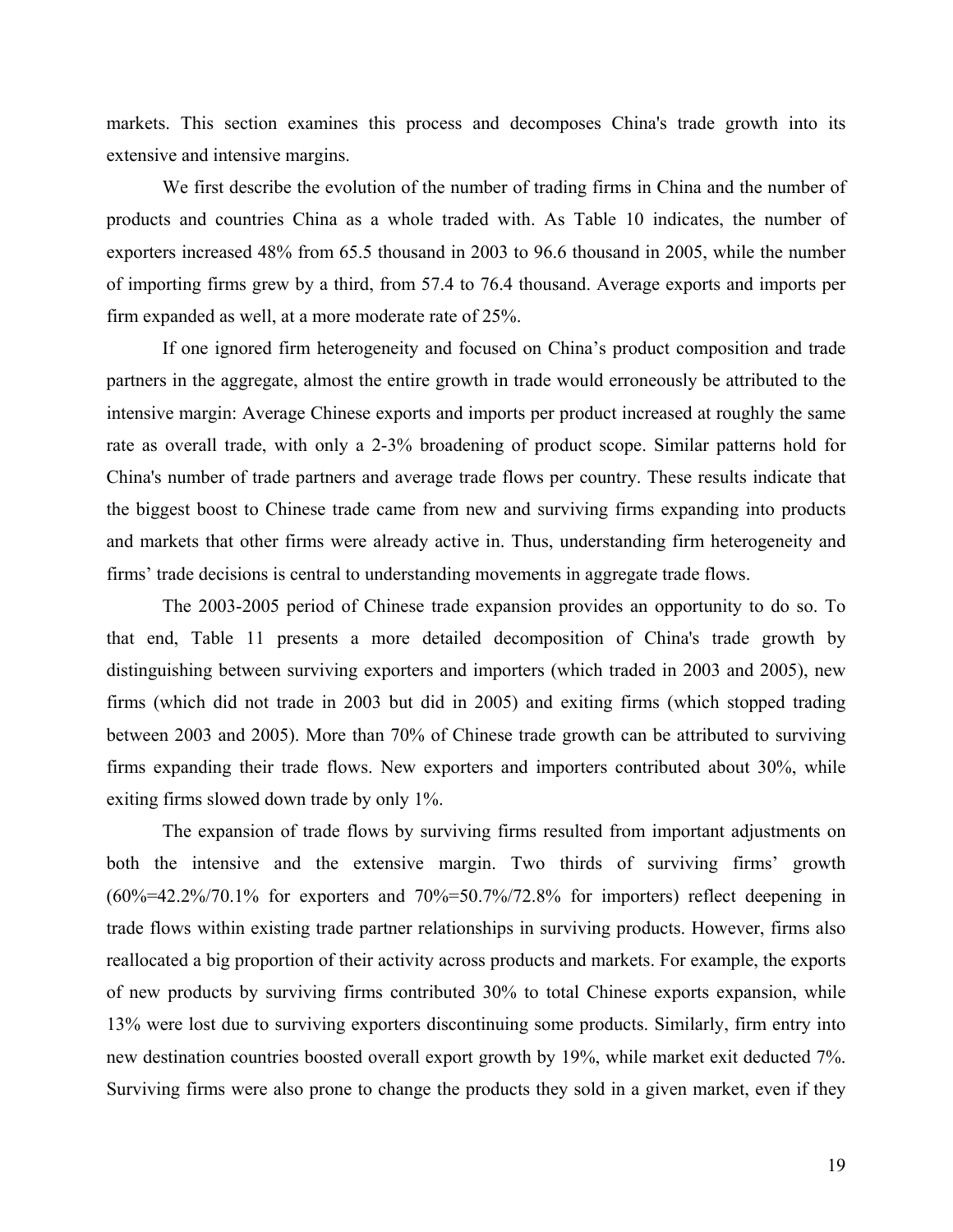did not withdraw from it completely. Thus the exports of new products to existing trade partners added 33% to China's export growth, but half of that gain was neutralized by firms simultaneously discontinuing products in the same destination.<sup>[19](#page-21-0)</sup> Similar numbers describe Chinese importers and their adjustments to the products they imported and the source countries they transacted with.

We summarize these findings with the following stylized fact:

*Stylized fact #6: The growth in Chinese exports between 2003-2005 was driven by firm entry (30%, aggregate extensive margin), surviving firms expanding exports of surviving products to existing trade partners (42%, firm intensive margin), and surviving exporters adding new products and destinations (28%, firm extensive margin). This breakdown is 27% - 51% - 22% for imports.* 

These results speak to the relevance of theoretical models of intra-industry firm dynamics and intra-firm product turnover in general, and in response to trade liberalization in particular. For example, Melitz (2003) and Costantini and Melitz (2009) model the reallocation of market shares across firms with different productivity levels in the presence of fixed and sunk costs of exporting, while Pavcnik (2002) and Bernard, Jensen and Schott (2006) provide empirical evidence for such reallocations in the aftermath of tariff reductions in Colombia and the U.S.. Similarly, Bernard, Redding and Schott (2009b) model multi-product firms, and examine the reallocation of trade flows both across firms and across products within firms. Goldberg, Khandelwal, Pavcnik and Topalova (2008), however, find only limited empirical support for this model using data on the behavior of Indian firms around trade reform.

# 5 Firm, product and trade partner dynamics

 $\overline{a}$ 

The decomposition of China's trade expansion between 2003 and 2005 highlights the role of reallocations across and within firms in response to trade liberalization. At the same time, this two-year comparison masks recurrent churning and reallocations across firms, products and trade partners. The monthly frequency of our data allows us to track firms over a 36-month period and document the constant adjustments they make to their product scope and choice of trade partners.

Between January 2003 and December 2005, the overall number of exporters and importers grew by 45% and 22% respectively (Table 12). These rates varied substantially across firms with

<span id="page-21-0"></span><sup>&</sup>lt;sup>19</sup> Note that a firm need not start exporting an entirely new product, but can simply introduce products it was already exporting to some countries in a new country instead.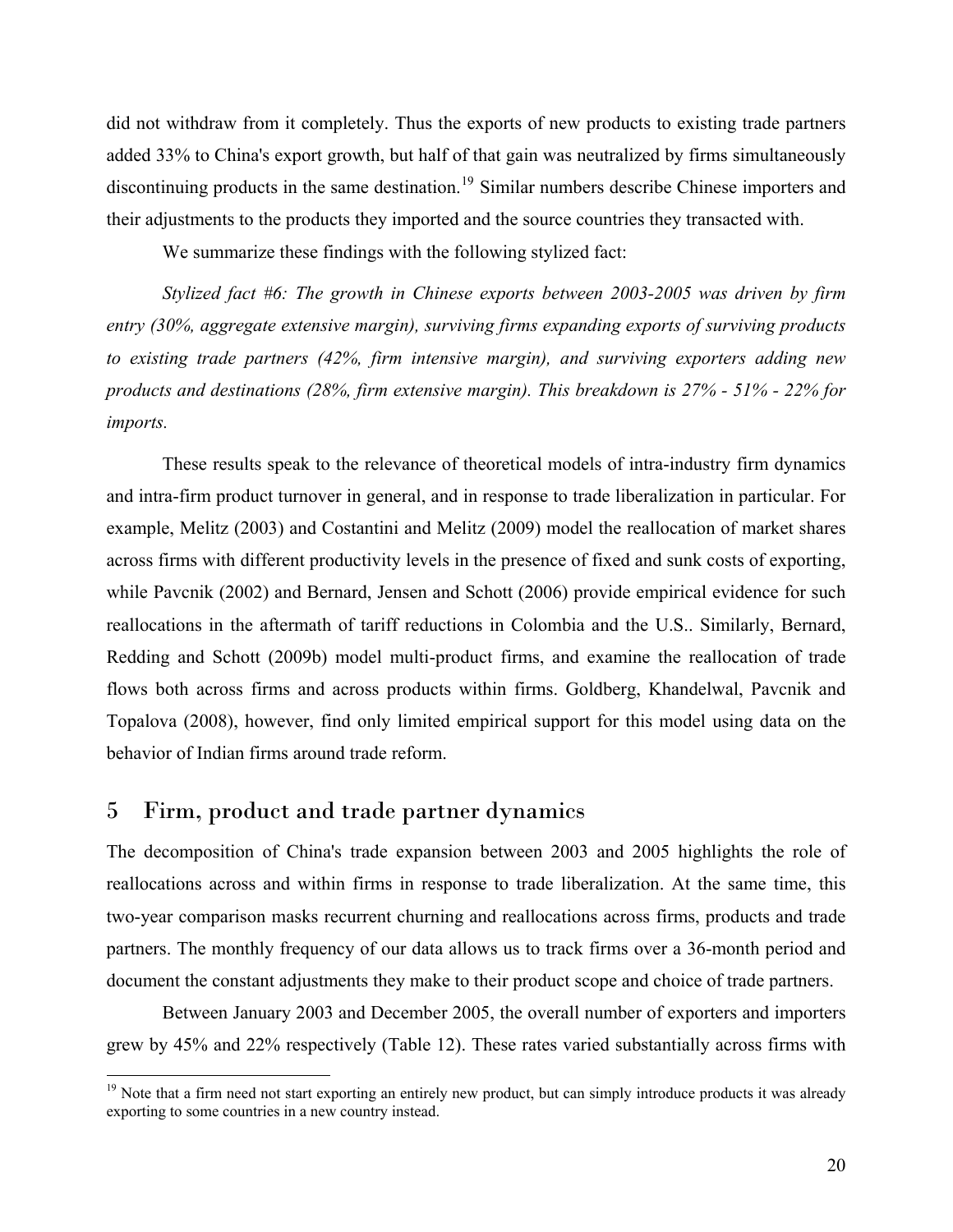different ownership structure, but were always higher for exporters than for importers. The number of private domestic firms that trade more than doubled, while the number of state-owned exporters (importers) contracted by 9% (14%). Foreign affiliates became significantly more numerous (48% for exporters and 32% for importers), while more joint ventures started exporting  $(6\%)$  but some stopped importing  $(9\%).$ 

These net growth rates in firm numbers were accompanied by frequent firm entry and exit from international trade. Thirty-two percent of all exporters and 40% of all importers trading in January 2003 no longer did in December 2005, and were active in 15.6 and 13.5 of the 36 months, respectively. Overall, 12% of all exporters and 20% of all importers stopped trading each month, but on average even more new ones entered to replace them. Foreign-owned exporters and importers were more likely to survive from one month to the next than joint ventures, which had in turn better chances than domestic companies.

Trading firms are prone to repeatedly exit from and re-enter into exporting or importing. Forty percent of all exporters and 29% of all importers were active in all 36 months in 2003-2005, with these shares increasing in foreign ownership. Less than 10% of all firms traded continuously over this period but for one spell of non-trading, while more than 20% switched their status multiple times. Survival rates are slightly higher and churning less common at a quarterly frequency (see Appendix Table 1), but firm dynamics exhibit otherwise similar patterns.

Firms regularly adjust their trade participation even when they do not completely withdraw from exporting or importing. For example, firms that trade continuously over the 36 months in our data frequently add and drop trade partners, as reported in Table 13. The average number of destination and source countries per firm increased by 26% for exporters and 13% for importers between January 2003 and December 2005, with little variation in this growth rate across ownership types.<sup>[20](#page-22-0)</sup> However, firms on average replaced a third of their trade partners every month. This share decreases in foreign ownership, with foreign affiliates exhibiting less churning than joint ventures and domestic firms showing the highest turnover rates. State enterprises experience slightly less churning in trade partners than privately-held local firms. Turnover is only marginally lower at a quarterly frequency.

In addition to rationalizing trade partners, firms that trade every month in our data also routinely adjust their product composition. As Table 14 shows, in any given month, exporters

<span id="page-22-0"></span><sup>&</sup>lt;sup>20</sup> Note that  $26\% = (4.3-3.4)/3.4$  and  $13\% = (3.4-3)/3$ .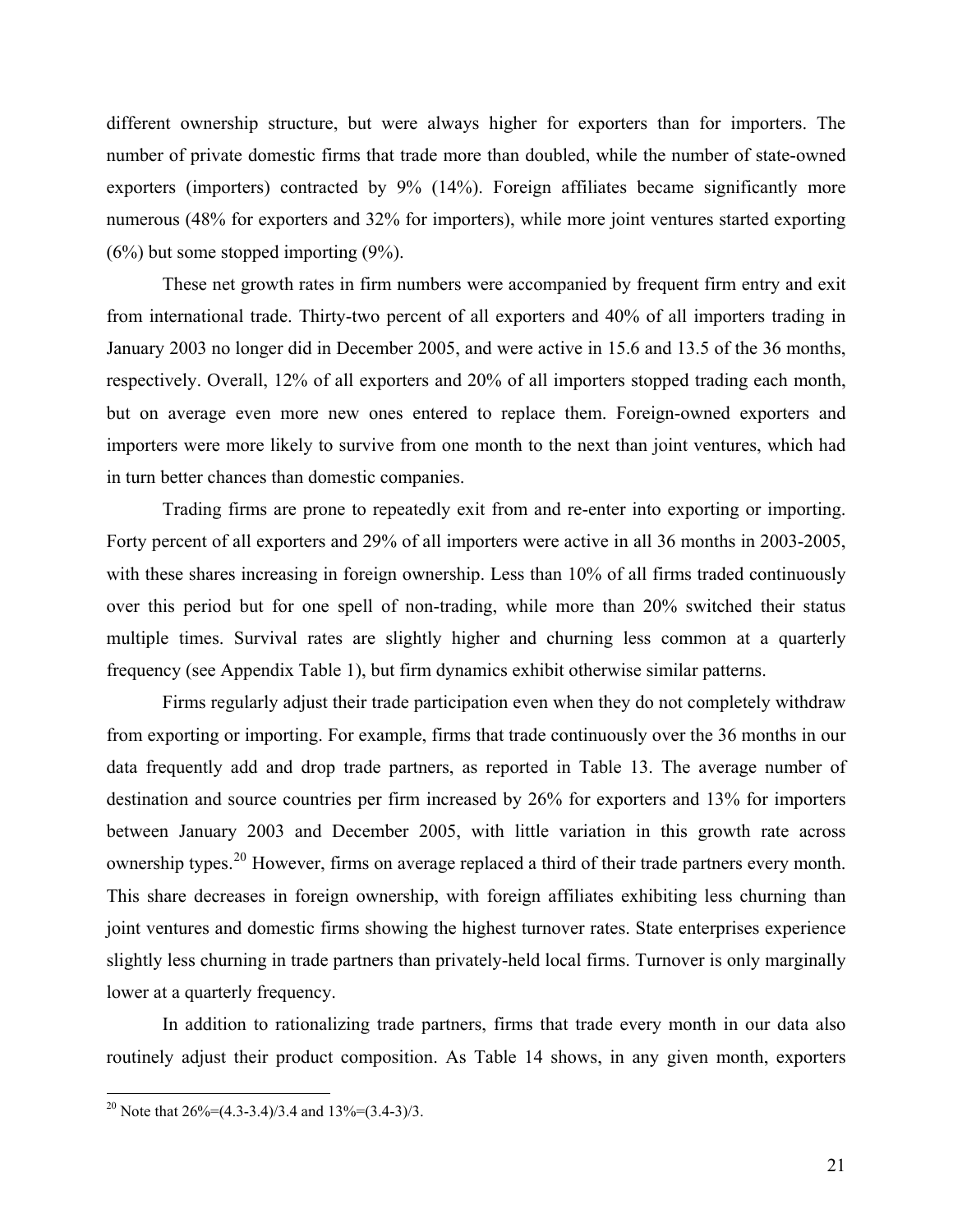(importers) discontinue 30% (35%) of the products they trade with at least one country, and introduce as many new goods. Moreover, firms often vary the mix of products they trade with a given destination or source country. On average, 45% (40%) of all bilaterally exported (imported) products are replaced with new ones from month to month. As with trade partner dynamics, foreign affiliates exhibit systematically less product churning than joint ventures, which in turn maintain a more stable product composition than state enterprises. Privately-held domestic companies adjust their product scope most frequently. Due to this recurrent churning, firms trade a given product in about 7 months in the 2003-2005 period on average, and in only 5 months with a specific trade partner.

Stylized fact 5 summarizes our results for export and import dynamics.

*Stylized fact #5*: *Firms are prone to exit and re-enter into exporting and importing, and frequently change their trade partners and product mix. Foreign affiliates and joint ventures, however, have significantly higher survival rates and exhibit less product and trade partner turnover than domestic firms.*

Our findings indicate that firms face sufficiently low sunk costs of trade and/or sufficiently volatile cost or demand shocks to warrant regular adjustments to trade flows. Moreover, the more frequent churning of products than trade partners in our data suggests that the sunk costs of entering into new markets and sourcing from new countries may exceed the sunk costs of trading new products with the same country. These results complement the evidence in BJS, Bernard, Redding and Schott (2009a), Alessandria and Choi (2007), and Besedes and Prusa (2006 a,b) on the frequency and determinants of firm and product churning in exporting.<sup>[21](#page-23-0)</sup> These papers have emphasized the productivity gains associated with within-firm reallocations in activity across products. Further evidence on firms' continuous product and trade partner adjustments will shed light on firms' trade participation decisions and the cost structure of exporting and importing.

The systematic differences we document across ownership types signal that foreign firms may have higher sunk costs or experience fewer and smaller shocks. If firms face liquidity constraints, the affiliates of foreign multinationals may also be better able to weather negative

<span id="page-23-0"></span><sup>&</sup>lt;sup>21</sup> See also Eaton, Eslava, Kugler and Tybout (2008) for evidence on reallocations across and within firms in Colombia.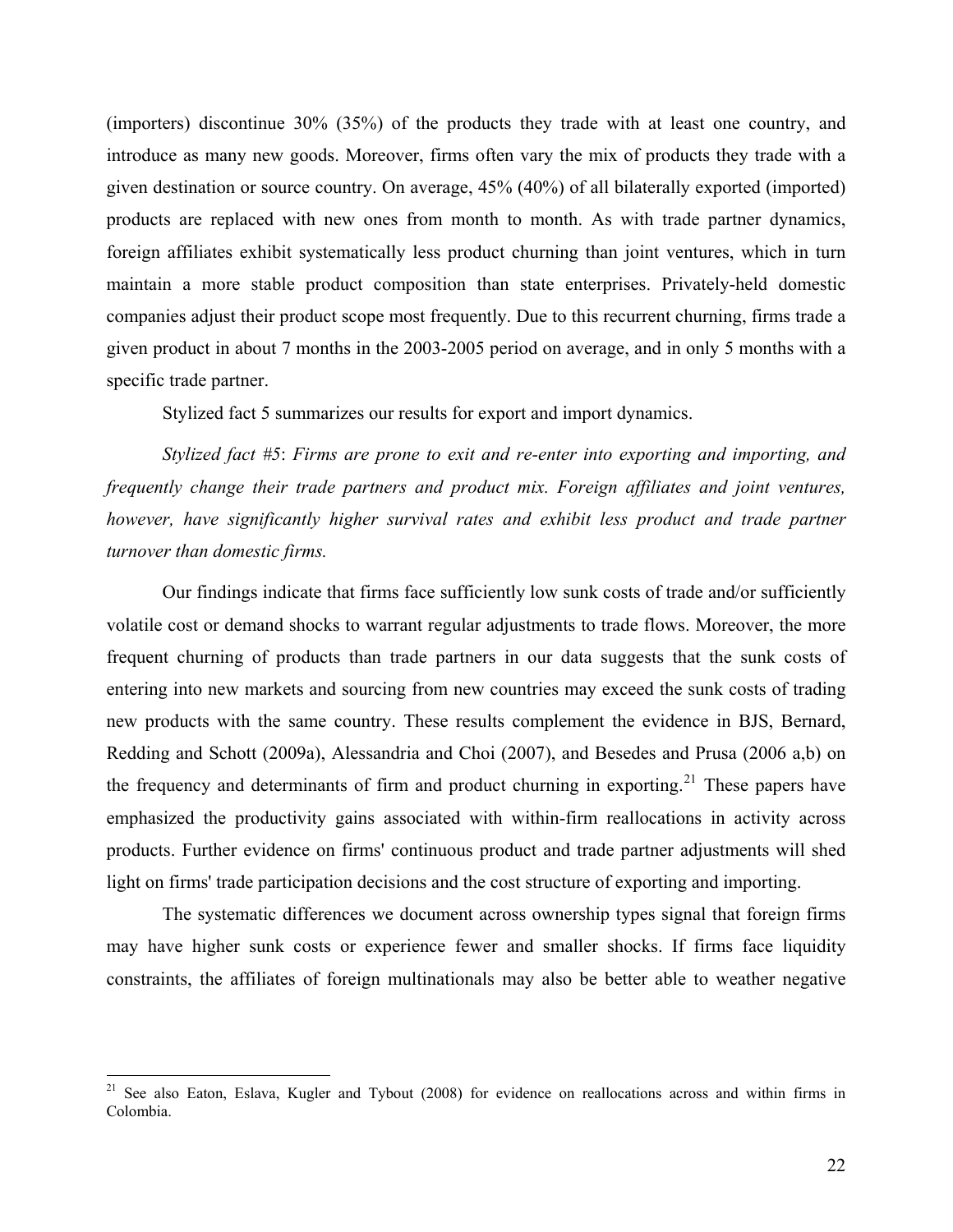shocks since they can access internal lending from the parent company.<sup>[22](#page-24-0)</sup> Similarly, state enterprises may more easily access financing from state-owned banks than private domestic firms. By the same logic, with product or country specific shocks, financially constrained firms may be more likely to discontinue some products or stop trading with some countries.<sup>[23](#page-24-1)</sup> In the presence of sunk trade costs, on the other hand, easier access to financing may increase churning because firms have a lower option value of staying in during a bad shock. Our results suggest that this effect may be dominated by the impact of liquidity shocks.

# 6 Conclusion

 $\overline{a}$ 

This paper uses newly available proprietary data on Chinese firm-level trade flows to establish novel and confirm existing stylized facts about firm heterogeneity in trade. This firm heterogeneity is most clearly manifested in the skewed distribution of exports, imports, product scope and trade partner intensity across firms. We corroborate the finding in the prior literature that a substantial share of exports and imports are captured by a few multi-product firms that transact with a large number of countries.

 We also provide a detailed overview of China's trade activity and the sources of Chinese trade growth over the 2003-2005 period. This analysis, too, emphasizes the importance of reallocation of activity across heterogeneous firms and across products and trade partners within firms. While 40-50% of the expansion in exports and imports can be attributed to surviving firms deepening their trade flows of surviving products with existing trade partners, firm entry and firm expansion into new products and markets is just as important. Thus, understanding firm heterogeneity and firms' trade decisions is central to understanding aggregate trade outcomes.

We highlight a few novel results which shed light on the cost structure of international trade and the importance of foreign ownership for firms' export and import decisions. First, the distribution of imports is significantly more skewed than that of exports, and there are many more small firms among importers. Second, foreign affiliates trade more on average and are more likely to engage in two-way trade than joint ventures, who in turn lead private domestic firms. Third, importers import more products than exporters export, but exporters trade with more countries

<span id="page-24-0"></span> $22$  See, for example, Desai, Foley, and Forbes (2008) for evidence that the affiliates of foreign multinationals are less credit constrained relative to domestic firms.

<span id="page-24-1"></span><sup>&</sup>lt;sup>23</sup> See Manova (2007) for evidence that financially developed countries feature higher product survival rates and lower product turnover, especially in financially vulnerable sectors.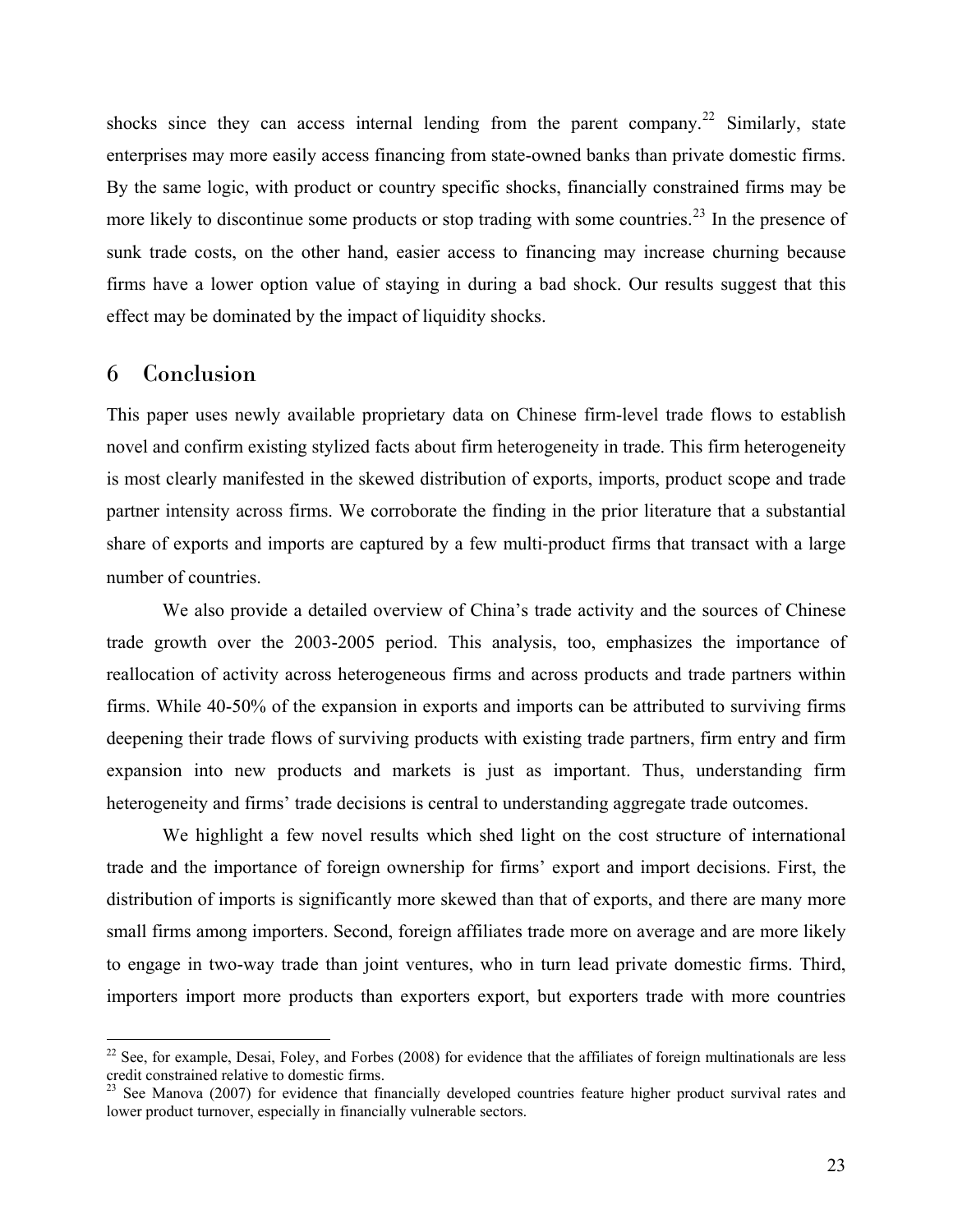than importers do. Moreover, import product intensity and the number of source countries increase with foreign ownership, while export product intensity and the number of destinations decrease with foreign ownership. Fourth, the relationship between firms' intensive and extensive margin of trade is not monotonic, differs between exporters and importers, and depends on the ownership structure of the firm. Finally, while all firms are prone to exit and re-enter into exporting and importing, and to frequently change their trade partners and product mix, foreign ownership is associated with significantly higher survival rates and less churning.

We believe these novel findings will guide future work on the nature of firm heterogeneity in trade, the optimal scope and scale of multi-product firms, and the production location and organizational decisions of multinational firms.

# References

- Alessandria, G. and H. Choi (2007). "Do Sunk Costs of Exporting Matter for Net Export Dynamics?" *Quarterly Journal of Economics* 122 (1), p.289-336.
- Antràs, P. (2003). "Firms, Contracts, and Trade Structure." *Quarterly Journal of Economics* 118(4), p. 1374-1418.
- Antràs, P. and E. Helpman (2004). "Global Sourcing." *Journal of Political Economy* 112, p.552– 80.
- Antràs, P. and E. Helpman (2008). "Contractual Frictions and Global Sourcing," forthcoming in E. Helpman, D. Marin, and T. Verdier (eds.), *The Organization of Firms in a Global Economy*, Harvard University Press.
- Arkolakis, C. and M. Muendler (2009). "The Extensive Margin of Exporting Goods: A Firm-level Analysis." *Yale University mimeo.*
- Aw, B., Chung, S., and M. Roberts (2000). "Productivity and Turnover in the Export Market: Micro-level Evidence from the Republic of Korea and Taiwan (China)." *World Bank Economic Review* 14(1), p.65-90.
- Bartelsman, E., J. Haltiwanger and S. Scarpetta (2008). "Cross-Country Differences in Productivity: the Role of Allocative Efficieincy." *University of Maryland mimeo*.
- Beck, T. (2002). "Financial Development and International Trade. Is There a Link?" *Journal of International Economics* 57, p.107-31.
- Beck, T. (2003). "Financial Dependence and International Trade." *Review of International Economics* 11, p.296-316.
- Beck, T., Demirgüç-Kunt, A., Laeven L. and R. Levine (2008). "Finance, Firm Size, and Growth." *Journal of Money, Banking, and Finance* 40(7), p.1371-405.
- Beck, T., Demirgüç-Kunt, A. and V. Maksimovic (2005). "Financial and Legal Constraints to Firm Growth: Does Size Matter?" *Journal of Finance* 60(1), p.137-77.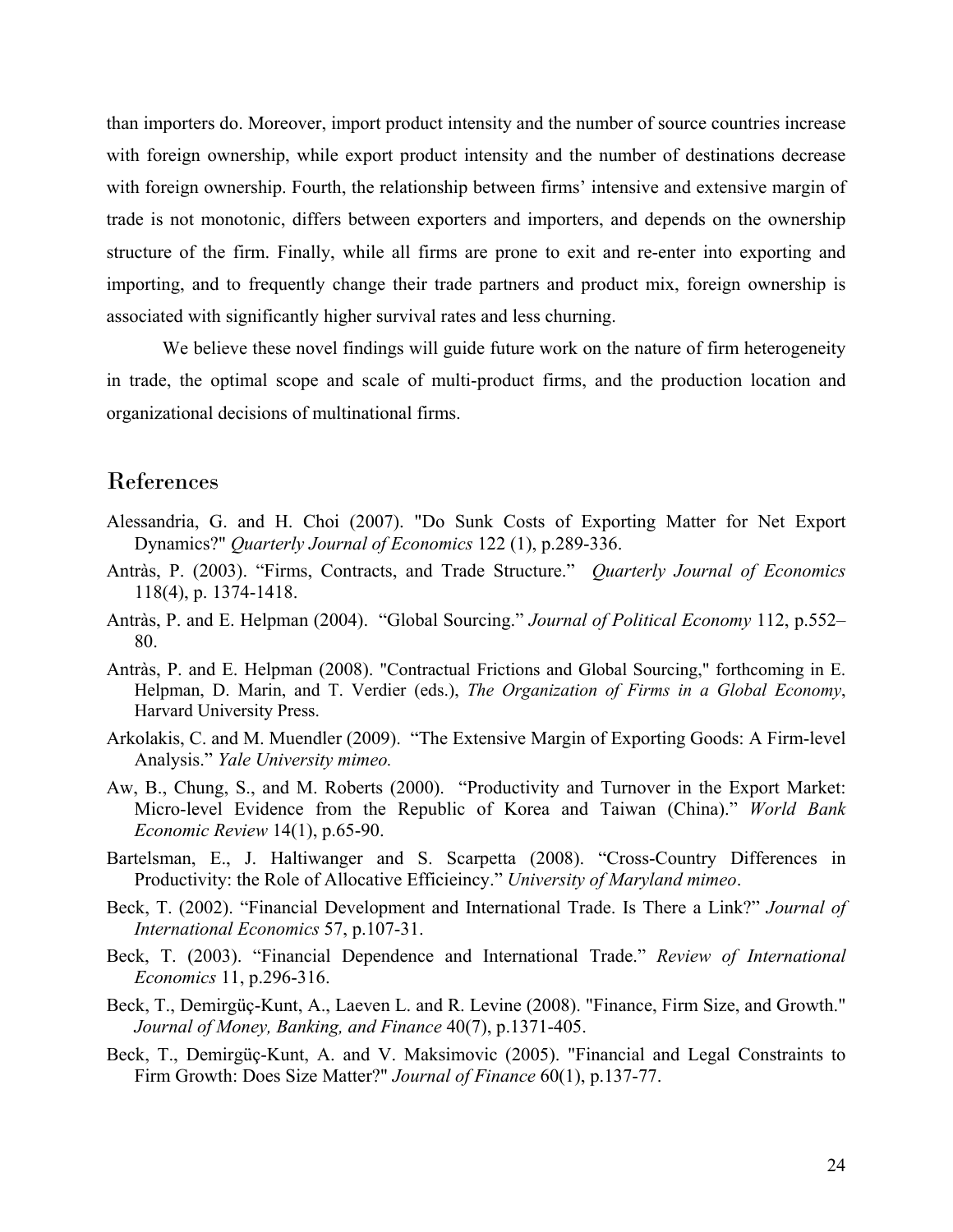- Becker, B. and D. Greenberg (2007). "Financial Development, Fixed Costs and International Trade." *Harvard Business School mimeo*.
- Bernard, A. and J. Jensen (1999). "Exceptional Exporter Performance: Cause, Effect or Both?" *Journal of International Economics* 47(1), p.1-25.
- Bernard, A. and J. Jensen (1995). "Exporters, Jobs, and Wages in U.S. Manufacturing, 1976- 1987." Brookings Papers on Economic Activity, Microeconomics.
- Bernard, A., Jensen, J. and P. Schott (2009). "Importers, Exporters, and Multinationals: A Portrait of Firms in the U.S. that Trade Goods," in T. Dunne, J.B. Jensen, and M.J. Roberts, eds., *Producer Dynamics: New Evidence from Micro Data*, University of Chicago Press.
- Bernard, A., Jensen, J. and P. Schott (2006). "Survival of the Best Fit: Exposure to Low Wage Countries and The (Uneven) Growth of US Manufacturing Plants." *Journal of International Economics* 68, p.219-37*.*
- Bernard, A., Redding, S. and P. Schott (2009a). "Multi-Product Firms and Product Switching." *American Economic Review* (forthcoming).
- Bernard, A., Redding, S. and P. Schott (2009b). "Multi-Product Firms and Trade Liberalization." NBER Working Paper 12782.
- Bernard, A., Redding, S. and P. Schott (2009c). "Products and Productivity." *Scandinavian Journal of Economics* (forthcoming).
- Bernard, A. and J. Wagner (1997). "Exports and Success in German Manufacturing." *Weltwirtschaftliches Archiv* 133(1), p.134-57.
- Besedes, T. and T. Prusa (2006a). "Ins, Outs, and the Duration of Trade." *Canadian Journal of Economics* 39(1), p.266-95.
- Besedes, T. and T. Prusa (2006b). "Product Differentiation and Duration of US Import Trade." *Journal of International Economics* 70(2), p.339-58.
- Besedes, T. and T. Prusa (2007). "The Role of Extensive and Intensive Margins and Export Growth." NBER Working Paper 13628.
- Clerides, S., Lach, S. and J. Tybout (1998). "Is Learning by Exporting Important? Micro-dynamic Evidence from Colombia, Mexico, and Morocco." *Quarterly Journal of Economics* 113(3), p.903-47.
- Costantini, J. and M. Melitz (2009). "The Dynamics of Firm Level Adjustment to Trade Liberalization," in E. Helpman, D. Marin and T. Verdier*, The Organization of Firms in a Global Economy,* Harvard University Press (forthcoming).*.*
- Desai,M., Foley, F. and K. Forbes (2008). "Financial Constraints and Growth: Multinational and Local Firm Responses to Currency Depreciations." *Review of Financial Studies* (forthcoming).
- Eaton, J., Eslava, Kugler and J. Tybout (2008). "The Margins of Entry into Exports Markets: Evidence from Columbia," in E. Helpman, D. Marin and T. Verdier, eds., *The Organization of Firms in a Global Economy*, forthcoming, Harvard University Press.
- Eaton, J., Kortum, S. and F. Kramarz (2008). "An Anatomy of International Trade: Evidence from French Firms." NBER Working Paper 14610*.*
- Eaton, J., Kortum, S. and F. Kramarz (2004). "Dissecting Trade: Firms, Industries, and Export Destinations." *American Economic Review Papers and Proceedings* 94(2), p. 150-54.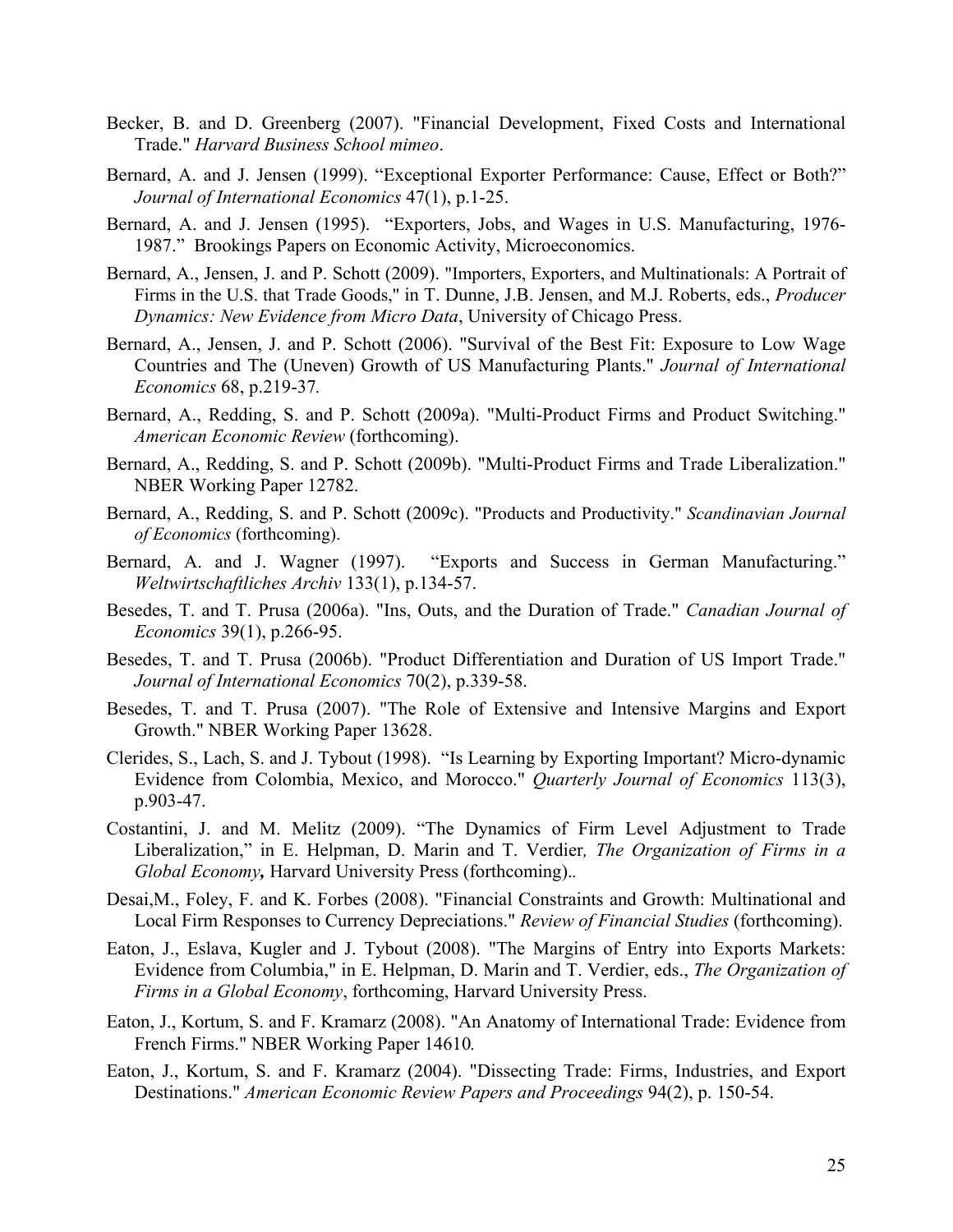- Eckel, C. and P. Neary (2008). "Multi-Product Firms and Flexible Manufacturing in the Global Economy." *Review of Economic Studies* (forthcoming).
- Feenstra, R. and G. Hanson (2005). "Ownership and Control in Outsourcing to China: Estimating the Property-Rights Theory of the Firm." *Quarterly Journal of Economics* 120(2), p.729–61.
- Forbes, K. (2007). "One Cost of the Chilean Capital Controls: Increased Financial Constraints for Smaller Traded Firms." *Journal of International Economics* 71(2), p.294-323.
- Goldberg, P., Khandelwal, A., Pavcnik, N. and P. Topalova (2008). "Multi-product Firms and Product Turnover in the Developing World: Evidence from India." *Review of Economics and Statistics* (forthcoming).
- Greenaway, D., Guariglia, A. and R. Kneller (2007). "Financial Factors and Exporting Decisions." *Journal of International Economics* 73(2), p.377-95.
- Helpman, E. (1984). "A Simple Theory of International Trade with Multinational Corporations." *Journal of Political Economy* 92, p.451-471.
- Manova, K. (2007). "Credit Constraints, Heterogeneous Firms and International Trade." NBER Working Paper 14531.
- Manova, K. (2008). "Credit Constraints, Equity Market Liberalizations and International Trade." *Journal of International Economics* 76, p.33-47.
- Manova, K., S.-J. Wei and Z. Zhang (2009). "Credit Constraints and International Trade: A Firm-Level Analysis." (in progress)
- Mayer, T., Melitz, M. and G. Ottaviano (2009). "Market size, Competition, and the Product Mix of Exporters." (in progress)
- Melitz, M. (2003). "The Impact of Trade on Intra-Industry Reallocations and Aggregate Industry Productivity." *Econometrica* 71(6), p.1695-725.
- Muûls, M. (2008). "Exporters and Credit Constraints. A Firm Level Approach." *London School of Economics mimeo*.
- Muûls, M. and M. Pisu (2009). "Imports and Exports at the Level of the Firm: Evidence from Belgium." *World Economy* 32, p.692-734.
- Nocke, V. and S. Yeaple (2006). "Globalization and Endogenous Firm Scope." NBER Working Paper 12322.
- Nunn, N. and D. Trefler (2008). "The Boundaries of the Multinational Firm: An Empirical Analysis," forthcoming in E. Helpman, D. Marin, and T. Verdier (eds.), *The Organization of Firms in a Global Economy*, Harvard University Press.
- Pavcnik, N. (2002). "Trade Liberalization, Exit, and Productivity Improvements: Evidence from Chilean Plants." *The Review of Economic Studies* 69, p.245-76.
- Yeaple, S. (2006). "Offshoring, Foreign Direct Investment, and the Structure of U.S. Trade." *Journal of the European Economic Association* 4, p.602–11.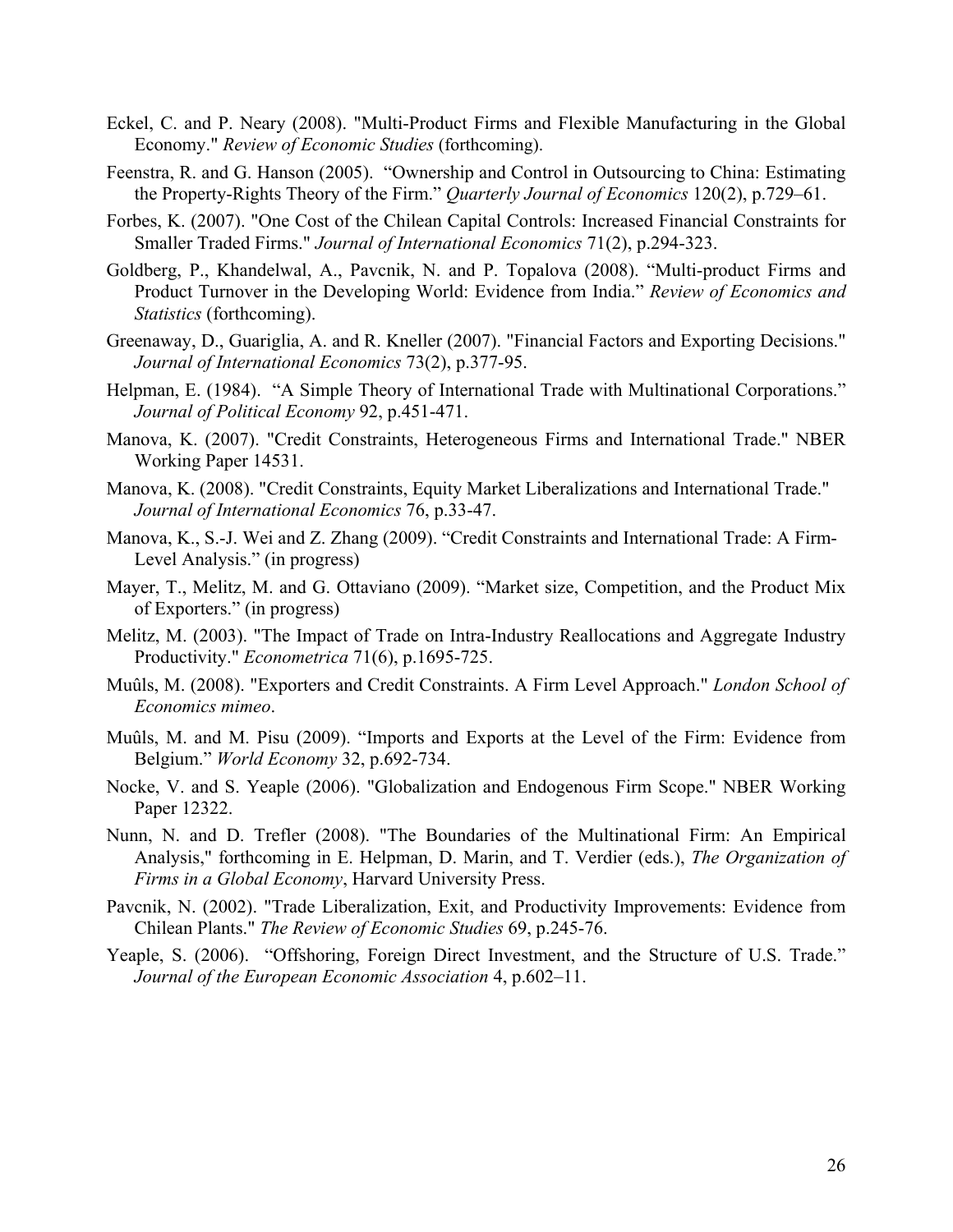#### **Table 1. Exporting and Importing Firms in China**

This table shows the number of Chinese firms that participated in international trade in 2005, and provides a breakdown by firm ownership structure. It also shows what fraction of firms export only, import only, or engage in two-way trade. In the first three rows of the table, these fractions are as a share of all firms with the same ownership type as indicated in the column heading. In the last row, these percentages represent the ratio of firms with that ownership type to all Chinese trading firms.

| Firm Type             | All Firms |         | State-Owned |         | <b>Private Domestic</b> |         | <b>Joint Ventures</b> |         | Foreign-Owned |         |
|-----------------------|-----------|---------|-------------|---------|-------------------------|---------|-----------------------|---------|---------------|---------|
|                       | # Firms   | % Share | $#$ Firms   | % Share | # Firms                 | % Share | $#$ Firms             | % Share | # Firms       | % Share |
| Exporters             | 38,090    | 33.3    | 2,370       | 32.7    | 19,605                  | 53.3    | 8,357                 | 30.8    | 7,758         | 17.9    |
| Importers             | 17,893    | 15.6    | 1,411       | 19.5    | 5,654                   | 15.4    | 4,296                 | 15.8    | 6,532         | 15.1    |
| Exporters & Importers | 58,500    | 51.1    | 3,472       | 47.9    | 11,520                  | 31.3    | 14,477                | 53.4    | 29,031        | 67.0    |
| All Trading Firms     | 114,483   | 100.0   | 7,253       | 6.3     | 36,779                  | 32.1    | 27.130                | 23.7    | 43.321        | 37.8    |

## **Table 2. Chinese Trade Flows by Firm Type**

This table shows the total value of Chinese exports and imports in 2005 (in billion US Dollars) and its breakdown by ownership structure and trade participation. The top two rows in each panel report the percent share of trade flows by firms with a given ownership type captured by firms with a given trade profile. The bottom row gives the share of total Chinese trade flows captured by firms with that ownership type.

| Firm Type                  |       | All Firms |       | State-Owned |       | <b>Private Domestic</b> |       | Joint Ventures | Foreign-Owned |         |
|----------------------------|-------|-----------|-------|-------------|-------|-------------------------|-------|----------------|---------------|---------|
|                            | Trade | % Share   | Trade | % Share     | Trade | % Share                 | Trade | % Share        | Trade         | % Share |
| <b>Panel A. Exports</b>    |       |           |       |             |       |                         |       |                |               |         |
| <b>Exporters</b>           | 53.2  | 9.7       | 8.0   | 14.2        | 26.4  | 36.9                    | 12.1  | 8.4            | 6.7           | 2.4     |
| Exporters & Importers      | 495.0 | 90.3      | 48.3  | 85.8        | 45.3  | 63.1                    | 132.2 | 91.6           | 269.5         | 97.6    |
| <b>All Exporting Firms</b> | 548.2 | 100.0     | 56.2  | 10.3        | 71.7  | 13.1                    | 144.3 | 26.3           | 276.2         | 50.4    |
| Panel B. Imports           |       |           |       |             |       |                         |       |                |               |         |
| Importers                  | 61.3  | 12.7      | 22.5  | 21.4        | 11.7  | 34.4                    | 14.8  | 12.7           | 12.3          | 5.4     |
| Exporters & Importers      | 422.0 | 87.3      | 82.4  | 78.6        | 22.4  | 65.6                    | 101.6 | 87.3           | 215.8         | 94.6    |
| <b>All Importing Firms</b> | 483.3 | 100.0     | 104.9 | 21.7        | 34.1  | 7.1                     | 116.4 | 24.1           | 228.1         | 47.2    |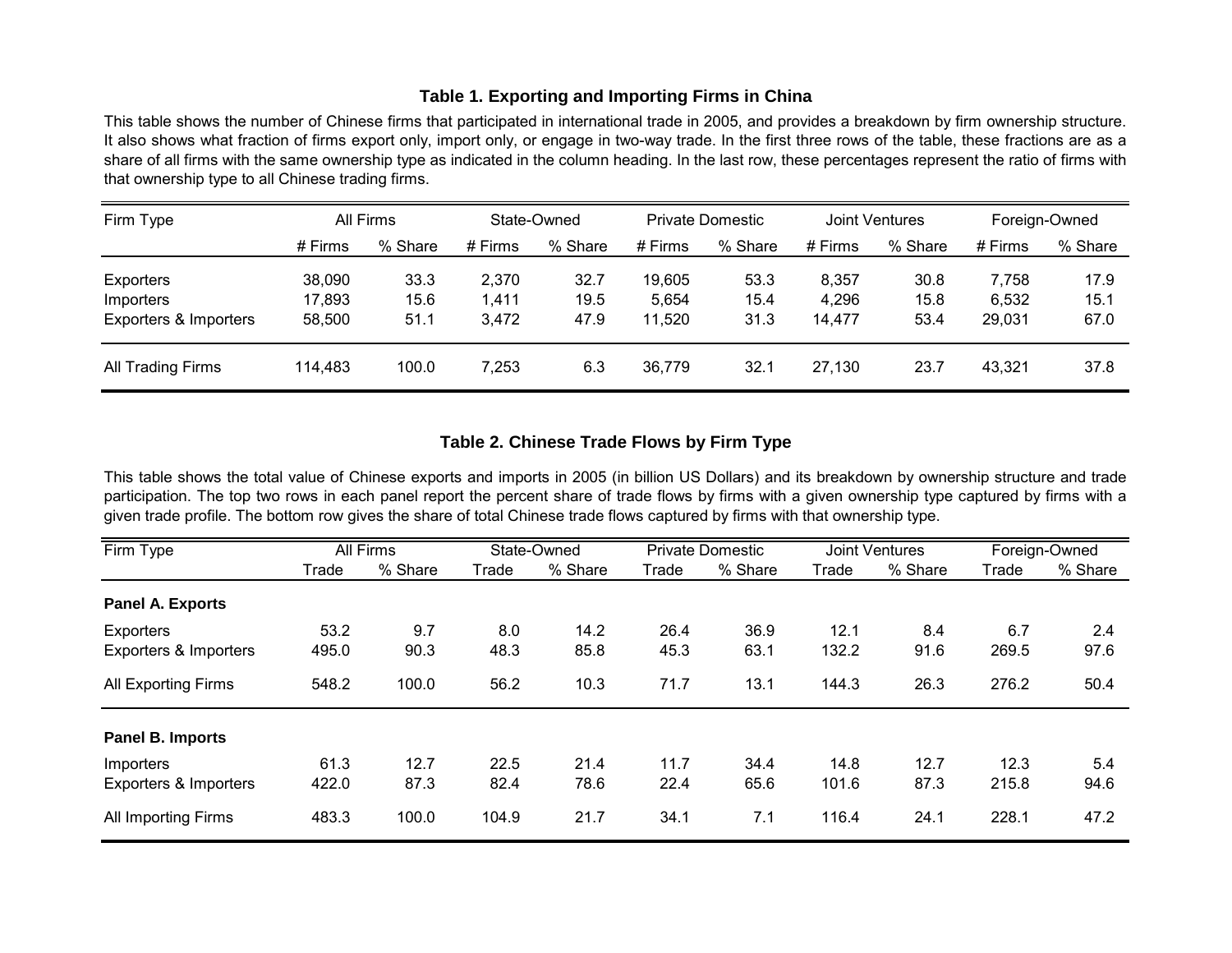#### **Table 3. The Distribution of Trade Flows across Firms**

This table shows the distribution of exports and imports (in thousands of US Dollars) across Chinese firms that participated in international trade in 2005. Each column presents statistics for all firms with a given ownership structure as indicated in the column heading. Each cell reports the value of total exports or imports of a firm at the 10th, 25th, 50th, 75th or 90th percentile by trade value. The bottom row in each panel shows the number of firms with that ownership structure.

| Firm Type                                                                | All Firms                                    | State-Owned                                  | <b>Private Domestic</b>                      | <b>Joint Ventures</b>                        | Foreign-Owned                                |
|--------------------------------------------------------------------------|----------------------------------------------|----------------------------------------------|----------------------------------------------|----------------------------------------------|----------------------------------------------|
| Panel A. Firm exports                                                    |                                              |                                              |                                              |                                              |                                              |
| Mean<br>St Dev                                                           | 5,677<br>74,173                              | 9,621<br>49,378                              | 2,303<br>15,051                              | 6,317<br>51,095                              | 7,509<br>110,589                             |
| 10th Perc<br>25th Perc<br>50th Perc<br>75th Perc<br>90th Perc<br># Firms | 36<br>166<br>724<br>2,590<br>7,602<br>96,590 | 35<br>177<br>973<br>4,820<br>16,600<br>5,842 | 34<br>145<br>584<br>1,946<br>4,952<br>31,125 | 44<br>218<br>945<br>3,207<br>8,830<br>22,834 | 33<br>159<br>725<br>2,673<br>8,376<br>36,789 |
| Panel B. Firm imports                                                    |                                              |                                              |                                              |                                              |                                              |
| Mean<br>St Dev                                                           | 6,329<br>120,759                             | 21,500<br>392,064                            | 1,986<br>16,148                              | 6,199<br>48,216                              | 6,414<br>93,968                              |
| 10th Perc<br>25th Perc<br>50th Perc<br>75th Perc<br>90th Perc            | 4<br>38<br>282<br>1,501<br>6,271             | 5<br>62<br>556<br>3,988<br>21,100            | 8<br>98<br>660<br>2,919                      | 4<br>40<br>289<br>1,574<br>6,784             | 10<br>67<br>386<br>1,777<br>6,687            |
| # Firms                                                                  | 76,393                                       | 4,883                                        | 17,174                                       | 18,773                                       | 35,563                                       |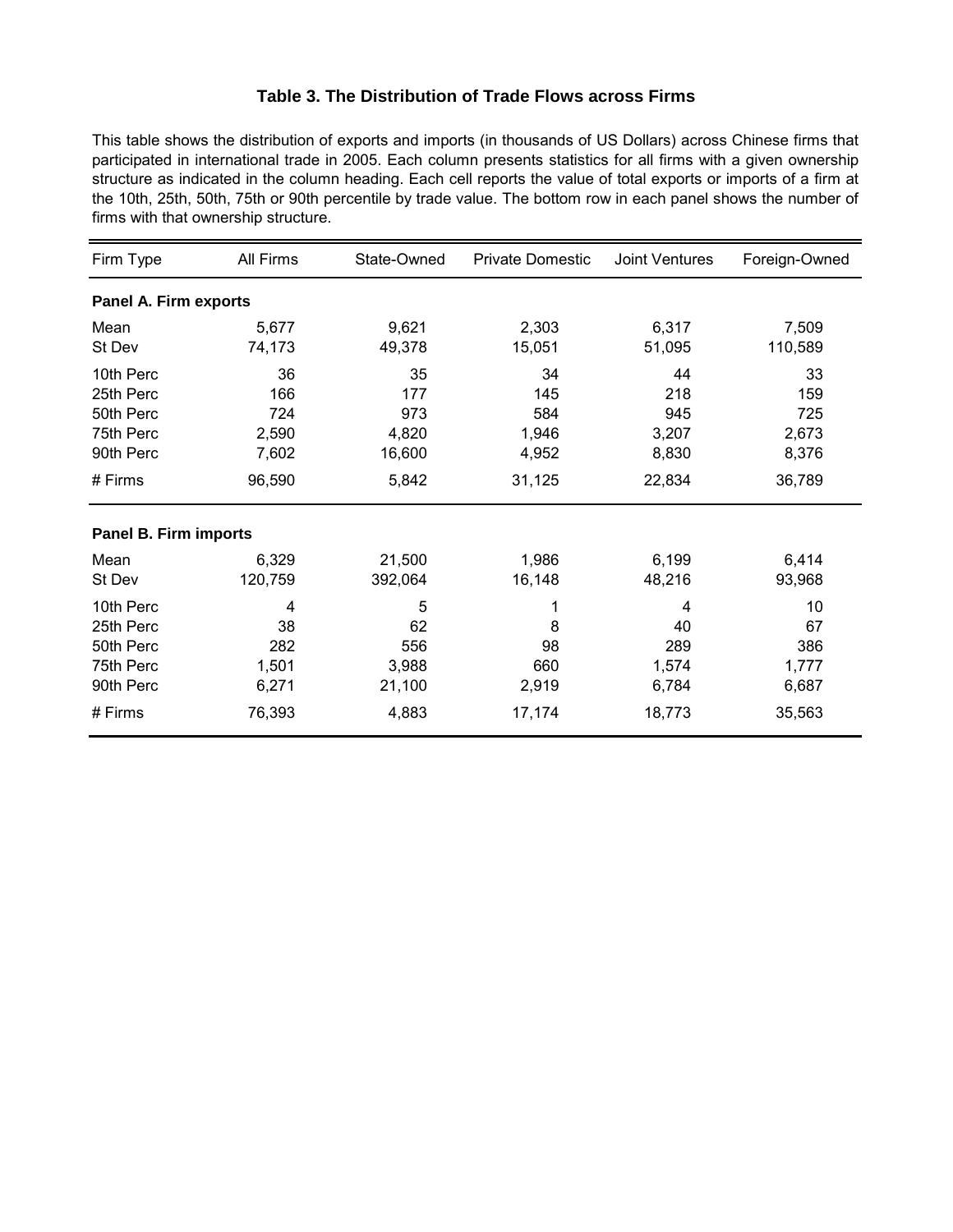## **Table 4. The Concentration of Trade Flows in the Largest Trading Firms**

This table demonstrates the skewed distribution of trade flows across trading firms in 2005. The table reports the percent share of total exports or imports captured by the top 1, 5, 10, 25 or 50 percent of all exporting or importing firms. These statistics are presented for all firms, as well as for each firm ownership type, as indicated in the column heading.

| Firm Type               |         | All Firms               | State-Owned             | <b>Private Domestic</b> | <b>Joint Ventures</b>   | Foreign-Owned           |
|-------------------------|---------|-------------------------|-------------------------|-------------------------|-------------------------|-------------------------|
|                         | # Firms | % Exports<br>or Imports | % Exports or<br>Imports | % Exports or<br>Imports | % Exports or<br>Imports | % Exports or<br>Imports |
| <b>Panel A. Exports</b> |         |                         |                         |                         |                         |                         |
| Top $1%$                | 965     | 51%                     | 36%                     | 27%                     | 47%                     | 58%                     |
| Top $5%$                | 4,829   | 71%                     | 66%                     | 50%                     | 68%                     | 76%                     |
| Top 10%                 | 9,659   | 80%                     | 78%                     | 64%                     | 78%                     | 84%                     |
| Top 25%                 | 24,147  | 92%                     | 92%                     | 84%                     | 90%                     | 94%                     |
| Top 50%                 | 48,295  | 98%                     | 99%                     | 96%                     | 98%                     | 99%                     |
| <b>Panel B. Imports</b> |         |                         |                         |                         |                         |                         |
| Top 1%                  | 763     | 60%                     | 65%                     | 46%                     | 53%                     | 60%                     |
| Top 5%                  | 3,819   | 82%                     | 84%                     | 74%                     | 80%                     | 80%                     |
| Top 10%                 | 7,639   | 89%                     | 91%                     | 85%                     | 88%                     | 88%                     |
| Top 25%                 | 19,098  | 97%                     | 98%                     | 96%                     | 96%                     | 96%                     |
| Top 50%                 | 38,196  | 99%                     | 100%                    | 99%                     | 99%                     | 99%                     |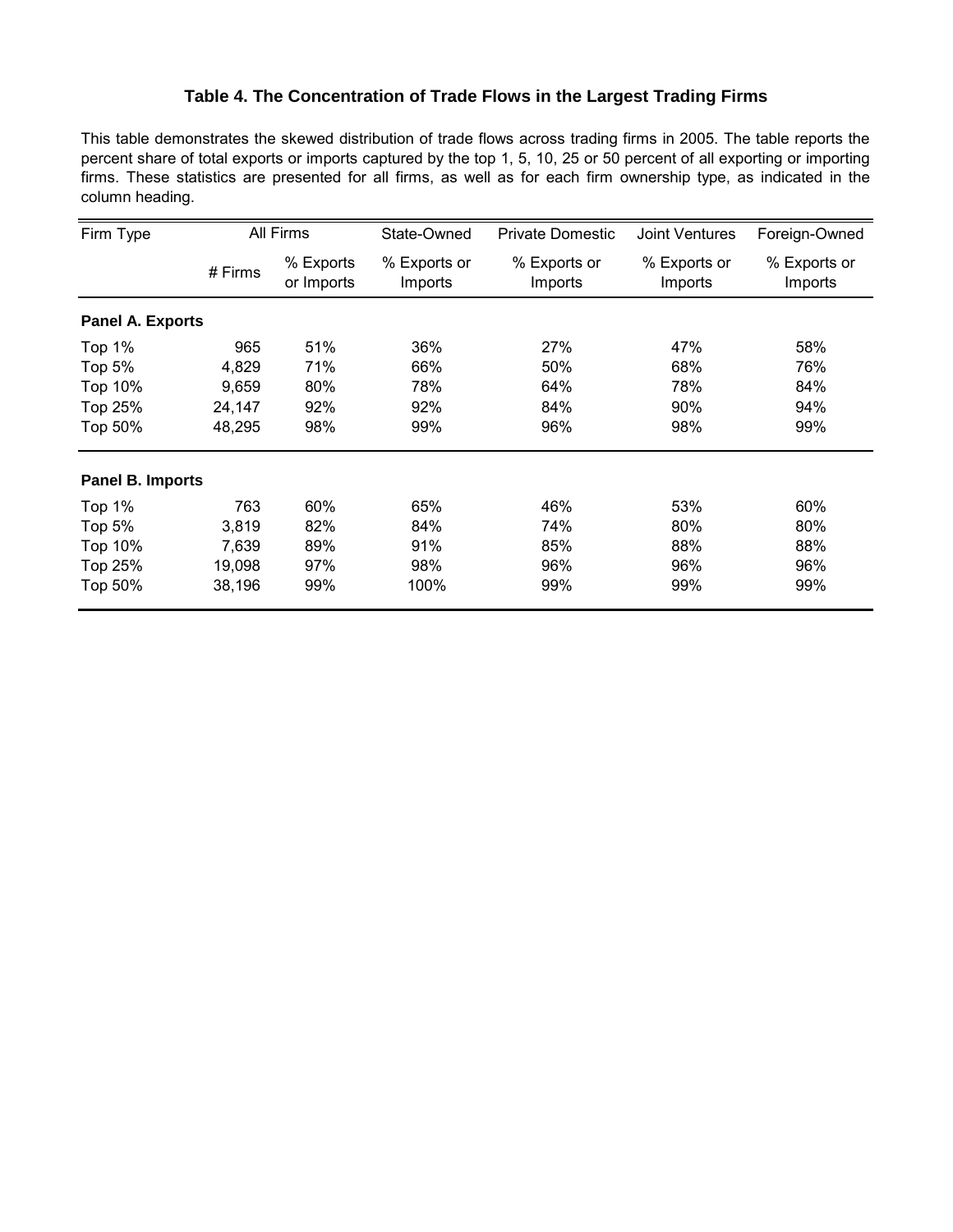#### **Table 5. Trading Firms' Product Intensity**

This table shows the distribution of product intensity across exporting and importing Chinese firms in 2005, and its variation with firm ownership structure. In Panels A and B, each cell reports the number of products exported or imported by a firm at the 10th, 25th, 50th, 75th, 90th or 100th percentile of product intensity. Panel C lists the average number of products exported and imported by firms who both export and import, and the percent share of such firms that export more products than they import.

| Firm Type                            | All Firms      | State-Owned                                                     | <b>Private Domestic</b> | <b>Joint Ventures</b> | Foreign-Owned  |
|--------------------------------------|----------------|-----------------------------------------------------------------|-------------------------|-----------------------|----------------|
| Panel A. Number of products exported |                |                                                                 |                         |                       |                |
| Mean                                 | 9.3            | 22.8                                                            | 12.5                    | 6.5                   | 6.3            |
| St Dev                               | 31.0           | 74.5                                                            | 41.2                    | 10.1                  | 9.3            |
| 10th Perc                            | 1              | 1                                                               | 1                       | 1                     | 1              |
| 25th Perc                            | $\overline{2}$ | 2                                                               | 2                       | 2                     | $\overline{2}$ |
| 50th Perc                            | 3              | 4                                                               | 4                       | 3                     | 3              |
| 75th Perc                            | 8              | 12                                                              | 8                       | 7                     | $\overline{7}$ |
| 90th Perc                            | 17             | 46                                                              | 20                      | 15                    | 15             |
| Maximum                              | 1,610          | 1,610                                                           | 1,009                   | 460                   | 623            |
| Panel B. Number of products imported |                |                                                                 |                         |                       |                |
| Mean                                 | 17.1           | 21.5                                                            | 8.5                     | 16.9                  | 20.7           |
| St Dev                               | 32.9           | 50.2                                                            | 23.7                    | 32.4                  | 33.1           |
| 10th Perc                            | 1              | 1                                                               | 1                       | 1                     | 1              |
| 25th Perc                            | 2              | 2                                                               |                         | $\overline{2}$        | 3              |
| 50th Perc                            | 6              | 5                                                               | 3                       | 6                     | 9              |
| 75th Perc                            | 18             | 18                                                              | 7                       | 18                    | 24             |
| 90th Perc                            | 43             | 51                                                              | 18                      | 43                    | 51             |
| Maximum                              | 868            | 767                                                             | 868                     | 576                   | 710            |
|                                      |                | Panel C. Product intensity of firms that both export and import |                         |                       |                |
| Mean Exported                        | 10.5           | 31.7                                                            | 16.9                    | 7.8                   | 6.8            |
| Mean Imported                        | 19.4           | 25.1                                                            | 8.8                     | 19.1                  | 23.1           |
| # Exported $>$ #<br>Imported         | 31.7%          | 47.5%                                                           | 58.3%                   | 30.9%                 | 19.7%          |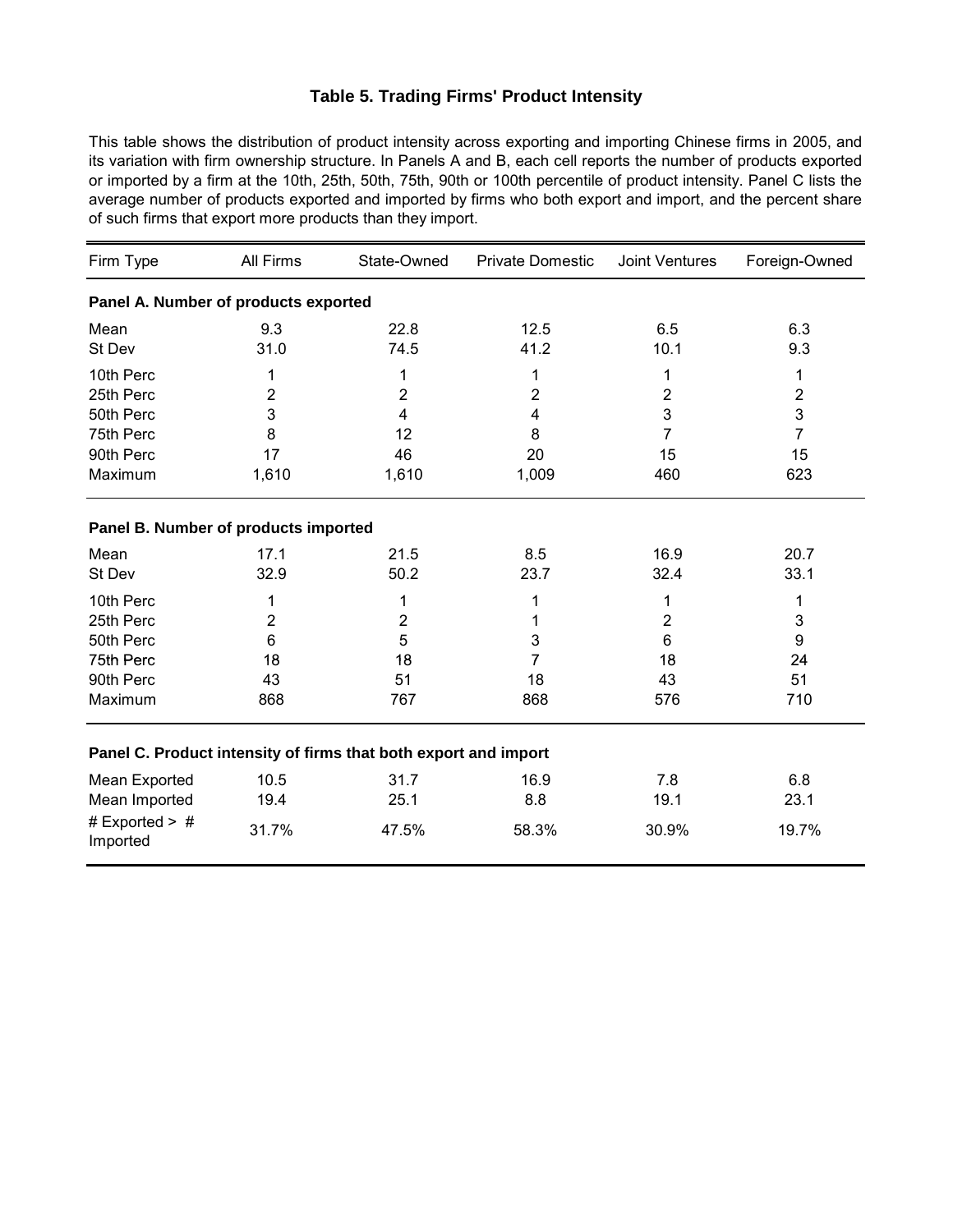#### **Table 6. The Concentration of Trade Flows in Multi-Product Firms**

This table demonstrates the skewed distribution of trade flows across trading firms in 2005. It reports the distribution of firms across different bins by product intensity (odd-numbered columns) and the percent share of total exports or imports that firms in each bin capture (even-numbered columns). The entries in each column sum to 100%, and column headings identify the firm ownership type. The cells in bold identify groups of firms that capture a larger than proportional share of trade flows.

| Firm Type                                                        |                  | All Firms               |         | State-Owned             |         | <b>Private Domestic</b> |         | <b>Joint Ventures</b>   |         | Foreign-Owned           |
|------------------------------------------------------------------|------------------|-------------------------|---------|-------------------------|---------|-------------------------|---------|-------------------------|---------|-------------------------|
|                                                                  | % Firms          | % Exports<br>or Imports | % Firms | % Exports<br>or Imports | % Firms | % Exports<br>or Imports | % Firms | % Exports<br>or Imports | % Firms | % Exports<br>or Imports |
|                                                                  | (1)              | (2)                     | (3)     | (4)                     | (5)     | (6)                     | (7)     | (8)                     | (9)     | (10)                    |
| Panel A. Exporters' share of total exports, by product intensity |                  |                         |         |                         |         |                         |         |                         |         |                         |
| # Products Exported                                              |                  |                         |         |                         |         |                         |         |                         |         |                         |
|                                                                  | 23.3             | 5.6                     | 22.9    | 4.4                     | 23.0    | 8.4                     | 23.8    | 7.2                     | 23.2    | 4.3                     |
| $\overline{2}$                                                   | 16.2             | 7.0                     | 14.4    | 6.4                     | 15.9    | 8.5                     | 16.5    | 8.6                     | 16.6    | 5.8                     |
| $3-5$                                                            | 25.7             | 17.2                    | 21.3    | 15.2                    | 25.4    | 19.2                    | 25.7    | 16.8                    | 26.6    | 17.2                    |
| $6 - 10$                                                         | 16.8             | 16.7                    | 13.8    | 12.5                    | 16.3    | 16.8                    | 17.1    | 20.1                    | 17.4    | 15.8                    |
| $11 - 30$                                                        | 13.7             | 23.6                    | 14.2    | 13.2                    | 13.3    | 20.8                    | 14.0    | 23.0                    | 13.7    | 26.8                    |
| >30                                                              | 4.4              | 29.9                    | 13.4    | 48.3                    | 6.2     | 26.3                    | 2.8     | 24.2                    | 2.4     | 30.0                    |
| $31 - 50$                                                        | 2.2 <sub>2</sub> | 9.1                     | 4.0     | 6.7                     | 2.4     | 6.9                     | 2.1     | 9.5                     | 1.8     | 10.0                    |
| 51-100                                                           | 1.1              | 11.5                    | 4.4     | 8.8                     | 1.6     | 7.5                     | 0.6     | 13.0                    | 0.5     | 12.2                    |
| >100                                                             | 1.1              | 9.3                     | 5.0     | 32.8                    | 2.2     | 11.9                    | 0.1     | 1.7                     | 0.1     | 7.8                     |

#### **Panel B. Importers' share of total imports, by product intensity**

| # Products Imported |      |      |      |      |      |      |      |      |      |      |
|---------------------|------|------|------|------|------|------|------|------|------|------|
|                     | 18.9 | 2.2  | 20.5 | 3.3  | 32.4 | 10.3 | 18.6 | 2.3  | 12.2 | 0.5  |
| 2                   | 11.2 | 1.7  | 11.9 | 1.8  | 16.0 | 6.9  | 11.7 | 1.9  | 8.6  | 0.8  |
| $3-5$               | 18.1 | 6.0  | 18.7 | 12.2 | 21.2 | 18.4 | 18.7 | 4.4  | 16.1 | 2.1  |
| $6 - 10$            | 14.7 | 11.5 | 14.1 | 36.1 | 12.0 | 11.9 | 14.2 | 5.5  | 16.4 | 3.2  |
| $11 - 30$           | 22.1 | 11.7 | 18.1 | 8.2  | 13.0 | 21.7 | 22.0 | 13.1 | 27.2 | 11.1 |
| >30                 | 15.0 | 66.8 | 16.8 | 38.4 | 5.4  | 30.8 | 14.9 | 72.7 | 19.5 | 82.3 |
| $31 - 50$           | 7.1  | 8.6  | 6.5  | 4.8  | 2.7  | 10.8 | 7.0  | 10.6 | 9.4  | 8.9  |
| 51-100              | 5.3  | 15.9 | 5.5  | 8.6  | 1.9  | 8.5  | 5.4  | 16.5 | 6.9  | 20.2 |
| >100                | 2.6  | 42.3 | 4.8  | 25.0 | 0.8  | 11.5 | 2.5  | 45.6 | 3.2  | 53.2 |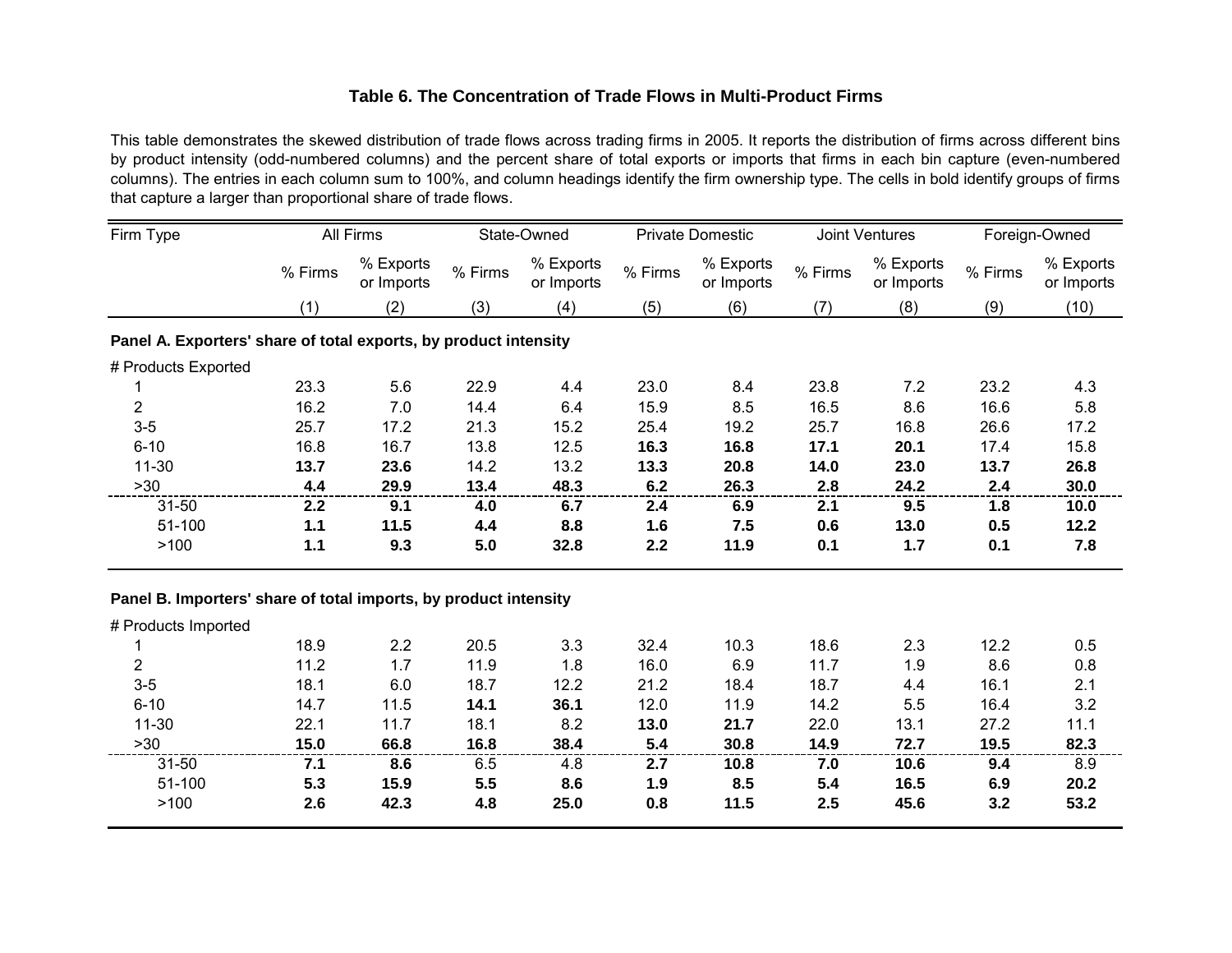#### **Table 7. Firms' Trade Partner Intensity**

This table shows the distribution of trade partner intensity across exporting and importing Chinese firms in 2005, and its variation with firm ownership structure. In Panels A and B, each cell reports the number of trade partners that firms export to or import from, for firms at the 10th, 25th, 50th, 75th, 90th or 100th percentile of trade partner intensity. Panel C lists the average number of trade partners for firms who both export and import, and the percent share of such firms that have more export destinations than source countries.

| Firm Type                                      | All Firms | State-Owned                                                           | <b>Private Domestic</b> | <b>Joint Ventures</b> | Foreign-Owned  |
|------------------------------------------------|-----------|-----------------------------------------------------------------------|-------------------------|-----------------------|----------------|
| Panel A. Number of countries firms export to   |           |                                                                       |                         |                       |                |
| Mean                                           | 7.5       | 11.2                                                                  | 8.7                     | 7.4                   | 5.9            |
| St Dev                                         | 10.4      | 16.2                                                                  | 11.1                    | 10.0                  | 8.3            |
| 10th Perc                                      | 1         | 1                                                                     | 1                       | 1                     | 1              |
| 25th Perc                                      | 1         | 2                                                                     | 2                       | 1                     | 1              |
| 50th Perc                                      | 3         | 5                                                                     | 4                       | 3                     | 3              |
| 75th Perc                                      | 9         | 13                                                                    | 11                      | 9                     | $\overline{7}$ |
| 90th Perc                                      | 19        | 30                                                                    | 22                      | 19                    | 15             |
| Maximum                                        | 144       | 128                                                                   | 140                     | 144                   | 128            |
| Panel B. Number of countries firms import from |           |                                                                       |                         |                       |                |
| Mean                                           | 4.0       | 5.6                                                                   | 3.0                     | 4.0                   | 4.2            |
| St Dev                                         | 4.6       | 6.7                                                                   | 3.7                     | 4.5                   | 4.6            |
| 10th Perc                                      | 1         | 1                                                                     | 1                       | 1                     | 1              |
| 25th Perc                                      |           | 1                                                                     | 1                       | 1                     | 1              |
| 50th Perc                                      | 2         | 3                                                                     | 2                       | $\overline{2}$        | 2              |
| 75th Perc                                      | 5         | 7                                                                     | 3                       | 5                     | 5              |
| 90th Perc                                      | 9         | 14                                                                    | 7                       | 9                     | 10             |
| Maximum                                        | 67        | 58                                                                    | 56                      | 57                    | 67             |
|                                                |           | Panel C. Trade partner intensity of firms that both export and import |                         |                       |                |
| Mean#<br><b>Destinations</b>                   | 8.2       | 14.7                                                                  | 11.0                    | 8.2                   | 6.4            |
| Mean # Source<br>Countries                     | 4.3       | 6.3                                                                   | 3.0                     | 4.3                   | 4.5            |
| # Destinations<br>>#Sources                    | 52.8%     | 63.8%                                                                 | 70.6%                   | 53.6%                 | 44.0%          |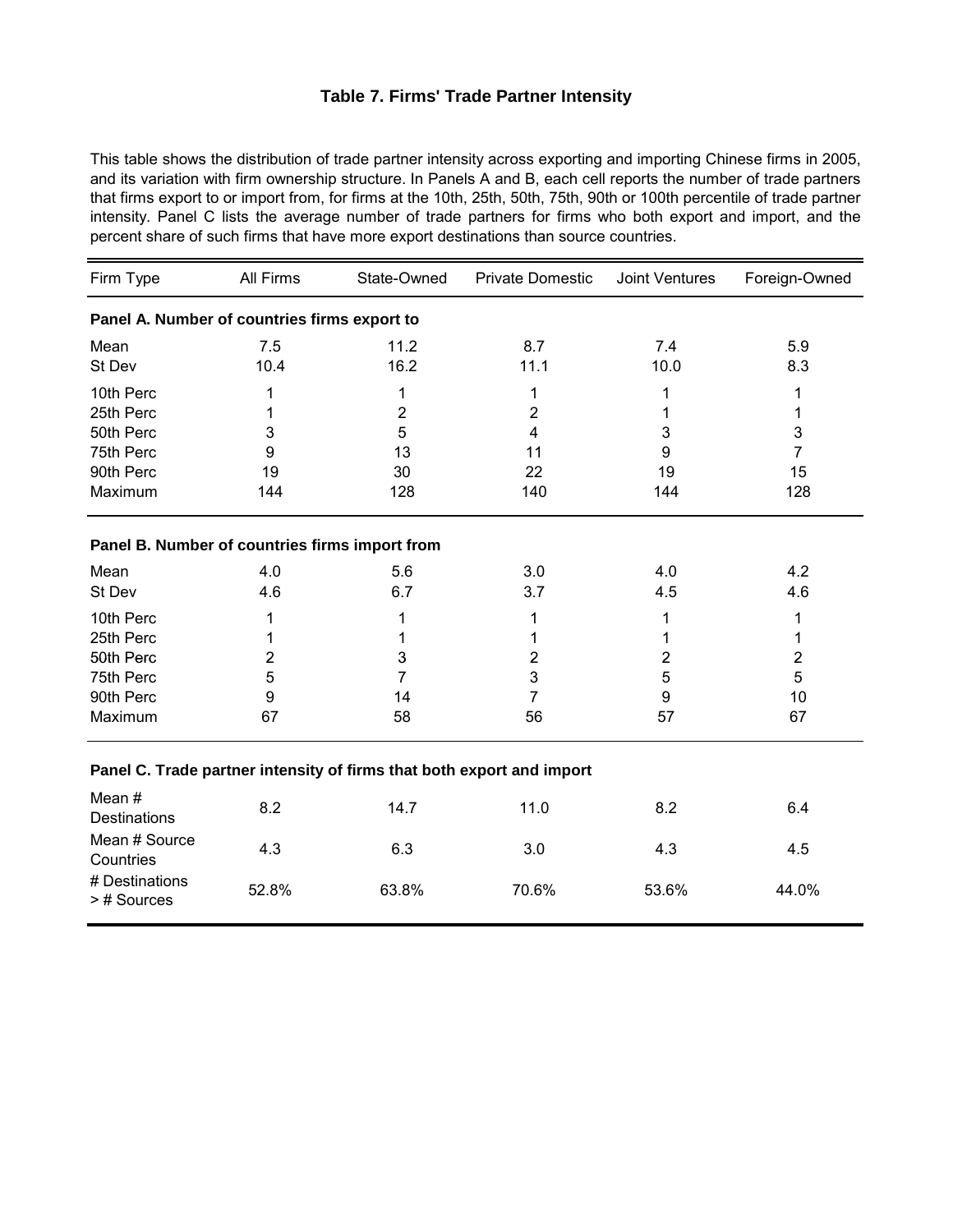#### **Table 8. The Concentration of Trade Flows in Firms with Many Trade Partners**

This table demonstrates the skewed distribution of trade flows across trading firms in 2005. It reports the distribution of firms across different bins by trade partner intensity (odd-numbered columns) and the percent share of total exports or imports that firms in each bin capture (even-numbered columns). The entries in each column sum to 100%, and column headings identify the firm ownership type. The cells in bold identify groups of firms that capture a larger than proportional share of trade flows.

| Firm Type                                                              |         | All Firms               |         | State-Owned             |         | <b>Private Domestic</b> |         | Joint Ventures          |         | Foreign-Owned           |
|------------------------------------------------------------------------|---------|-------------------------|---------|-------------------------|---------|-------------------------|---------|-------------------------|---------|-------------------------|
|                                                                        | % Firms | % Exports<br>or Imports | % Firms | % Exports<br>or Imports | % Firms | % Exports<br>or Imports | % Firms | % Exports<br>or Imports | % Firms | % Exports<br>or Imports |
|                                                                        | (1)     | (2)                     | (3)     | (4)                     | (5)     | (6)                     | (7)     | (8)                     | (9)     | (10)                    |
| Panel A. Exporter's share of total exports, by trade partner intensity |         |                         |         |                         |         |                         |         |                         |         |                         |
| # Export Destination Countries                                         |         |                         |         |                         |         |                         |         |                         |         |                         |
|                                                                        | 26.8    | 6.2                     | 21.6    | 2.5                     | 21.0    | 5.8                     | 26.3    | 7.1                     | 32.9    | 6.6                     |
| $\overline{2}$                                                         | 14.6    | 5.1                     | 12.2    | 2.5                     | 13.2    | 5.2                     | 14.6    | 6.4                     | 16.1    | 4.9                     |
| $3-5$                                                                  | 21.2    | 10.1                    | 19.7    | 6.4                     | 21.9    | 12.3                    | 21.4    | 12.4                    | 20.8    | 9.1                     |
| $6 - 10$                                                               | 15.5    | 11.8                    | 15.7    | 13.8                    | 17.3    | 13.6                    | 16.1    | 12.3                    | 13.6    | 10.7                    |
| $>10$                                                                  | 21.8    | 66.8                    | 30.7    | 74.7                    | 26.6    | 63.1                    | 21.6    | 61.8                    | 16.6    | 68.8                    |
| $11 - 30$                                                              | 17.7    | 34.3                    | 20.8    | 27.0                    | 21.3    | 33.6                    | 17.7    | 34.5                    | 14.2    | 35.9                    |
| $31 - 50$                                                              | 3.1     | 15.0                    | 6.1     | 13.6                    | 4.0     | 14.5                    | 3.0     | 12.8                    | 2.0     | 16.5                    |
| $>51$                                                                  | $1.0$   | 17.6                    | 3.8     | 34.1                    | $1.2$   | 15.0                    | 0.8     | 14.5                    | 0.4     | 16.4                    |
| Panel B. Importer's share of total imports, by trade partner intensity |         |                         |         |                         |         |                         |         |                         |         |                         |
| # Import Origin Countries                                              |         |                         |         |                         |         |                         |         |                         |         |                         |
|                                                                        | 35.1    | 2.4                     | 28.1    | 0.9                     | 45.9    | 8.6                     | 33.3    | 2.3                     | 31.9    | 2.3                     |
| $\overline{2}$                                                         | 18.4    | 3.1                     | 16.4    | 1.6                     | 18.9    | 9.2                     | 18.6    | 3.0                     | 18.2    | 2.9                     |
| $3-5$                                                                  | 25.3    | 10.7                    | 23.2    | 5.7                     | 21.6    | 20.4                    | 26.6    | 12.3                    | 26.6    | 10.8                    |
| $6 - 10$                                                               | 13.4    | 16.8                    | 17.1    | 14.0                    | 9.4     | 21.0                    | 13.6    | 22.3                    | 14.7    | 14.6                    |
| $>10$                                                                  | 7.8     | 66.9                    | 15.3    | 77.7                    | 4.2     | 40.9                    | 7.9     | 60.0                    | 8.6     | 69.3                    |
| $11 - 30$                                                              | 7.5     | 43.7                    | 14.0    | 32.7                    | 4.0     | 34.1                    | 7.6     | 47.5                    | 8.3     | 48.4                    |
| $31 - 50$                                                              | 0.3     | 18.2                    | 1.2     | 36.9                    | 0.2     | 6.4                     | 0.2     | 11.9                    | 0.3     | 14.7                    |
| $>51$                                                                  | 0.02    | 4.9                     | 0.08    | 8.1                     | 0.02    | 0.4                     | 0.02    | 0.7                     | 0.01    | 6.2                     |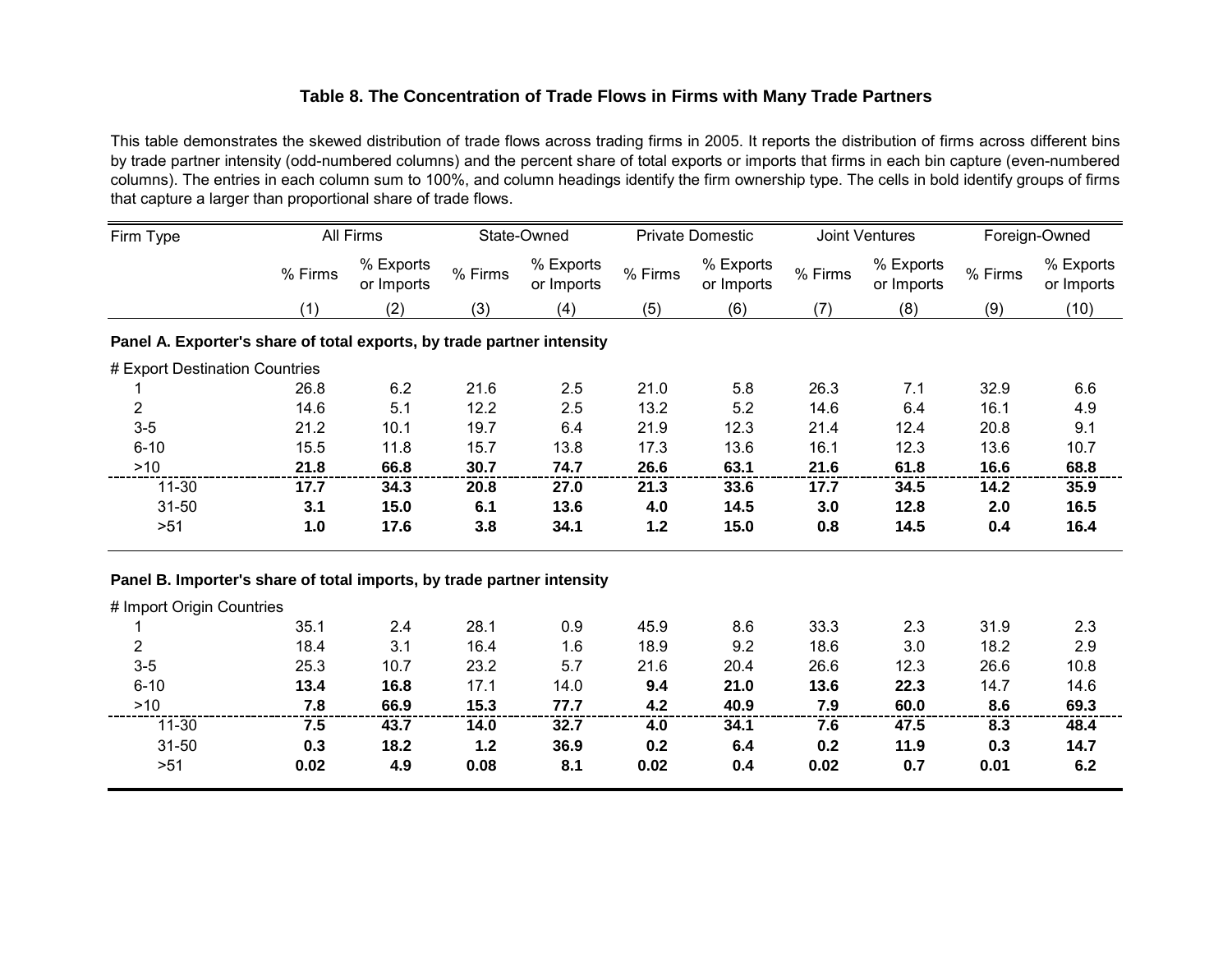#### **Table 9. The Joint Distribution of Product and Trade Partner Intensity**

This table demonstrates the skewed distribution of trade flows across trading firms in 2005. Each cell reports the percent of all exporters or importers that trade a given number of products with a given number of trade partners (left half of the table) OR the share of the value of exports or imports captured by such firms (right half of the table). Rows indicate the number of products firms trade, while columns indicate the number of trade partners. The cells in bold identify groups of firms that capture a larger than proportional share of trade flows.

|                                                                                                | % Firms |                |       |          |     |     |                | % Total Exports or Imports |          |      |
|------------------------------------------------------------------------------------------------|---------|----------------|-------|----------|-----|-----|----------------|----------------------------|----------|------|
| # Trade<br>Partners                                                                            | 1       | $\overline{2}$ | $3-5$ | $6 - 10$ | >10 | 1   | $\overline{2}$ | $3-5$                      | $6 - 10$ | >10  |
| Panel A. Breakdown of exporting firms and their exports by product and trade partner intensity |         |                |       |          |     |     |                |                            |          |      |
| # Products                                                                                     |         |                |       |          |     |     |                |                            |          |      |
| 1                                                                                              | 12.3    | 3.7            | 3.8   | 1.9      | 1.5 | 1.4 | 0.7            | 1.1                        | 0.9      | 1.5  |
| $\overline{2}$                                                                                 | 5.0     | 3.4            | 3.8   | 2.1      | 2.0 | 1.0 | 0.6            | 1.2                        | 1.2      | 2.9  |
| $3-5$                                                                                          | 5.2     | 4.0            | 6.7   | 4.7      | 5.0 | 1.6 | 1.4            | 2.6                        | 3.1      | 8.5  |
| $6 - 10$                                                                                       | 2.4     | 2.0            | 3.9   | 3.4      | 5.1 | 1.0 | 1.0            | 2.1                        | 2.4      | 10.2 |
| $11 - 30$                                                                                      | 1.6     | 1.3            | 2.7   | 2.7      | 5.4 | 0.8 | 0.7            | 2.1                        | 3.1      | 17.0 |
| >30                                                                                            | 0.3     | 0.2            | 0.4   | 0.6      | 2.9 | 0.4 | 0.6            | 1.1                        | 1.1      | 26.6 |
| Panel B. Breakdown of importing firms and their imports by product and trade partner intensity |         |                |       |          |     |     |                |                            |          |      |
|                                                                                                |         |                |       |          |     |     |                |                            |          |      |
| # Products                                                                                     |         |                |       |          |     |     |                |                            |          |      |
| 1                                                                                              | 16.3    | 1.7            | 0.8   | 0.1      | 0.0 | 0.6 | 0.5            | 0.7                        | 0.2      | 0.1  |
| $\overline{2}$                                                                                 | 5.0     | 4.2            | 1.6   | 0.3      | 0.0 | 0.2 | 0.3            | 0.7                        | 0.3      | 0.1  |
| $3-5$                                                                                          | 5.5     | 4.8            | 6.5   | 1.2      | 0.2 | 0.3 | 0.5            | 1.7                        | 2.1      | 1.4  |
| $6 - 10$                                                                                       | 3.5     | 2.9            | 5.7   | 2.3      | 0.3 | 0.3 | 0.4            | 1.5                        | 1.8      | 7.6  |
| $11 - 30$                                                                                      | 3.8     | 3.5            | 7.4   | 5.6      | 1.8 | 0.5 | 0.7            | 2.5                        | 4.1      | 3.9  |
| >30                                                                                            | 1.1     | 1.3            | 3.3   | 3.9      | 5.4 | 0.5 | 0.8            | 3.6                        | 8.2      | 53.8 |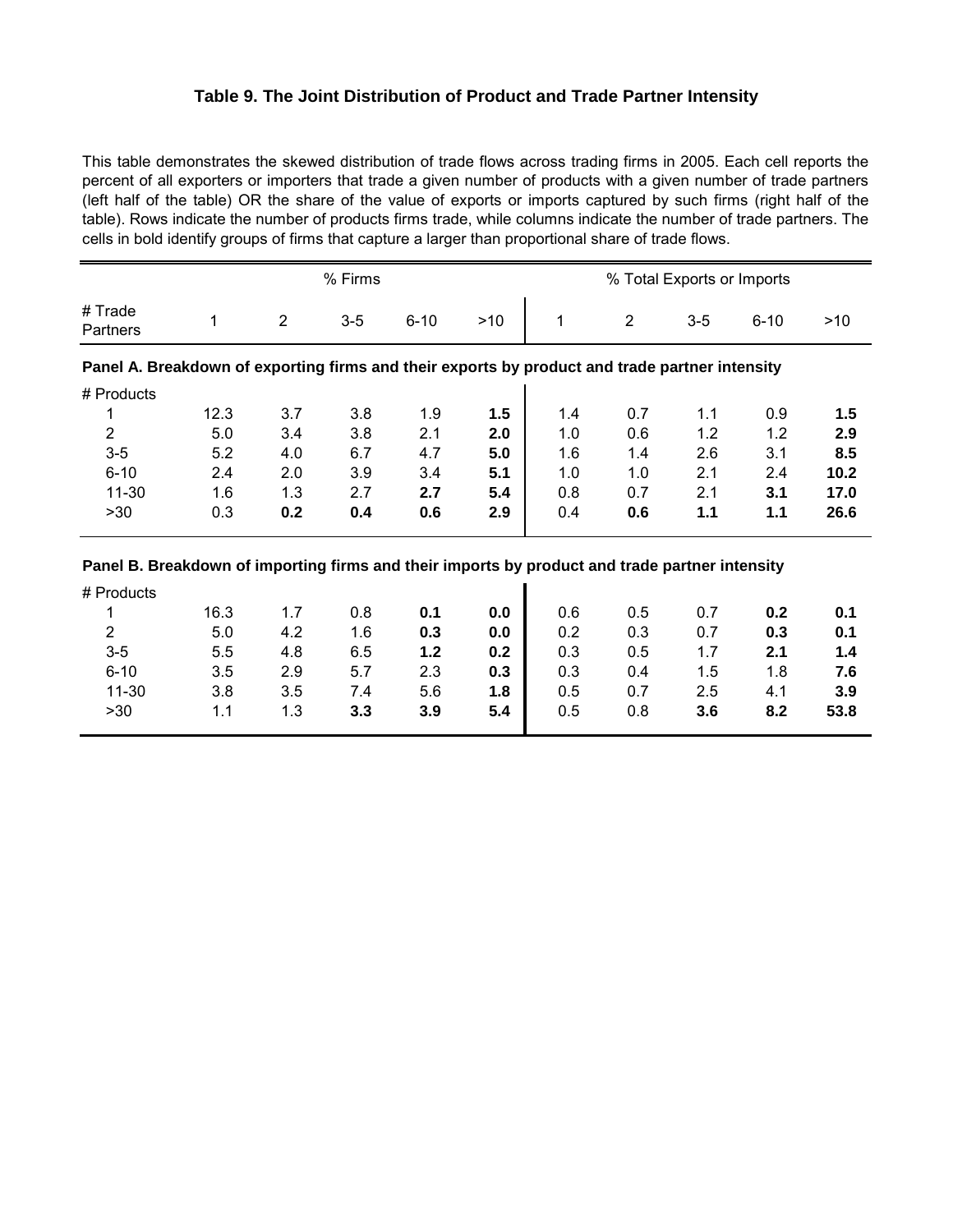#### **Table 10. China's Trade Expansion, 2003-2005**

China exports to and average exports per destination; and the number of products China exports in millions of US Dollars. This table examines the expansion in Chinese exports and imports over the 2003-2005 period. Panel A documents the total value of exports in 2003 and in 2005, as well as the percent change over these three years. It also shows these statistics for different decompositions of the total value of exports: the number of firms exporting and average exports per firm; the number of countries and average exports per product. Panel B repeats the exercise for Chinese imports. All values are

| Firm Type                                            | 2003    | 2005    | % Growth 2003-2005 |  |  |  |  |  |  |  |
|------------------------------------------------------|---------|---------|--------------------|--|--|--|--|--|--|--|
| Panel A. The expansion of China's exports, 2003-2005 |         |         |                    |  |  |  |  |  |  |  |
| <b>Total Exports</b>                                 | 294,641 | 548,372 | 86.1%              |  |  |  |  |  |  |  |
| # Firms Exporting                                    | 65,494  | 96,590  | 47.5%              |  |  |  |  |  |  |  |
| Avg Exports per Firm                                 | 4.5     | 5.7     | 26.2%              |  |  |  |  |  |  |  |
| # Trade Partners                                     | 225     | 231     | 2.7%               |  |  |  |  |  |  |  |
| Avg Exports per Trade Partner                        | 1,310   | 2,374   | 81.3%              |  |  |  |  |  |  |  |
| # Products Exported                                  | 6,692   | 6,915   | 3.3%               |  |  |  |  |  |  |  |
| Avg Exports per Product                              | 44.0    | 79.3    | 80.1%              |  |  |  |  |  |  |  |
| Panel B. The expansion of China's imports, 2003-2005 |         |         |                    |  |  |  |  |  |  |  |
| <b>Total Imports</b>                                 | 290,955 | 483,488 | 66.2%              |  |  |  |  |  |  |  |
| # Firms Importing                                    | 57,351  | 76,393  | 33.2%              |  |  |  |  |  |  |  |
| Avg Imports per Firm                                 | 5.1     | 6.3     | 24.8%              |  |  |  |  |  |  |  |
| # Trade Partners                                     | 194     | 202     | $4.1\%$            |  |  |  |  |  |  |  |
| Avg Imports per Trade Partner                        | 1,500   | 2,394   | 59.6%              |  |  |  |  |  |  |  |
| # Products Imported                                  | 6,769   | 6,876   | 1.6%               |  |  |  |  |  |  |  |
| Avg Imports per Product                              | 43.0    | 70.3    | 63.6%              |  |  |  |  |  |  |  |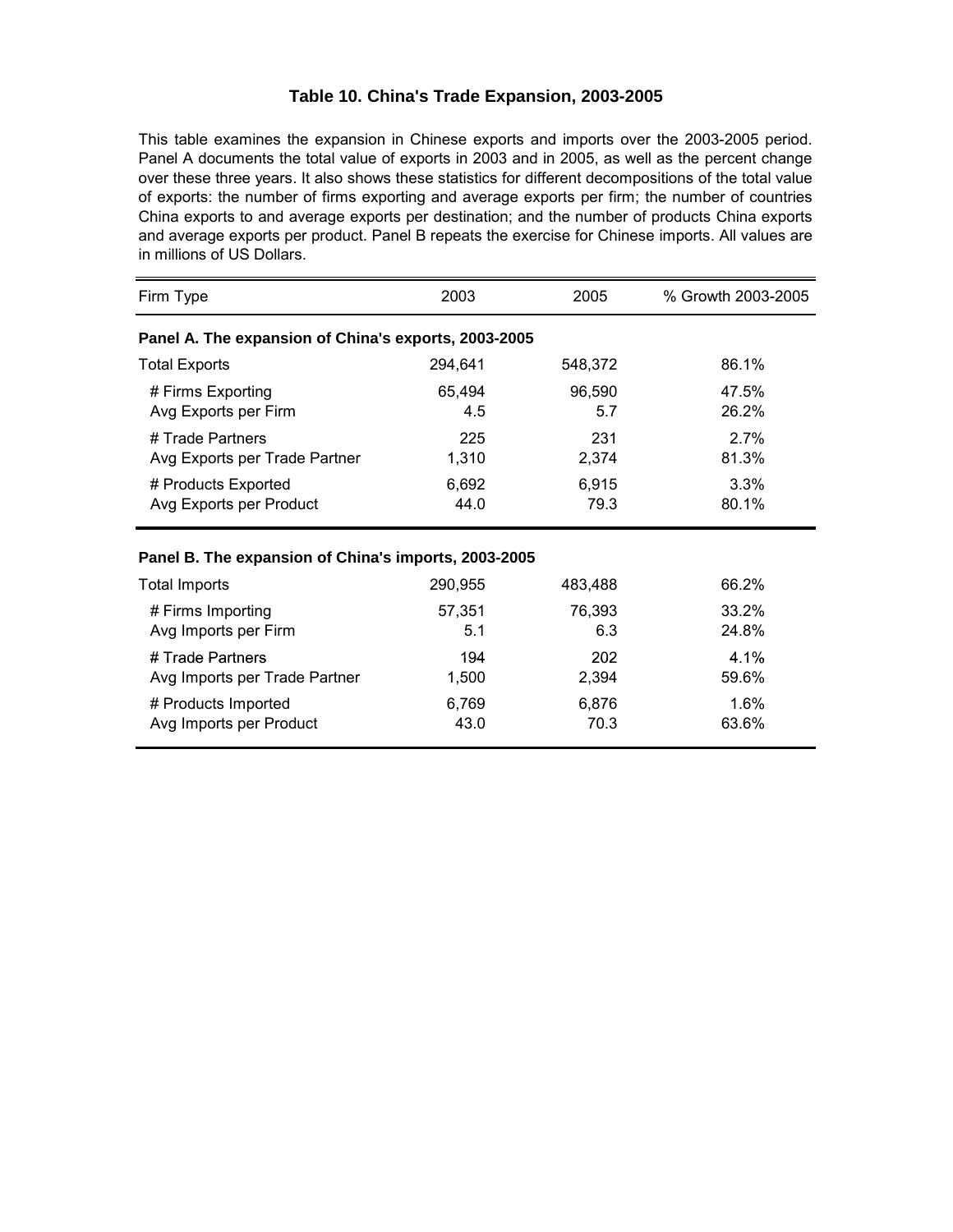## Table 11. The Extensive and Intensive Margins  **2003- of Chi n a's T r ade Expansi on, 2005**

This table examines the expansion in China's trade over the 2003-2005 period. "New firms" did not trade in 2003 but did in 2005; "exiting firms" traded in 2003 but not in 2005; and "surviving firms" traded both in 2003 and 2005. The trade flows of surviving firms are decomposed into new, exiting, and surviving products and destinations. The top row in each panel reports the change in the value of total exports (Panel A) or imports (Panel B) between 2003 and 2005 in levels. The rest of each panel shows the value of exports for given firm/product/destination category and its percent contribution to total trade expansion. All values are in billions of US Dollars.

| Firm Type                                                              | Value   | % Total<br>Expansion |
|------------------------------------------------------------------------|---------|----------------------|
| Panel A. The expansion of China's exports, 2003-2005                   |         |                      |
| △ Total Exports <sub>2003-2005</sub>                                   | 253.7   |                      |
| ∆ Total Exports of Surviving Firms <sub>2003-2005</sub>                | 177.7   | 70.1%                |
| <b>Total Exports of New Firms</b>                                      | 78.6    | 31.0%                |
| <b>Total Exports of Exiting Firms</b>                                  | $-2.7$  | $-1.1%$              |
| <b>Surviving Firms</b>                                                 |         |                      |
| $\triangle$ Exports of Surviving Products <sub>2003-2005</sub>         | 134.6   | 53.0%                |
| <b>Exports of New Products</b>                                         | 76.1    | 30.0%                |
| <b>Exports of Discontinued Products</b>                                | $-33.0$ | $-13.0%$             |
| <b>Surviving Firms</b>                                                 |         |                      |
| $\triangle$ Exports to Surviving Destinations <sub>2003-2005</sub>     | 147.4   | 58.1%                |
| ∆ Exports of Surviving Products to Surviving Destinations              | 107.2   | 42.2%                |
| Exports of New Products to Surviving Destinations                      | 82.9    | 32.7%                |
| <b>Exports of Discontinued Products to Surviving Destinations</b>      | $-42.7$ | $-16.8%$             |
| <b>Exports to New Destinations</b>                                     | 48.9    | 19.3%                |
| <b>Exports to Discontinued Destinations</b>                            | $-18.5$ | $-7.3%$              |
| Panel B. The expansion of China's imports, 2003-2005                   |         |                      |
| $\Delta$ Total Imports <sub>2003-2005</sub>                            | 192.5   |                      |
| ∆ Total Imports of Surviving Firms <sub>2003-2005</sub>                | 140.1   | 72.8%                |
| <b>Total Imports of New Firms</b>                                      | 54.8    | 28.5%                |
| <b>Total Imports of Exiting Firms</b>                                  | $-2.4$  | $-1.2%$              |
| <b>Surviving Firms</b>                                                 |         |                      |
| ∆ Imports of Surviving Products <sub>2003-2005</sub>                   | 117.0   | 60.8%                |
| <b>Imports of New Products</b>                                         | 75.2    | 39.0%                |
| Imports of Discontinued Products                                       | $-52.1$ | $-27.1%$             |
| <b>Surviving Firms</b>                                                 |         |                      |
| ∆ Imports from Surviving Source Countries <sub>2003-2005</sub>         | 124.4   | 64.6%                |
| $\Delta$ Imports of Surviving Products from Surviving Source Countries | 97.6    | 50.7%                |
| Imports of New Products from Surviving Source Countries                | 84.3    | 43.8%                |
| Imports of Discontinued Products from Surviving Source Countries       | $-57.5$ | $-29.9%$             |
| Imports from New Source Countries                                      | 33.9    | 17.6%                |
| Imports from Discontinued Source Countries                             | $-18.3$ | $-9.5%$              |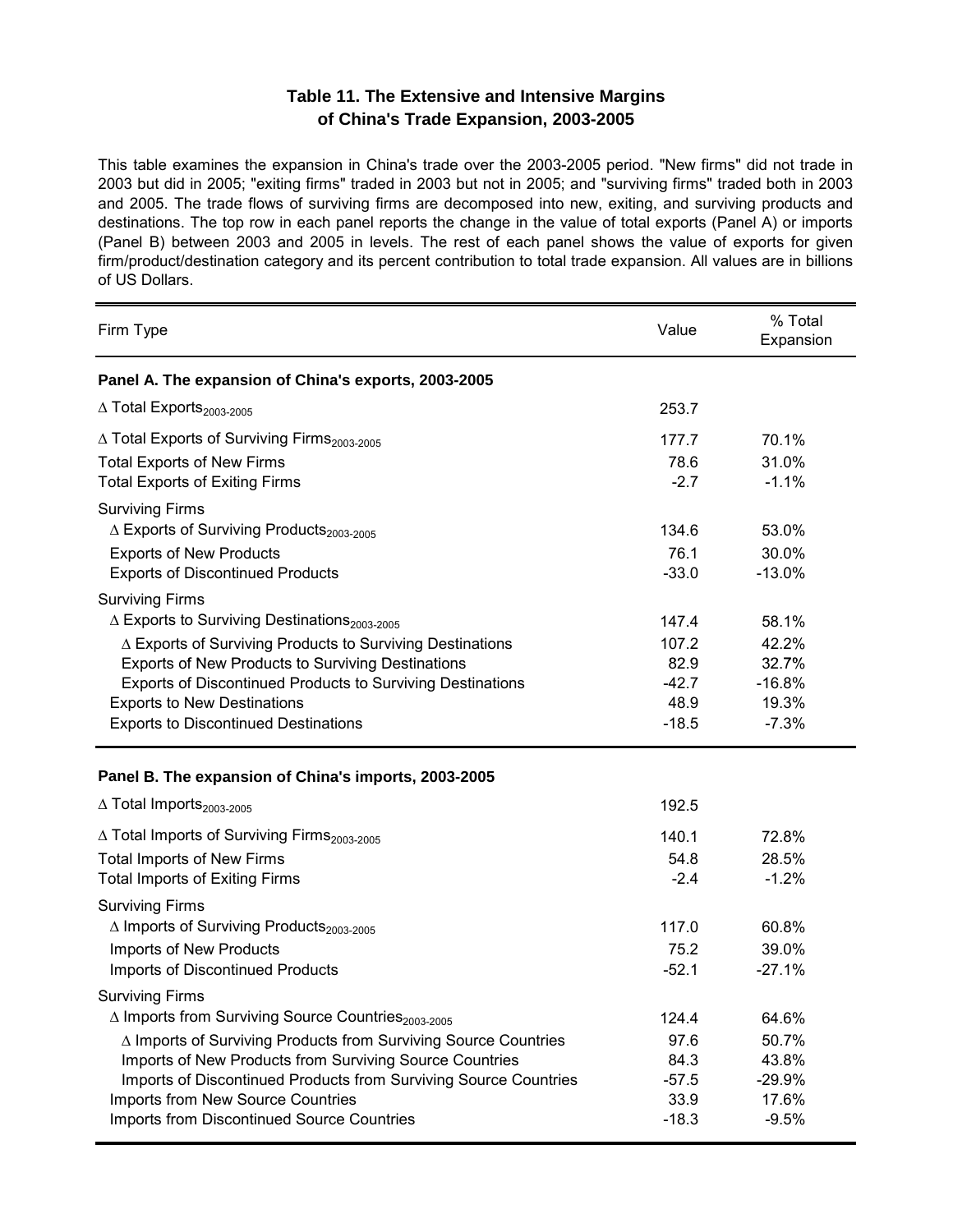#### Table 12. Firm Entry and Exit from Exporting and Importing **i**

This table examines firm entry and exit from exporting and importing over the 2003-2005 period. Odd-numbered columns report the number of firms that traded in the beginning and in the end of the period, while even-numbered columns give the percent share of these firms of all firms with that ownership type, as indicated in the column heading. Panels A and B decompose firms into surviving firms (which traded in January 2003 and December 2005), exiting firms (which traded in Jan 03 but not in Dec 05), and entering firms (which traded in Dec 05, but not in Jan 03). The bottom two rows report the probability that firms trading in month *t* will also trade in *t*+1, as well as the firm entry rate.

| All Firms |         | State-Owned |                | <b>Private Domestic</b> |                                                                                                                                                                    | Joint Ventures |                | Foreign-Owned |                |
|-----------|---------|-------------|----------------|-------------------------|--------------------------------------------------------------------------------------------------------------------------------------------------------------------|----------------|----------------|---------------|----------------|
| # Firms   | % Firms | # Firms     | % Firms        | # Firms                 | % Firms                                                                                                                                                            | # Firms        | % Firms        | # Firms       | % Firms        |
| (1)       | (2)     | (3)         | (4)            | (5)                     | (6)                                                                                                                                                                | (7)            | (8)            | (9)           | (10)           |
|           |         |             |                |                         |                                                                                                                                                                    |                |                |               |                |
| 49,644    | 100%    | 4,371       | 100%           | 9,286                   | 100%                                                                                                                                                               | 16,249         | 100%           | 19,738        | 100%           |
| 72,219    | 145%    | 3,970       | 91%            | 21,931                  | 236%                                                                                                                                                               | 17,185         | 106%           | 29,133        | 148%           |
| 33,771    | 68%     | 2,355       | 54%            | 5,835                   | 63%                                                                                                                                                                | 10,473         | 64%            | 15,108        | 77%            |
| 19,679    | 40%     | 1,368       | 31%            | 2,965                   | 32%                                                                                                                                                                | 6,177          | 38%            | 9,169         | 46%            |
| 3,950     | 8%      | 257         | 6%             | 794                     | 9%                                                                                                                                                                 | 1,182          | 7%             | 1,717         | 9%             |
| 10,142    | 20%     | 730         | 17%            | 2,076                   | 22%                                                                                                                                                                | 3,114          | 19%            | 4,222         | 21%            |
| 33.7      |         | 33.3        |                | 33.2                    |                                                                                                                                                                    | 33.8           |                | 34.0          |                |
|           |         |             |                |                         |                                                                                                                                                                    |                |                |               | 23%            |
| 15.6      |         | 14.1        |                | 15.1                    |                                                                                                                                                                    | 16.0           |                | 16.3          |                |
| 38,448    | 77%     | 1,615       | 37%            | 16,096                  | 173%                                                                                                                                                               | 6,712          | 41%            | 14,025        | 71%            |
| 17.6      |         | 17.5        |                | 16.6                    |                                                                                                                                                                    | 18.6           |                | 18.3          |                |
|           | 88%     |             | 86%            |                         | 85%                                                                                                                                                                |                | 89%            |               | 90%            |
|           | 13%     |             | 14%            |                         | 17%                                                                                                                                                                |                | 11%            |               | 11%            |
|           |         |             |                |                         |                                                                                                                                                                    |                |                |               |                |
| 37,248    | 100%    | 3,096       | 100%           | 3,926                   | 100%                                                                                                                                                               | 11,747         | 100%           | 18,479        | 100%           |
| 45,480    | 122%    | 2,670       | 86%            | 7,748                   | 197%                                                                                                                                                               | 10,660         | 91%            | 24,402        | 132%           |
| 22,360    | 60%     | 1,475       | 48%            | 1,579                   | 40%                                                                                                                                                                | 6,341          | 54%            | 12,965        | 70%            |
| 10,708    | 29%     | 638         | 21%            | 412                     | 10%                                                                                                                                                                | 3,019          | 26%            | 6,639         | 36%            |
| 2,699     | 7%      | 144         | 5%             | 187                     | 5%                                                                                                                                                                 | 731            | 6%             | 1,637         | 9%             |
| 8,953     | 24%     | 693         | 22%            | 980                     | 25%                                                                                                                                                                | 2,591          | 22%            | 4,689         | 25%            |
| 32.4      |         | 31.3        |                | 29.0                    |                                                                                                                                                                    | 32.3           |                | 33.0          |                |
| 14,888    | 40%     |             |                |                         | 60%                                                                                                                                                                |                | 46%            |               | 30%            |
| 13.5      |         | 12.9        |                | 11.0                    |                                                                                                                                                                    | 13.8           |                | 14.4          |                |
| 23,120    | 62%     | 1,195       | 39%            | 6,169                   | 157%                                                                                                                                                               | 4,319          | 37%            | 11,437        | 62%            |
| 16.4      |         | 16.6        |                | 13.2                    |                                                                                                                                                                    | 16.4           |                | 18.1          |                |
|           | 80%     |             | 78%            |                         | 67%                                                                                                                                                                |                | 79%            |               | 84%            |
|           | 21%     |             | 22%            |                         | 34%                                                                                                                                                                |                | 20%            |               | 17%            |
|           | 15,873  | 32%         | 2,016<br>1,621 | 46%<br>52%              | Panel A. Firm dynamics in exporting, monthly data, Jan 2003 - Dec 2005<br>3,451<br>Panel B. Firm dynamics in importing, monthly data, Jan 2003 - Dec 2005<br>2,347 | 37%            | 5,776<br>5,406 | 36%           | 4,630<br>5,514 |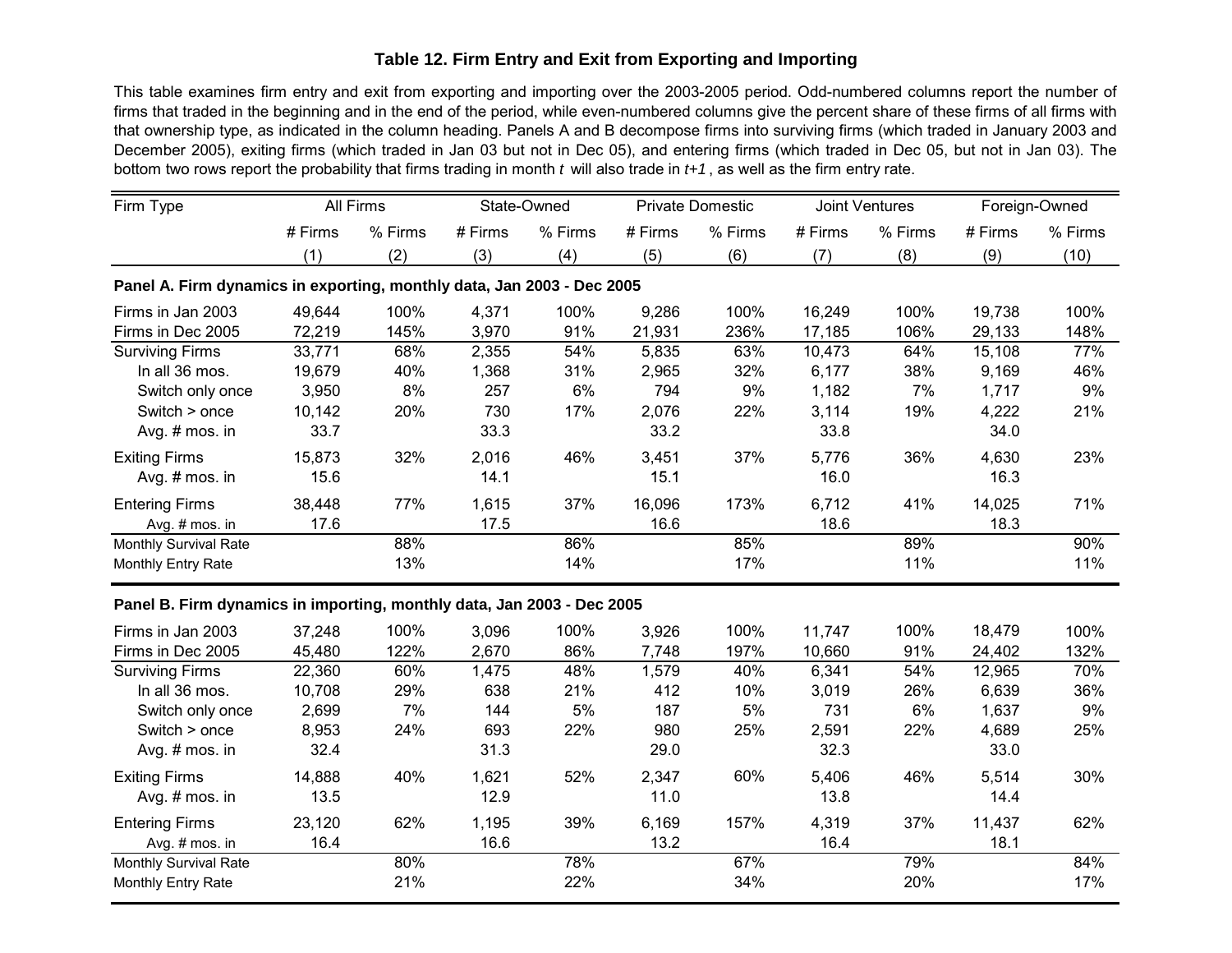#### **Table 13. Firms' Trade Partner Dynamics**

This table examines the trade-partner dynamics of firms that traded during all 36 months in the 2003-2005 period. Panel A documents the average number of destination countries exporting firms sold to in the beginning of and in the end of the period. It also shows the percent of all trade partner relationships that were discontinued or initiated from *t*  to *t*+1 as a share of the number of trade partners in period *t*, where a period is a month or a quarter as indicated in the table. Panel B repeats the exercise for all importing firms and their source countries. The table explores the trade partner dynamics for firms of different firm ownership structure, as indicated in the column heading.

| Firm Type                                           | <b>All Firms</b> | State-Owned | Private Domestic Joint Ventures Foreign-Owned |       |       |  |
|-----------------------------------------------------|------------------|-------------|-----------------------------------------------|-------|-------|--|
| Panel A. Exporters' turnover of export destinations |                  |             |                                               |       |       |  |
| <b>Monthly Data</b>                                 |                  |             |                                               |       |       |  |
| # Trade Partners in Jan 03                          | 3.4              | 6.4         | 3.8                                           | 3.1   | 2.9   |  |
| # Trade Partners in Dec 05                          | 4.3              | 7.3         | 5.3                                           | 4.0   | 3.7   |  |
| % Trade Partners Dropped                            | 38.5%            | 40.7%       | 47.5%                                         | 37.6% | 31.5% |  |
| % New Trade Partners                                | 39.4%            | 40.7%       | 48.8%                                         | 38.1% | 32.6% |  |
| <b>Quarterly Data</b>                               |                  |             |                                               |       |       |  |
| # Trade Partners in Q1 03                           | 4.5              | 8.6         | 5.3                                           | 4.3   | 3.7   |  |
| # Trade Partners in Q4 05                           | 6.0              | 9.9         | 7.7                                           | 5.6   | 4.9   |  |
| % Trade Partners Dropped                            | 33.4%            | 40.3%       | 45.8%                                         | 34.0% | 29.3% |  |
| % New Trade Partners                                | 33.9%            | 40.1%       | 46.7%                                         | 34.0% | 30.1% |  |
| Panel B. Importers' turnover of source countries    |                  |             |                                               |       |       |  |
| <b>Monthly Data</b>                                 |                  |             |                                               |       |       |  |
| # Trade Partners in Jan 03                          | 3.0              | 4.5         | 2.7                                           | 3.0   | 2.8   |  |
| # Trade Partners in Dec 05                          | 3.4              | 4.4         | 2.9                                           | 3.3   | 3.4   |  |
| % Trade Partners Dropped                            | 32.7%            | 34.0%       | 39.7%                                         | 31.7% | 26.7% |  |
| % New Trade Partners                                | 35.8%            | 34.2%       | 44.4%                                         | 33.5% | 30.2% |  |
| <b>Quarterly Data</b>                               |                  |             |                                               |       |       |  |
| # Trade Partners in Q1 03                           | 3.4              | 5.3         | 3.1                                           | 3.4   | 3.3   |  |
| # Trade Partners in Q4 05                           | 3.8              | 5.3         | 3.3                                           | 3.7   | 3.8   |  |
| % Trade Partners Dropped                            | 29.9%            | 35.9%       | 41.7%                                         | 30.7% | 25.3% |  |
| % New Trade Partners                                | 31.3%            | 35.3%       | 44.6%                                         | 30.5% | 27.6% |  |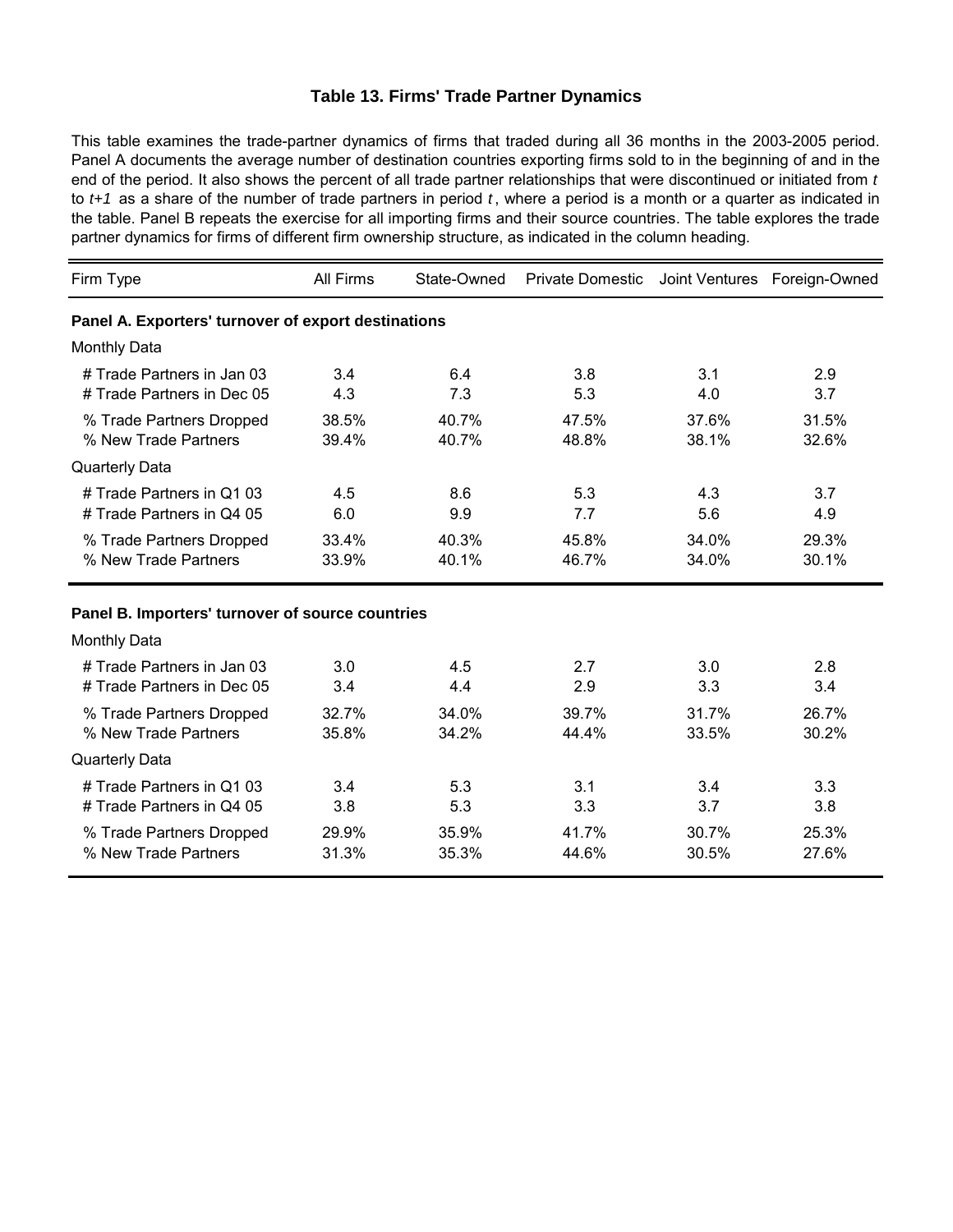#### **Table 14. Firms' Product Dynamics**

This table examines the product dynamics of firms that traded during all 36 months in the 2003-2005 period. Panel A documents the number of products that firms stopped exporting or started exporting from month *t* to *t+1*  as a share of all products exported in month *t*. It also reports the average net monthly growth rate of firms' export product intensity, as well as the average duration spell (in months) of an export product. The top half of Panel A studies product churning in worldwide exports and focuses on products that firms export to at least one destination. The bottom half of Panel A documents product churning in bilateral trade, i.e. destination by destination. Panel B repeats the exercise for the product composition of all importing firms. The table explores the product dynamics for firms of different firm ownership structure, as indicated in the column heading.

| Firm Type                                                      | All Firms               | State-Owned             | <b>Private Domestic</b> |                         | Joint Ventures Foreign-Owned |
|----------------------------------------------------------------|-------------------------|-------------------------|-------------------------|-------------------------|------------------------------|
| Panel A. Exporters' product turnover                           |                         |                         |                         |                         |                              |
| <b>Worldwide Exports</b>                                       |                         |                         |                         |                         |                              |
| % Exiting Products<br>% Entering Products<br>% Net Growth Rate | 29.4%<br>29.9%<br>11.4% | 40.6%<br>40.7%<br>12.7% | 37.2%<br>37.7%<br>13.1% | 25.0%<br>25.5%<br>10.2% | 21.6%<br>22.3%<br>9.4%       |
| Avg. # Months Traded                                           | 7.7                     | 5.8                     | 6.1                     | 9.1                     | 10.0                         |
| <b>Bilateral Exports</b>                                       |                         |                         |                         |                         |                              |
| % Exiting Products<br>% Entering Products<br>% Net Growth Rate | 44.4%<br>45.2%<br>14.3% | 55.4%<br>55.7%<br>21.2% | 54.9%<br>55.7%<br>15.3% | 41.0%<br>41.9%<br>10.3% | 35.8%<br>36.8%<br>10.3%      |
| Avg. # Months Traded                                           | 5.1                     | 3.7                     | 3.9                     | 5.9                     | 6.8                          |
| Panel B. Importers' product turnover                           |                         |                         |                         |                         |                              |
| <b>Worldwide Exports</b>                                       |                         |                         |                         |                         |                              |
| % Exiting Products<br>% Entering Products<br>% Net Growth Rate | 34.8%<br>35.2%<br>19.7% | 47.6%<br>47.5%<br>21.5% | 39.9%<br>40.4%<br>21.5% | 34.7%<br>35.1%<br>18.1% | 32.9%<br>33.3%<br>17.8%      |
| Avg. # Months Traded                                           | 6.8                     | 4.7                     | 5.6                     | 6.8                     | 7.2                          |
| <b>Bilateral Exports</b>                                       |                         |                         |                         |                         |                              |
| % Exiting Products<br>% Entering Products<br>% Net Growth Rate | 39.0%<br>39.6%<br>21.8% | 53.8%<br>53.8%<br>28.7% | 45.6%<br>46.3%<br>21.5% | 39.1%<br>39.6%<br>19.2% | 36.7%<br>37.4%<br>18.0%      |
| Avg. # Months Traded                                           | 5.5                     | 3.5                     | 4.4                     | 5.6                     | 6.0                          |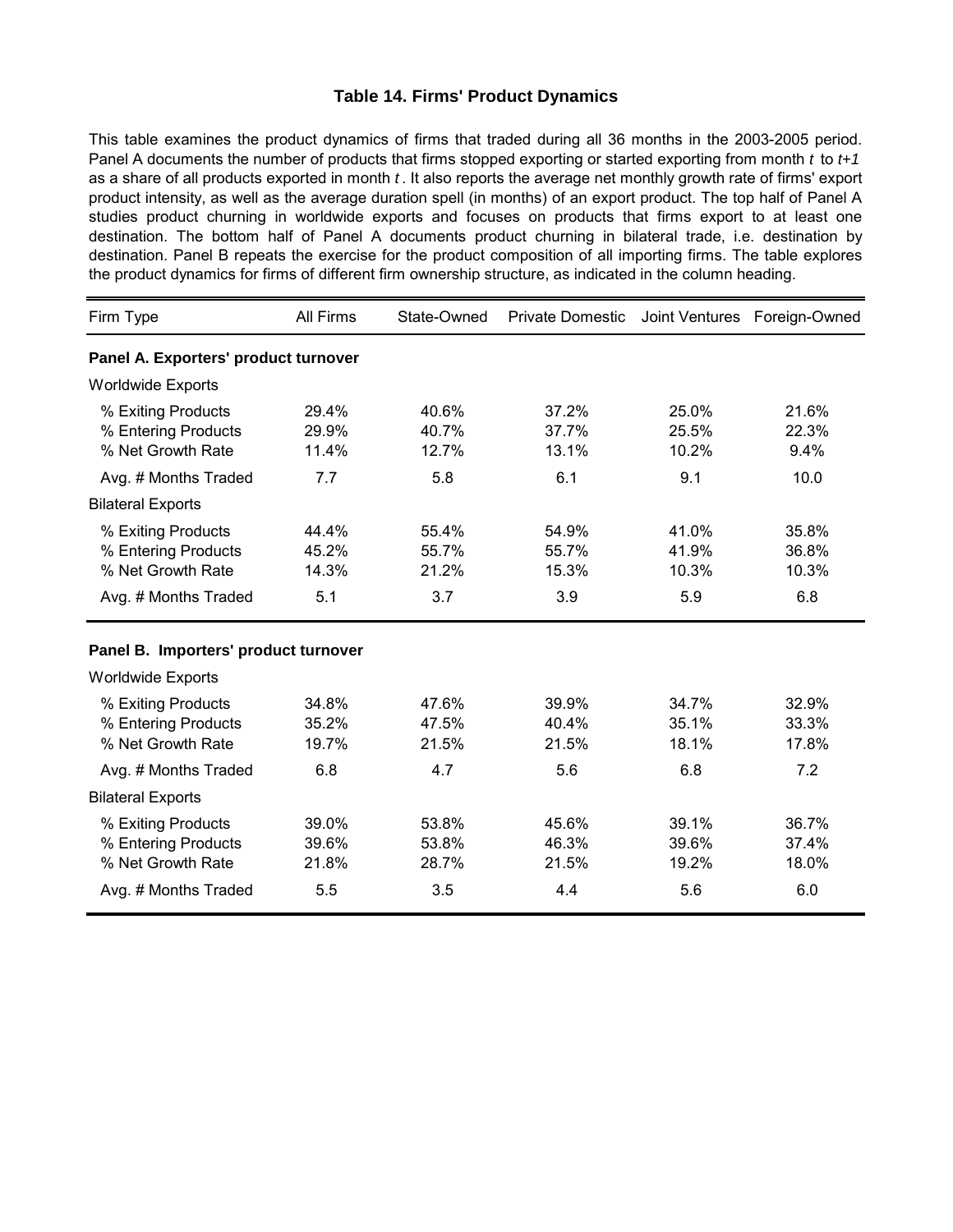#### **Figure 1. Firms' Product Scope and Trade per Product**

intensive margins of trade across all Chinese trading firms in 2005. The intensive margin of exports (imports) is the average value of exports (imports) per product across all firms with a given product intensity. All values are in thousands of US Dollars. This figure shows the relationship between the extensive (number of products exported or imported) and

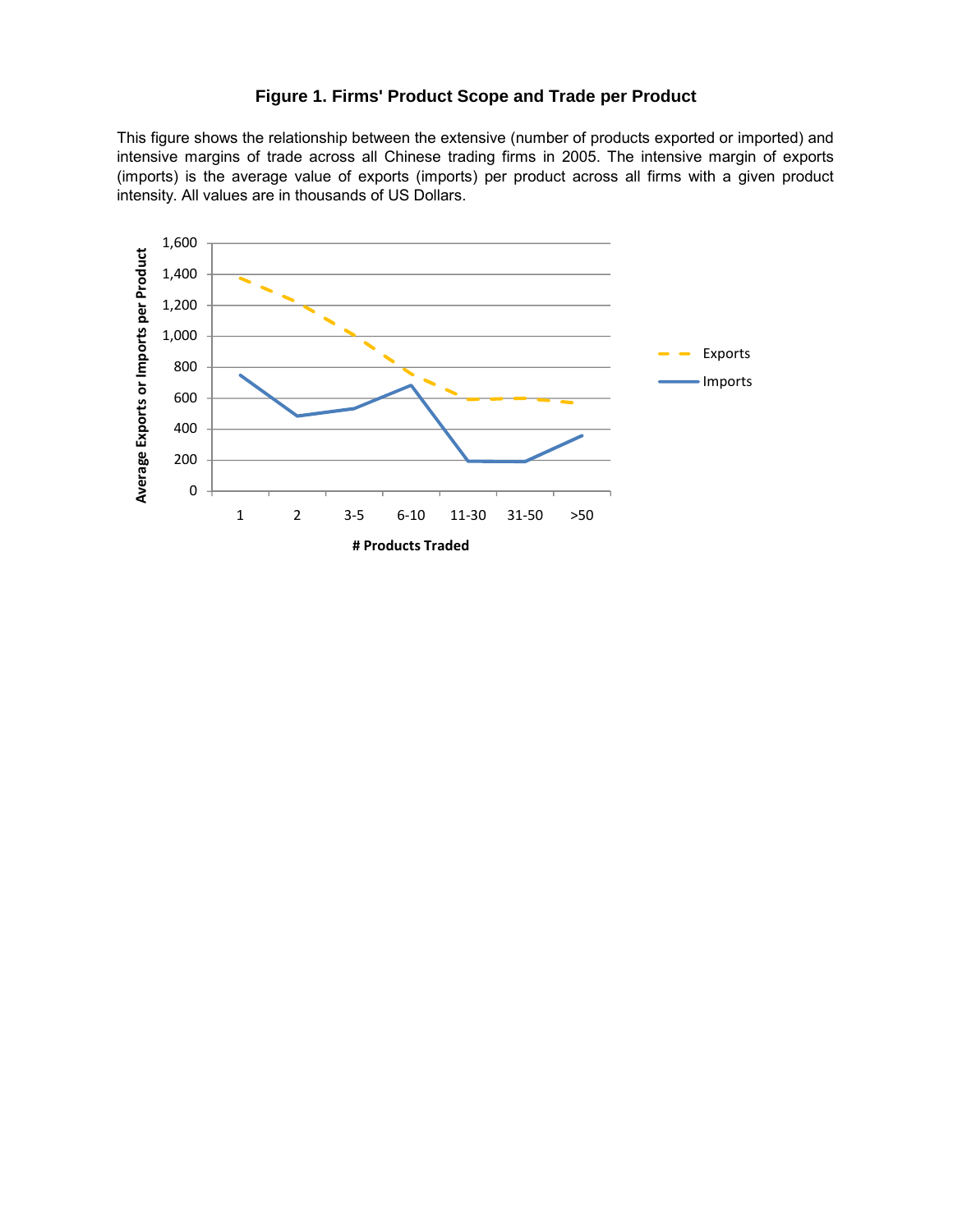#### **Figure 2a. Exporters' Product Scope and Trade per Product**

This figure shows the relationship between the extensive (number of products exported) and intensive margins of exports across Chinese exporters in 2005, by firm ownership type. The intensive margin of exports is the average value of exports per product across all firms with a given product intensity and ownership structure. All values are in thousands of US Dollars. The series for foreign owned firms is plotted on the right axis.



**Figure 2b. Importers' Product Scope and Trade per Product**

This figure shows the relationship between the extensive (number of products imported) and intensive margins of imports across Chinese importers in 2005, by firm ownership type. The intensive margin of imports is the average value of imports per product across all firms with a given product intensity and ownership structure. All values are in thousands of US Dollars. The series for state-owned firms is plotted on the right axis.

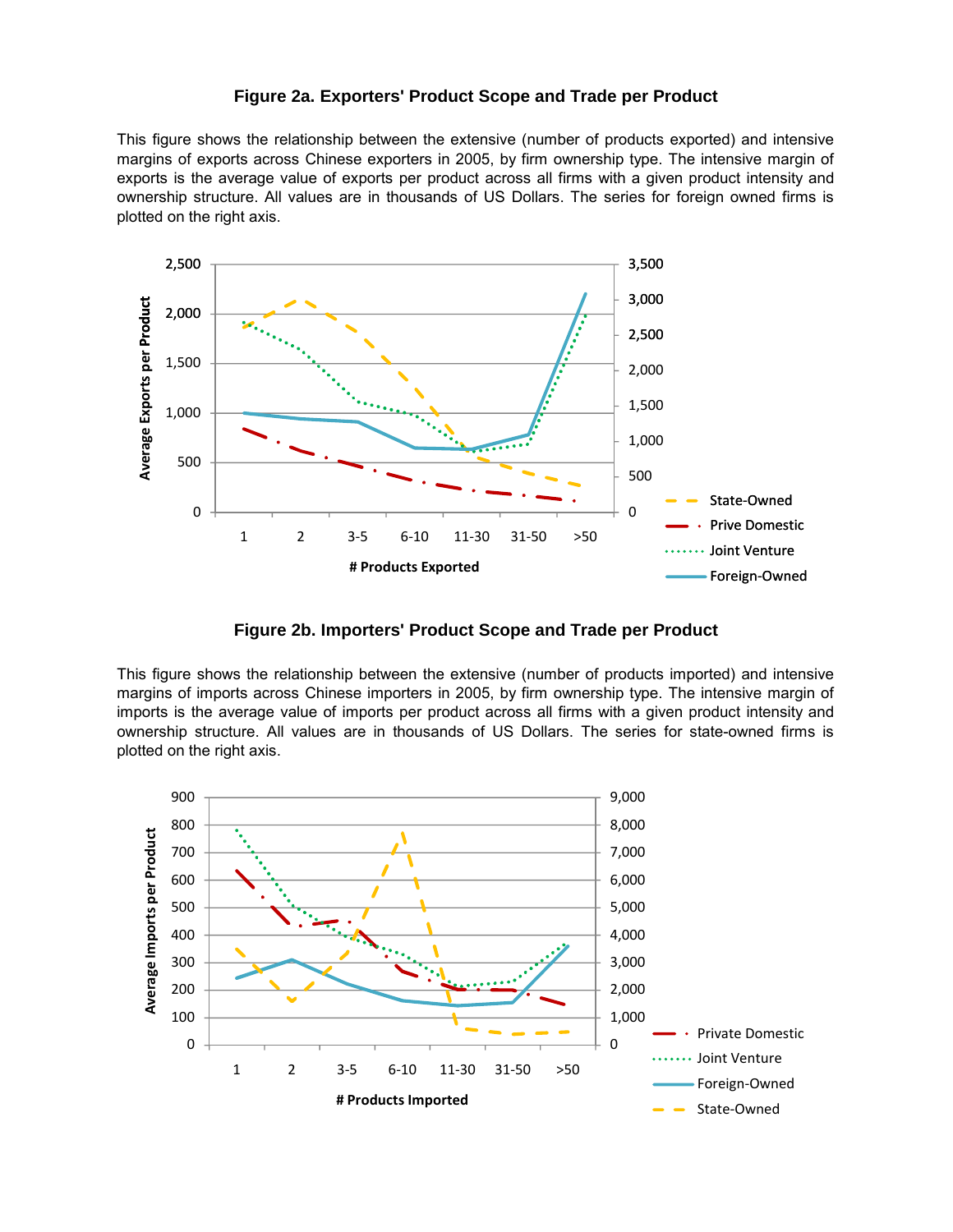#### **Figure 3. Firms' Number of Trade Partners and Trade per Country**

countries) and intensive margins of trade across all Chinese trading firms in 2005. The intensive margin of exports (imports) is the average value of exports (imports) per trade partner across all firms with a given trade partner intensity. All values are in thousands of US Dollars. This figure shows the relationship between the extensive (number of export destinations or source

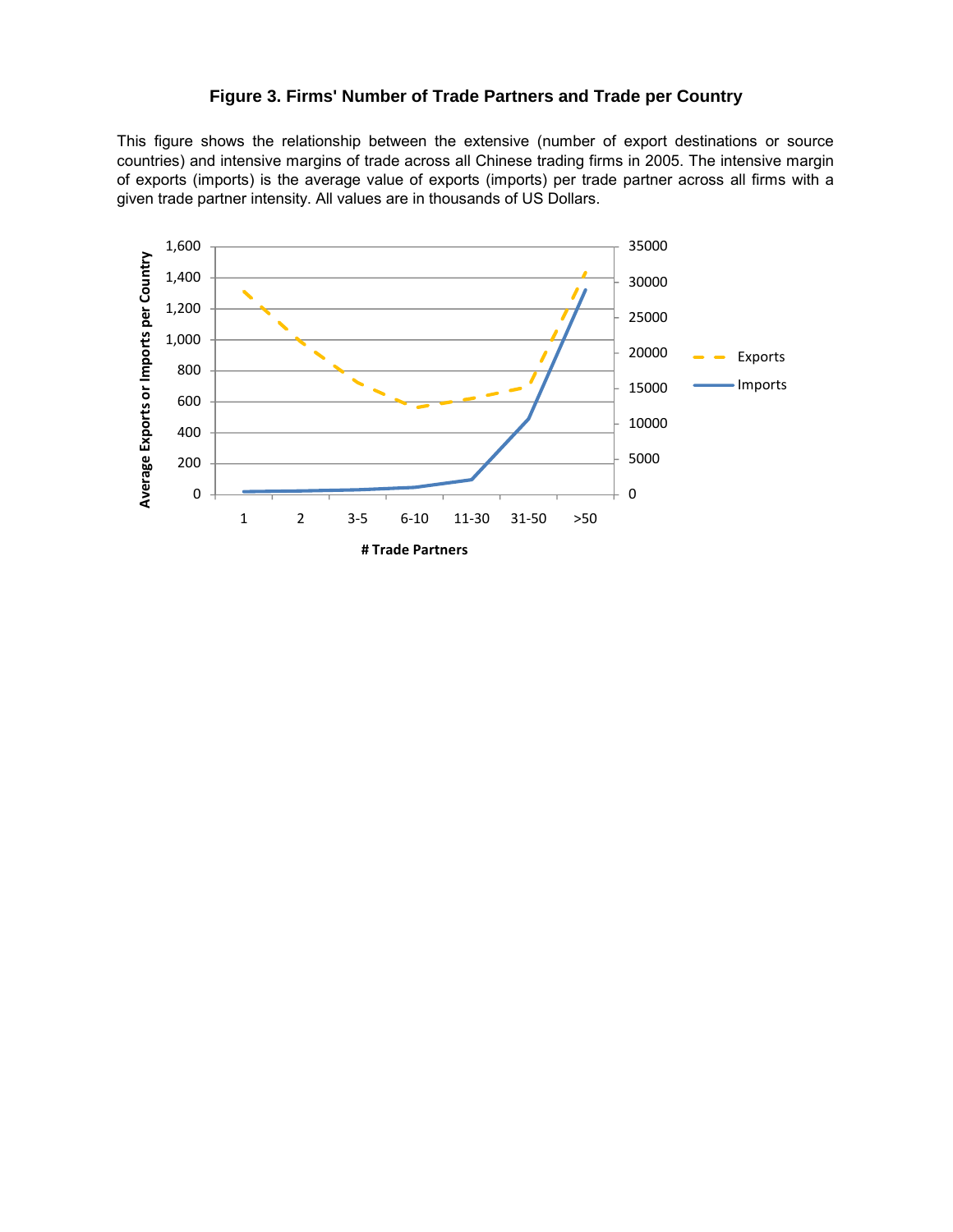#### **Figure 4a. Exporters' Destinations and Trade per Trade Partner**

This figure shows the relationship between the extensive (number of products exported) and intensive margins of exports across Chinese exporters in 2005, by firm ownership type. The intensive margin of exports is the average value of exports per country across all firms with a given trade partner intensity and ownership structure. All values are in thousands of US Dollars. The series for foreign owned firms is plotted on the right axis.



**Figure 4b. Importers' Source Countries and Trade per Trade Partner**

This figure shows the relationship between the extensive (number of products imported) and intensive<br>margins of imports across Chinese importers in 2005, by firm ownership type. The intensive margin of imports is the average value of imports per country across all firms with a given trade partner intensity and ownership structure. All values are in thousands of US Dollars. The series for private domestic firms is plotted on the right axis. Data for firms importing from more than 50 countries is only shown for state enterprises because there are less than four such firms with each of the other three ownership types.